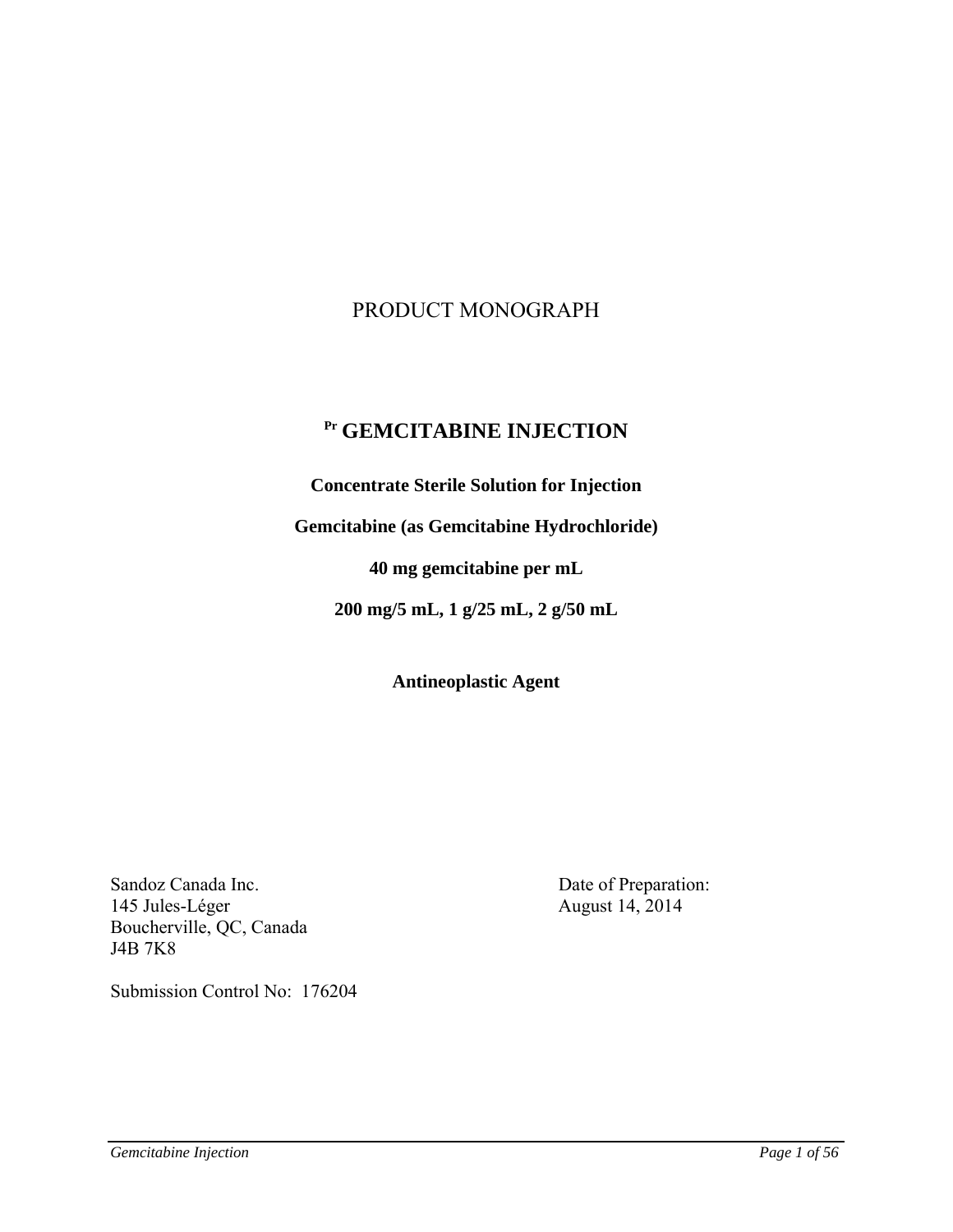# **Table of Contents**

| OVERDOSAGE. |    |
|-------------|----|
|             |    |
|             |    |
|             |    |
|             |    |
|             |    |
|             |    |
|             |    |
|             |    |
|             |    |
|             | 54 |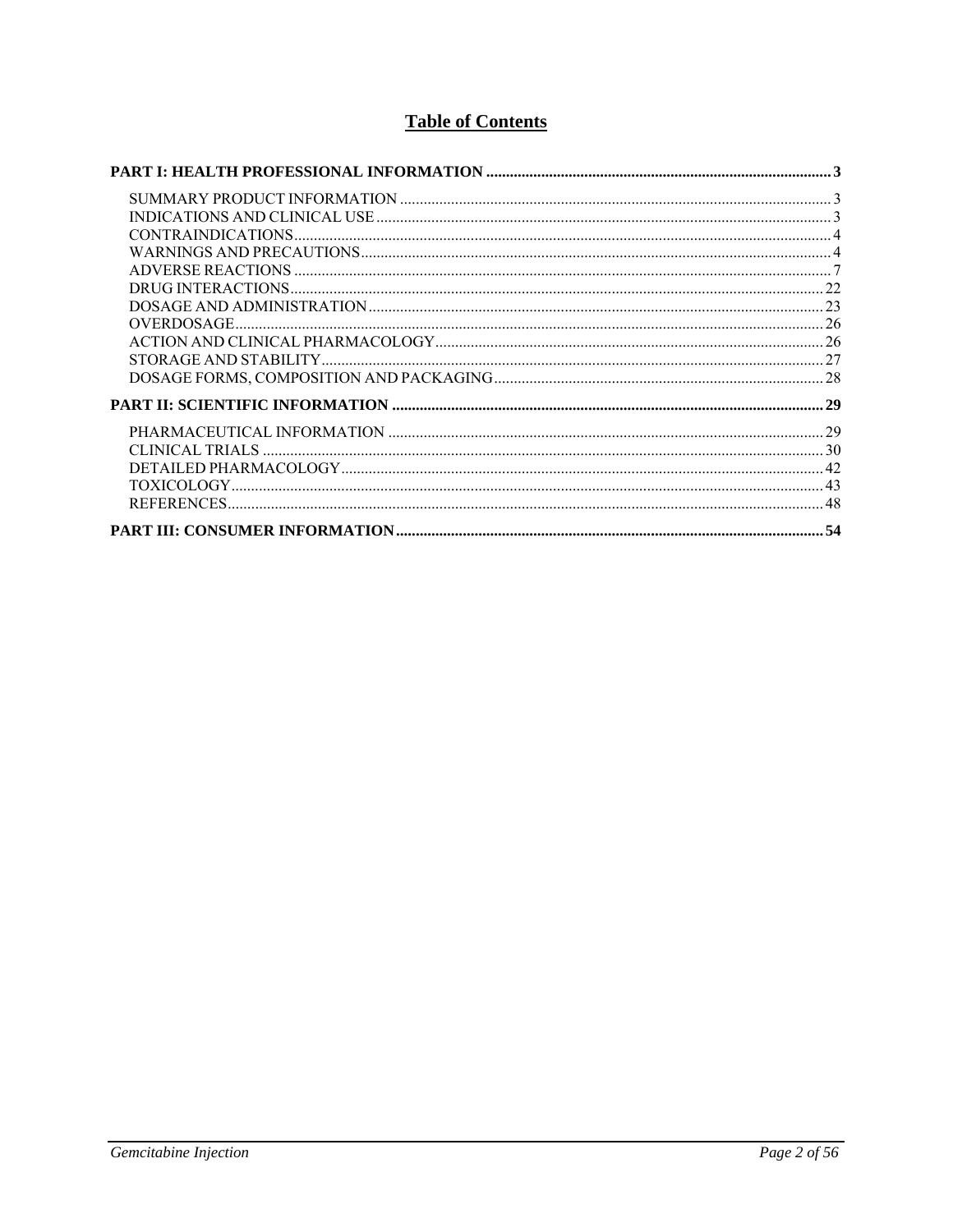# **Pr GEMCITABINE INJECTION**

(as Gemcitabine Hydrochloride)

40 mg gemcitabine per mL

### Solution: 200 mg/5 mL, 1 g/25 mL, 2 g/50 mL

Sterile

# **PART I: HEALTH PROFESSIONAL INFORMATION**

# **SUMMARY PRODUCT INFORMATION**

| Dosage Form/Strength<br><b>Route of</b> |                               | <b>Clinically Relevant Nonmedicinal</b> |  |  |
|-----------------------------------------|-------------------------------|-----------------------------------------|--|--|
| Administration                          |                               | <b>Ingredients</b>                      |  |  |
| Intravenous                             | Solution $/200$ mg/5 mL,      | For a complete listing see DOSAGE       |  |  |
|                                         | $1 g/25 mL$ , $2 g/50 mL$ per | FORMS, COMPOSITION AND                  |  |  |
|                                         | vial                          | PACKAGING section.                      |  |  |

# **INDICATIONS AND CLINICAL USE**

Gemcitabine Injection is indicated for the:

- Treatment of patients with locally advanced (nonresectable Stage II or Stage III) or metastatic (Stage IV) adenocarcinoma of the pancreas to achieve a Clinical Benefit Response (a composite measure of clinical improvement).
- Treatment of patients with locally advanced or metastatic non-small cell lung cancer (NSCLC) as either a single agent or in combination with cisplatin.
- Treatment of patients with Stage IV (locally advanced or metastatic) transitional cell carcinoma (TCC) of the bladder in combination with cisplatin.
- Treatment, in combination with paclitaxel, of patients with unresectable, locally recurrent or metastatic breast cancer, who have good performance status and have relapsed following adjuvant anthracycline-based chemotherapy.

Gemcitabine Injection should be used only under the supervision of a qualified healthcare professional who is experienced in the use of chemotherapeutic agents and in the management of patients with cancer. Appropriate management of therapy and complications is only possible when adequate diagnostic and treatment facilities are readily available.

# **Geriatrics (>65 years of age)**

Gemcitabine hydrochloride has been well tolerated in patients over the age of 65. Although clearance is affected by age (see ACTION AND CLINICAL PHARMACOLOGY), there is no evidence that further dose adjustments, (i.e. other than those already recommended in the DOSAGE AND ADMINISTRATION) are necessary in patients over the age of 65.

# **Pediatrics (<17 years of age)**

Safety and effectiveness in children have not been established.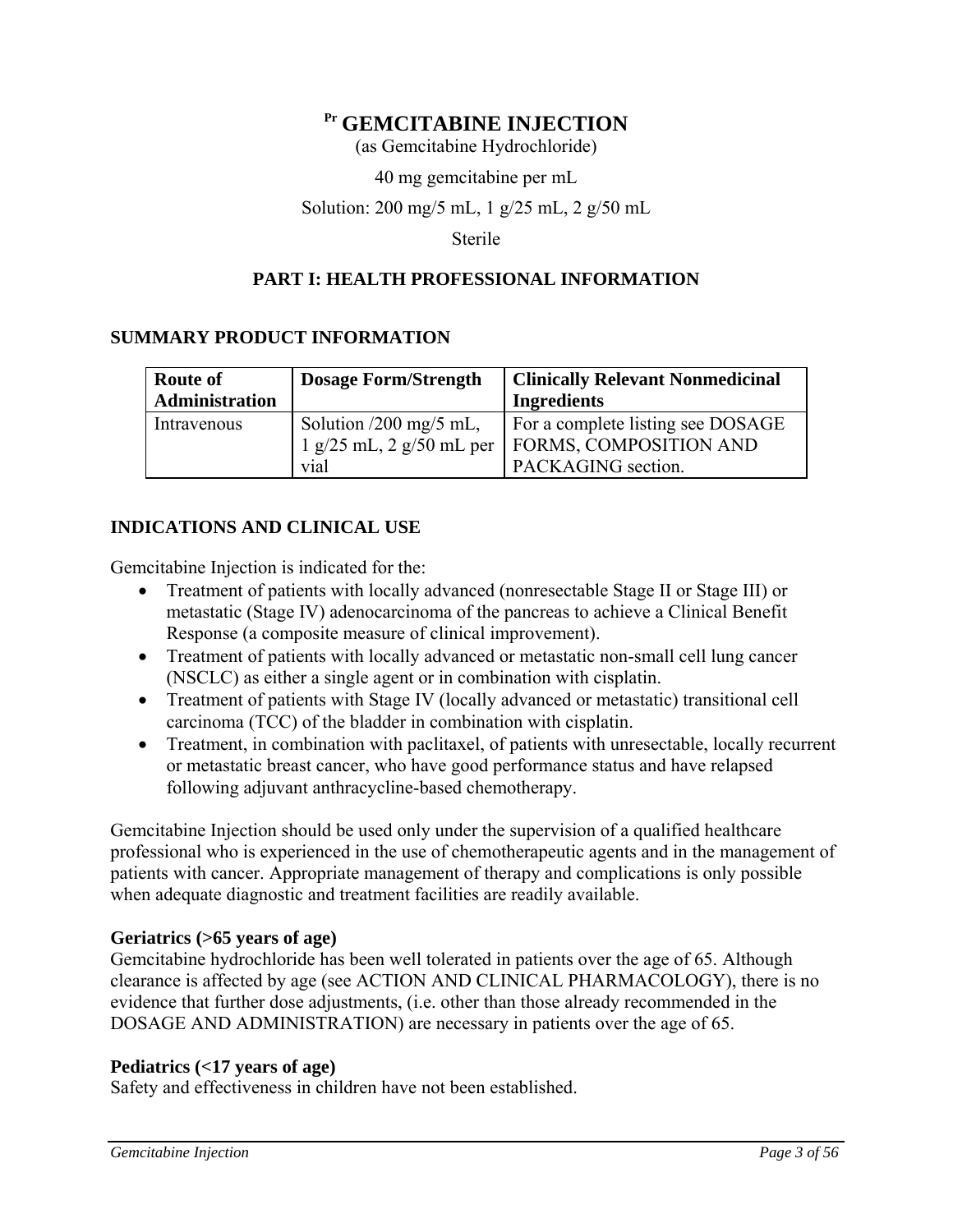# **CONTRAINDICATIONS**

Gemcitabine Injection is contraindicated in patients who are hypersensitive to this drug or to any ingredient in the formulation or component of the container. For a complete listing, see DOSAGE FORMS, COMPOSITION AND PACKAGING in the Product Monograph.

# **WARNINGS AND PRECAUTIONS**

## **Serious Warnings and Precautions**

- Gemcitabine Injection is a cytotoxic drug and should be used only by physicians experienced with chemotherapeutic drugs. Patients should be informed of the risks associated with Gemcitabine Injection therapy.
- Prolongation of the infusion time beyond 60 minutes and more frequent than weekly dosing have been shown to increase toxicity (see DOSAGE AND ADMINISTRATION, and Part II: CLINICAL TRIALS).
- Gemcitabine Injection should be used with extreme caution in patients whose bone marrow reserve may have been compromised by prior irradiation or chemotherapy, or whose marrow function is recovering from previous chemotherapy.
- Gemcitabine Injection can suppress bone marrow function manifested by leucopenia, thrombocytopenia and anemia. Patients should be closely monitored prior to each dose for granulocyte and platelet counts. The dosage should be reduced, omitted, or the drug discontinued upon evidence of abnormal suppression of the bone marrow (see DOSAGE AND ADMINISTRATION).
- Periodic physical examination and checks of renal and hepatic function should be made to detect non-hematologic toxicity. Doses may be reduced or withheld based upon the level of toxicity.
- Administration of Gemcitabine Injection in patients with concurrent liver metastases or a pre-existing medical history of hepatitis, alcoholism, or liver cirrhosis may lead to exacerbation of the underlying hepatic insufficiency (see DOSAGE AND ADMINISTRATION).
- Acute shortness of breath with a temporal relationship to Gemcitabine Injection administration may occur (see ADVERSE REACTIONS and DOSAGE AND ADMINISTRATION).
- This preparation is for intravenous administration only.

# **General**

In all instances where the use of Gemcitabine Injection is considered for chemotherapy, the physician must evaluate the need and usefulness of the drug against the risk of adverse events. If severe adverse events occur, the drug should be reduced in dosage, omitted, or discontinued and appropriate corrective measures should be taken based on the clinical judgement of the physician (see DOSAGE AND ADMINISTRATION).

Most drug-related adverse reactions observed with gemcitabine hydrochloride therapy are reversible (see ADVERSE REACTIONS).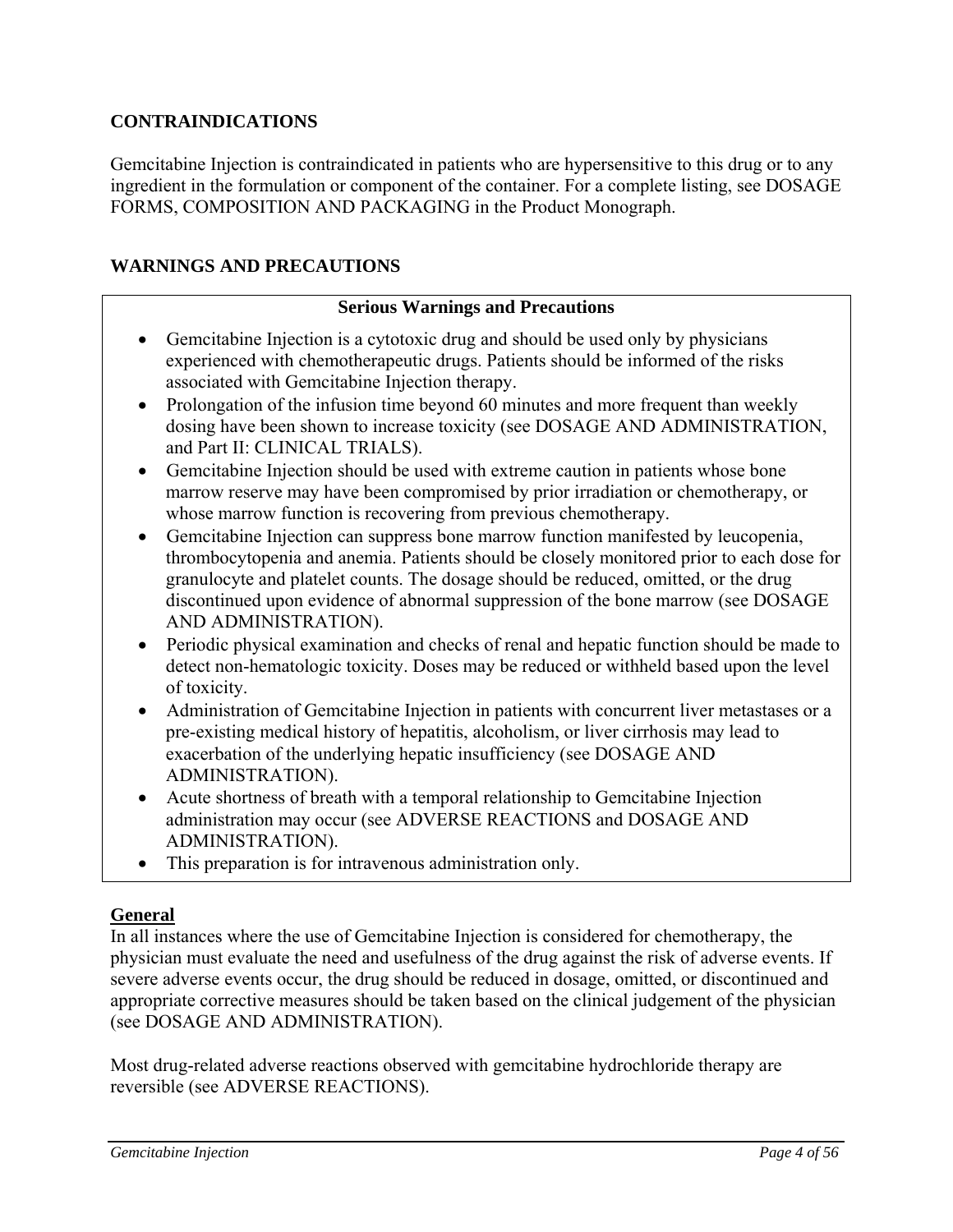# **Carcinogenesis and Mutagenesis**

Information available is based upon pre-clinical studies (see TOXICOLOGY).

### **Cardiovascular**

Heart failure has been reported very rarely  $(<0.01\%)$ . Arrhythmias, predominantly supraventricular in nature, have been reported signaling awareness of the possibility of cardiovascular events (see ADVERSE REACTIONS, Clinical Trial Adverse Drug Reactions Post-Market Adverse Drug Reactions and).

## **Fever or Flu-like Symptoms**

Gemcitabine hydrochloride may cause fever, with or without flu-like symptoms, in the absence of clinical infection (see ADVERSE REACTIONS). The administration of acetaminophen may provide symptomatic relief.

### **Hematologic**

Gemcitabine hydrochloride can suppress bone marrow function as manifested by leukopenia, thrombocytopenia and anemia. Blood counts should be taken prior to each dose (see DOSAGE AND ADMINISTRATION for dose reduction guidelines).

# **Hepatic**

Cases of serious hepatotoxicity including liver failure and death have been very rarely reported in patients receiving gemcitabine hydrochloride alone or in combination with other potentially hepatotoxic drugs. A causal relationship between gemcitabine hydrochloride and severe hepatotoxicity including liver failure and death has not been established (see WARNINGS AND PRECAUTIONS, Special Populations, and ADVERSE REACTIONS, Clinical Trial Adverse Drug Reactions and Post-Market Adverse Drug Reactions).

# **Nervous System**

Reports of posterior reversible encephalopathy syndrome (PRES) with potentially severe consequences have been reported very rarely  $(<0.01\%)$  in patients receiving gemcitabine as single agent or in combination with other chemotherapeutic agents, including platinumcontaining agents. Acute hypertension and seizure activity were reported in most patients. The onset of PRES signs and symptoms was reported to occur from a few days to six months after initiation of gemcitabine. PRES was typically reversible in these patients. PRES can present with headache, hypertension, seizure, lethargy, confusion, blindness, and other visual and neurologic disturbances. Diagnosis is optimally confirmed by magnetic resonance imaging. Gemcitabine Injection should be permanently discontinued, and supportive measures, including blood pressure control and anti-seizure therapy, should be implemented if PRES develops during therapy (WARNINGS AND PRECAUTIONS: Vascular section; ADVERSE REACTIONS: Post-Market Adverse Drug Reactions section).

# **Radiosensitizing Effect**

In a single trial where gemcitabine hydrochloride at a dose of 1 000 mg/m<sup>2</sup> was administered once weekly for up to six (6) consecutive weeks concurrently with therapeutic thoracic radiation to patients with NSCLC, significant toxicity was observed in the form of severe, and potentially life-threatening mucositis, especially esophagitis and pneumonitis, particularly in patients receiving large volumes of radiotherapy [median treatment volumes  $4795 \text{ cm}^3$ ] (see DRUG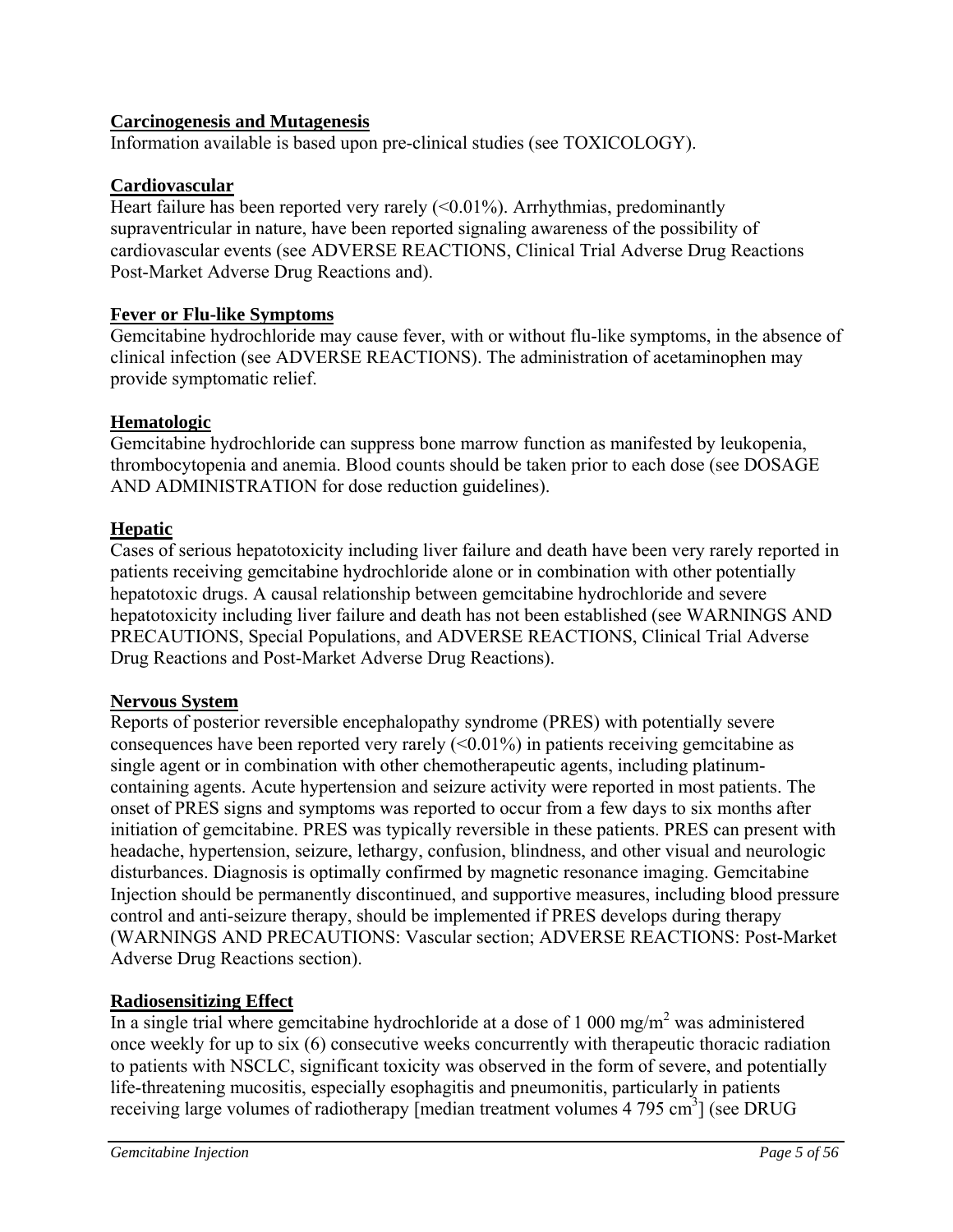INTERACTIONS for more information). The optimum regimen for safe administration of gemcitabine hydrochloride with therapeutic doses of radiation has not yet been determined.

# **Renal**

There have been cases of histologically confirmed Hemolytic Uremic Syndrome (HUS) reported uncommonly (0.25% in clinical trials) in patients treated with gemcitabine hydrochloride. Renal failure leading to death or requiring dialysis despite discontinuation of therapy has been reported rarely. The majority of cases of renal failure leading to death were due to HUS (see WARNINGS AND PRECAUTIONS, Special Populations; Vascular section and ADVERSE REACTIONS, Clinical Trial Adverse Drug Reactions and Post-Market Adverse Drug Reactions sections).

Gemcitabine Injection should be discontinued at the first signs of any evidence of microangiopathic hemolytic anemia such as rapidly falling hemoglobin with concomitant thrombocytopenia, elevation of serum bilirubin, serum creatinine, blood urea nitrogen, or LDH. Renal failure may not be reversible even with discontinuation of therapy, and dialysis may be required.

# **Respiratory**

Acute shortness of breath in association with gemcitabine hydrochloride administration may occur. Bronchodilators, corticosteroids, and/or oxygen produce symptomatic relief.

Pulmonary effects, sometimes severe (such as pulmonary edema, interstitial pneumonitis, or adult respiratory distress syndrome (ARDS)) have been reported rarely  $( $0.1\%$ )$  in association with gemcitabine hydrochloride therapy, some of which may be attributed to capillary leak syndrome (see Vascular section below). If such effects develop, patients should discontinue therapy with Gemcitabine Injection and not be re-challenged with the drug. See WARNINGS AND PRECAUTIONS: Vascular section; ADVERSE REACTIONS, Pulmonary and DOSAGE AND ADMINISTRATION sections.

# **Skin**

Gemcitabine hydrochloride administration has been associated with rash (see ADVERSE REACTIONS). Topical corticosteroids may provide symptomatic relief.

Severe skin reactions, including desquamation and bullous skin eruptions such as toxic epidermal necrolysis (TEN) and Stevens Johnson syndrome (SJS), have been reported very rarely  $(<0.01\%$ ).

# **Vascular**

Clinical signs of peripheral vasculitis and gangrene and capillary leak syndrome have been reported very rarely  $\langle 0.01\% \rangle$  in association with gemcitabine hydrochloride therapy.

Reports of capillary leak syndrome (CLS) with potentially severe consequences have been reported in patients receiving gemcitabine hydrochloride as single agent or in combination with other chemotherapeutic agents. Gemcitabine hydrochloride should be permanently discontinued and supportive measures implemented if CLS develops during therapy (see ADVERSE DRUG REACTIONS: Post-Market Adverse Drug Reactions, Vascular section).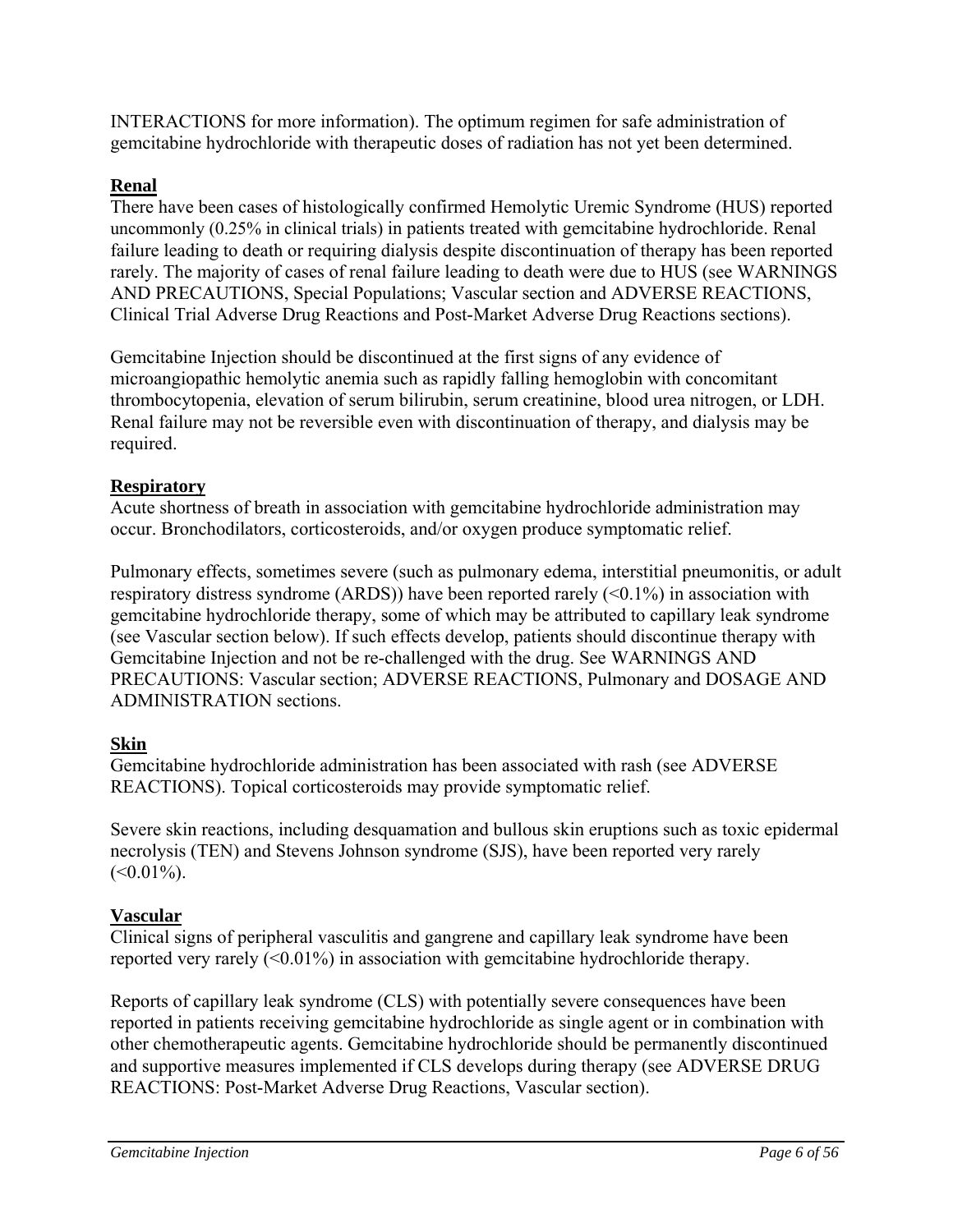Reports of hemolytic uremic syndrome (HUS), capillary leak syndrome (CLS), adult respiratory distress syndrome (ARDS), and posterior reversible encephalopathy syndrome (PRES) with potentially severe consequences have been reported in patients receiving gemcitabine as single agent or in combination with other chemotherapeutic agents. These events can be related to vascular endothelial injury possibly induced by gemcitabine. Gemcitabine should be discontinued and supportive measures implemented if any of these develop during therapy (see Nervous System, Renal, Respiratory sections above: and ADVERSE REACTIONS).

# **Special Populations**

**Gender:** Gemcitabine hydrochloride clearance is affected by gender (see ACTION AND CLINICAL PHARMACOLOGY). There is no evidence, however, that further dose adjustments (i.e. other than those already recommended in the DOSAGE AND ADMINISTRATION) are necessary in women.

**Renal and Hepatic Impairment:** Gemcitabine Injection should be used with caution in patients with pre-existing renal or hepatic insufficiency, as there is insufficient information from clinical studies to allow clear dose recommendations for this patient population. All combination studies involving gemcitabine hydrochloride and cisplatin have been performed in patients with creatinine clearance of ≥60 mL/minute.

Administration of gemcitabine hydrochloride in patients with compromised liver function due to liver metastasis or a pre-existing medical history of hepatitis, alcoholism, or liver cirrhosis may lead to exacerbation of the underlying hepatic insufficiency (see DOSAGE AND ADMINISTRATION).

**Pregnant Women:** The use of Gemcitabine Injection should be avoided in pregnant women because of the potential hazard to the fetus. Evaluation of experimental animal studies has shown reproductive toxicity, e.g. birth defects or other effects on the development of the embryo or fetus, the course of gestation or peri- and postnatal development.

**Nursing Women:** The use of Gemcitabine Injection should be avoided in nursing women because of the potential hazard to the infant.

**Pediatrics (<17 years of age):** Safety and effectiveness in children have not been established.

Geriatrics (>65 years of age): Gemcitabine hydrochloride has been well tolerated in patients over the age of 65. Although clearance is affected by age (see ACTION AND CLINICAL PHARMACOLOGY), there is no evidence that further dose adjustments, (i.e. other than those recommended under DOSAGE AND ADMINISTRATION) are necessary in patients over the age of 65.

# **ADVERSE REACTIONS**

# **Clinical Trial Adverse Drug Reactions**

*Because clinical trials are conducted under very specific conditions the adverse reaction rates observed in the clinical trials may not reflect the rates observed in practice and*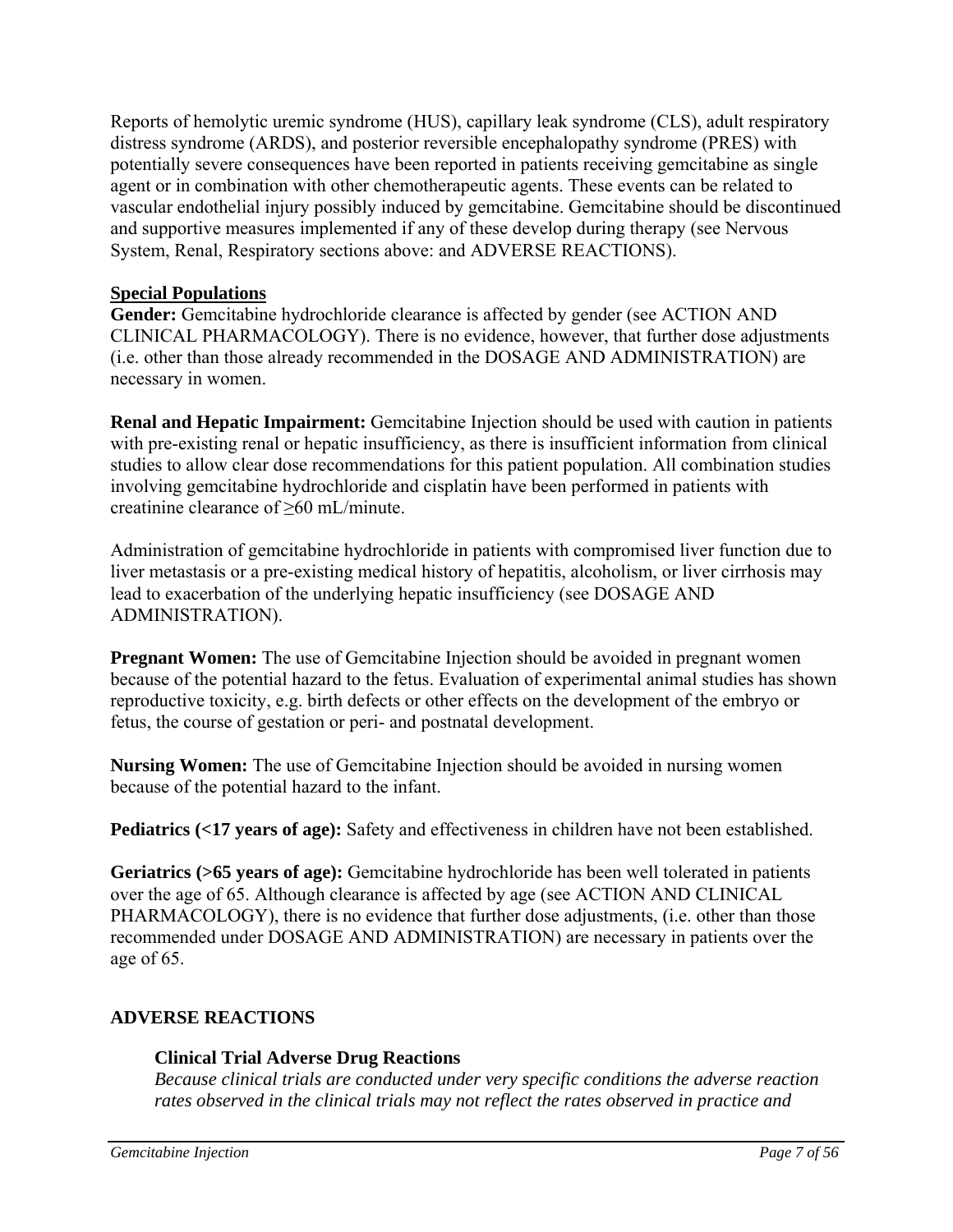*should not be compared to the rates in the clinical trials of another drug. Adverse drug reaction information from clinical trials is useful for identifying drug-related adverse events and for approximating rates.* 

Gemcitabine hydrochloride has been used, both as a single agent and in combination with other cytotoxic drugs.

**Single-Agent Use:** Data in Table 1 are based on 22 clinical studies (N=979) of gemcitabine hydrochloride administered as a single agent, using starting doses in the range of 800 to 1 250 mg/m2 administered weekly as a 30-minute infusion for the treatment of a wide variety of malignancies. Of the 979 patients only 10.4% (102) were discontinued due to an adverse event regardless of causality. WHO grade 3 or 4 toxicity of non-laboratory events, was less than 1% for all parameters except nausea and vomiting, pulmonary toxicity, infection and pain.

All WHO-graded laboratory toxicities for a total of 979 patients are listed in Table 1, regardless of causality. Non-laboratory WHO-toxicities were available for 565 patients. They are listed in Table 1 (for parameters that occurred in  $\geq$ 5% of patients), or discussed below. Edema, extravasation and flu-like symptoms were reported regardless of causality as treatment-emergent signs and symptoms (TESS<sup>1</sup>; N=979).

Data are also shown (Table 1) for the subset of patients (N=360) with non-small cell lung cancer treated in 4 clinical studies (2 studies WHO laboratory toxicities; 2 studies non-laboratory

WHO-toxicities) and the subset of patients (N=159) with pancreatic cancer treated in 5 clinical studies (WHO laboratory and non-laboratory toxicities). The frequency of all grades were generally similar for the overall safety database and the subsets of patients with non-small cell lung cancer and pancreatic cancer.

 $\overline{a}$ 

<sup>&</sup>lt;sup>1</sup> TESS: An event was considered treatment-emergent, if it occurred for the first time or worsened while receiving therapy following baseline evaluation. It is important to emphasize that although the events were reported during therapy, they were not necessarily caused by the therapy.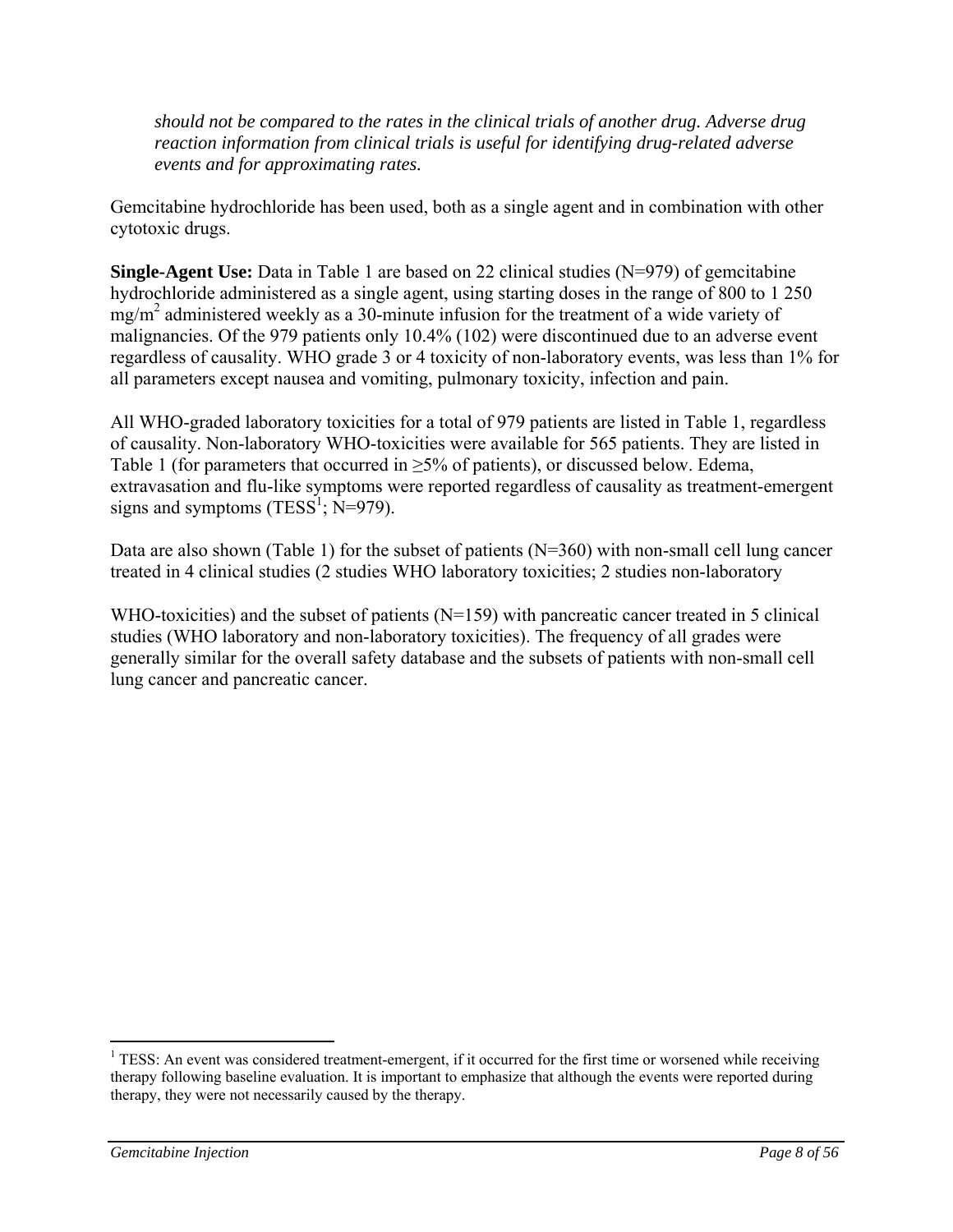| Gementablie rivulochioritue.<br>WHO Grades (in % frequency) are rounded to the closest integer |                     |                   |                  |                 |                            |                  |                 |                          |                  |                     |
|------------------------------------------------------------------------------------------------|---------------------|-------------------|------------------|-----------------|----------------------------|------------------|-----------------|--------------------------|------------------|---------------------|
|                                                                                                |                     |                   |                  |                 |                            |                  |                 |                          |                  |                     |
|                                                                                                | <b>All Patients</b> |                   |                  |                 | <b>Non-Small Cell Lung</b> |                  |                 | <b>Pancreatic Cancer</b> |                  | Discontinu-         |
|                                                                                                |                     |                   |                  |                 | <b>Cancer Patients</b>     |                  |                 | <b>Patients</b>          |                  | ations $(\% )$      |
|                                                                                                | All                 | Grade             | Grade            | All             | Grade                      | Grade            | All             | Grade                    | Grade            | <b>All Patients</b> |
|                                                                                                | Grades              | 3                 | $\overline{4}$   | Grades          | 3                          | 4                | Grades          | 3                        | $\overline{4}$   |                     |
| <b>LABORATORY</b>                                                                              |                     | $(N=979)$         |                  |                 | $(N=360)$                  |                  |                 | $(N=244)$                |                  | $(N=979)$           |
| Hematologic                                                                                    |                     |                   |                  |                 |                            |                  |                 |                          |                  |                     |
| Anemia                                                                                         | 68                  | $\overline{7}$    | 1                | 65              | 5                          | $\leq$ 1         | 73              | 8                        | 3                | <1                  |
| Neutropenia                                                                                    | 63                  | $\overline{19}$   | 6                | 61              | $\overline{20}$            | 5                | $\overline{61}$ | $\overline{17}$          | $\overline{7}$   |                     |
| Leukopenia                                                                                     | 62                  | $\mathbf{9}$      | $\leq$ 1         | 55              | $\boldsymbol{7}$           | $\leq$ 1         | 63              | $8\,$                    | $\mathbf{1}$     | <1                  |
| Thrombocytopenia                                                                               | 24                  | $\overline{4}$    | $\mathbf{1}$     | 16              | $\mathbf{1}$               | 1                | $\overline{36}$ | $\overline{7}$           | <1               | $\leq$ 1            |
| Hepatic                                                                                        |                     |                   |                  |                 |                            |                  |                 |                          |                  |                     |
| <b>ALT</b>                                                                                     | 68                  | $\,$ 8 $\,$       | $\overline{2}$   | 70              | 9                          | 3                | 72              | 10                       | 1                | <1                  |
| <b>AST</b>                                                                                     | 67                  | $\overline{7}$    | $\overline{2}$   | $\overline{67}$ | 5                          | $\mathbf{1}$     | 78              | $\overline{12}$          | $\overline{5}$   |                     |
| Alkaline Phosphatase                                                                           | $\overline{55}$     | $\overline{7}$    | $\overline{2}$   | 48              | $\overline{2}$             | $\boldsymbol{0}$ | $\overline{77}$ | $\overline{16}$          | $\overline{4}$   |                     |
| Bilirubin                                                                                      | 13                  | $\overline{2}$    | $\leq$ 1         | 8               | $\leq$ 1                   | $\leq$ 1         | 26              | 6                        | 3                |                     |
| Renal                                                                                          |                     |                   |                  |                 |                            |                  |                 |                          |                  |                     |
| Proteinuria                                                                                    | 36                  | <1                | $\theta$         | 52              | $<$ 1                      | $\theta$         | 15              | $<$ 1                    | $\theta$         |                     |
| Hematuria                                                                                      | 31                  | $\leq$ 1          | $\boldsymbol{0}$ | 43              | $\overline{2}$             | $\boldsymbol{0}$ | 14              | $\mathbf{0}$             | $\boldsymbol{0}$ |                     |
| <b>BUN</b>                                                                                     | 16                  | $\overline{0}$    | $\mathbf{0}$     | $\overline{16}$ | $\overline{0}$             | $\mathbf{0}$     | $\overline{15}$ | $\overline{0}$           | $\overline{0}$   | <1                  |
| Creatine                                                                                       | $\overline{7}$      | $\overline{\leq}$ | $\theta$         | 6               | $\leq$ 1                   | $\theta$         | 6               | $\Omega$                 | $\Omega$         |                     |
| NON-LABORATORY                                                                                 |                     | $(N=565)$         |                  |                 | $(N=243)$                  |                  |                 | $(N=159)$                |                  | $(N=979)$           |
| <b>Gastrointestinal Disorders</b>                                                              |                     |                   |                  |                 |                            |                  |                 |                          |                  |                     |
| Nausea and vomiting                                                                            | 64                  | 17                | $\mathbf{1}$     | 69              | 19                         | $<$ 1            | 62              | 12                       | $\mathbf{2}$     | $\leq$ 1            |
| Diarrhea                                                                                       | 12                  | $\leq$ 1          | $\theta$         | 6               | $\leq$ 1                   | $\mathbf{0}$     | 24              | $\overline{2}$           | $\theta$         | $\mathbf{0}$        |
| Constipation                                                                                   | 8                   | $\leq$ 1          | $\overline{0}$   | 7               | $\leq$ 1                   | $\mathbf{0}$     | 13              | $\overline{2}$           | $\boldsymbol{0}$ | $\boldsymbol{0}$    |
| Stomatitis                                                                                     | $\overline{8}$      | $\overline{1}$    | $\theta$         | $\overline{7}$  | $\overline{1}$             | $\overline{0}$   | 10              | $\theta$                 | $\overline{0}$   | $\leq$ 1            |
| <b>General Disorders and Administration Site Conditions</b>                                    |                     |                   |                  |                 |                            |                  |                 |                          |                  |                     |
| Fever                                                                                          | 37                  | $\leq$ 1          | $\overline{0}$   | 46              | $\leq$ 1                   | $\boldsymbol{0}$ | 28              | $\leq$ 1                 | $\boldsymbol{0}$ | $\leq$ 1            |
| Pain                                                                                           | 16                  | $\mathbf{1}$      | $\boldsymbol{0}$ | 16              | $\mathbf{1}$               | $\boldsymbol{0}$ | 12              | $\overline{2}$           | $\theta$         | $<$ l               |
| <b>Infections</b>                                                                              |                     |                   |                  |                 |                            |                  |                 |                          |                  |                     |
| Infection                                                                                      | 9                   | $\mathbf{1}$      | $<$ 1            | 10              | $\theta$                   | $\mathbf{0}$     | 8               | 1                        | $\mathbf{0}$     | $\leq$ 1            |
| <b>Nervous System Disorders</b>                                                                |                     |                   |                  |                 |                            |                  |                 |                          |                  |                     |
| State of                                                                                       | 9                   | <1                | $\mathbf{0}$     | 6               | $\theta$                   | $\mathbf{0}$     | 10              | 3                        | $\Omega$         | <1                  |
| consciousness/Somnolence                                                                       |                     |                   |                  |                 |                            |                  |                 |                          |                  |                     |
| <b>Respiratory Disorders</b>                                                                   |                     |                   |                  |                 |                            |                  |                 |                          |                  |                     |
| Dyspnea                                                                                        | 8                   |                   | $\leq$ 1         | 8               | $\overline{2}$             | $\mathbf{0}$     | 6               | $\mathbf{0}$             | $\theta$         | $\leq$ 1            |
| <b>Skin and Subcutaneous Tissue Disorders</b>                                                  |                     |                   |                  |                 |                            |                  |                 |                          |                  |                     |
| Skin Rash                                                                                      | 25                  | $<$ 1             | $\mathbf{0}$     | 30              | $\overline{0}$             | $\boldsymbol{0}$ | 22              | $\theta$                 | $\boldsymbol{0}$ | <1                  |
| Alopecia                                                                                       | 14                  | $\leq$ 1          | $\mathbf{0}$     | 14              | $\leq$ 1                   | $\mathbf{0}$     | 14              | $\overline{0}$           | $\overline{0}$   | $\mathbf{0}$        |

**Table 1:** WHO-Graded Toxicities Occurring with a ≥5 % Frequency in Patients Receiving Gemcitabine Hydrochloride.

Grades based on criteria from the World Health Organization (WHO).

# **Alopecia**

Hair loss (alopecia), usually minimal, was reported for any WHO grade in only 13.7% of patients. No grade 4 toxicity (non-reversible alopecia) was reported, and only 0.4% of patients reported grade 3 toxicity (complete but reversible alopecia).

# **Cardiac Toxicity**

Less than two percent of patients discontinued therapy with gemcitabine hydrochloride due to cardiovascular events such as myocardial infarction, arrhythmia, chest pain, heart failure,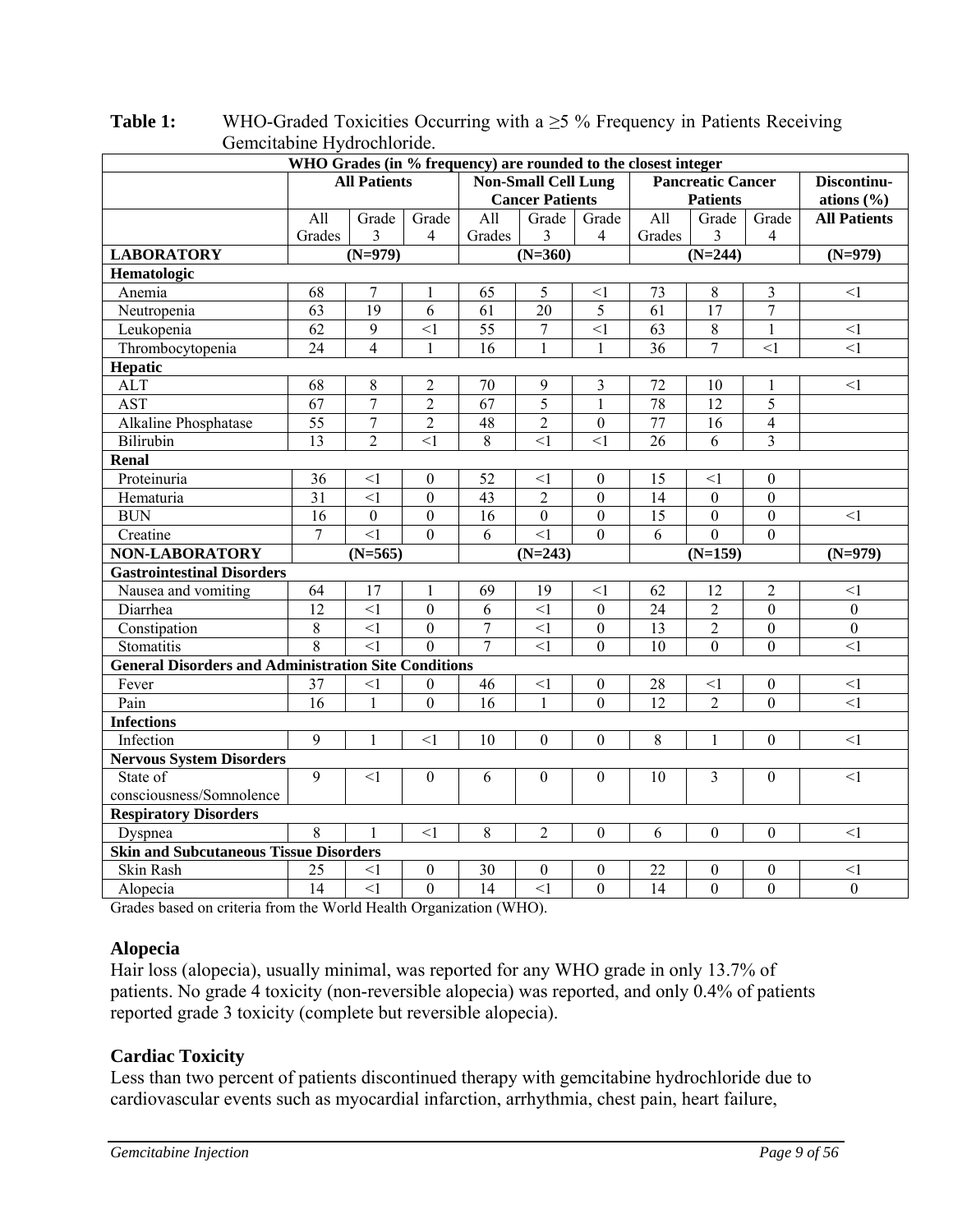pulmonary edema and hypertension. Many of these patients had a prior history of cardiovascular disease.

# **Cutaneous Toxicity**

A rash was seen in 24.8% of patients, was usually mild, not dose limiting and responded to local therapy (see WARNINGS AND PRECAUTIONS). The rash was typically a macular or finely granular maculopapular pruritic eruption of mild to moderate severity involving the trunk and extremities.

# **Edema**

The occurrence of edema is reported regardless of causality, as a treatment-emergent event (TESS). Edema (13%), peripheral edema (20%) and facial edema (<1%) were reported. Overall, edema was usually mild to moderate and reversible. Less than 1% of patients (N=979) discontinued due to edema.

# **Extravasation**

Gemcitabine hydrochloride is well tolerated during the infusion with only a few cases (4%) of injection site reaction reported. Gemcitabine hydrochloride does not appear to be a vesicant (see DOSAGE AND ADMINISTRATION). There have been no reports of injection site necrosis.

# **Fever and Infection**

Fever of any severity was reported in 37.3% of patients. Fever was frequently associated with other flu-like symptoms and was usually mild and clinically manageable. Less than 1% of patients were discontinued for fever. The incidence of fever contrasts with the incidence of infection (8.7%) and indicates that gemcitabine hydrochloride may cause fever in the absence of clinical infection (see WARNINGS AND PRECAUTIONS).

# **Flu-Like Symptoms**

"Flu-syndrome" was reported regardless of causality (TESS) for 18.9% of patients (N=979). Individual symptoms of headache, anorexia, fever, chills, myalgia and asthenia were the most commonly reported symptoms. Cough, rhinitis, malaise, sweating and insomnia were also commonly reported. Less than 1% of patients discontinued due to flu-like symptoms.

# **Gastrointestinal**

Mild or moderate nausea and vomiting (WHO toxicity grade 1 and 2) was reported in 64% of all patients. WHO grade 3 toxicity, defined as vomiting requiring therapy, was reported in 17.1% of patients. Any patient, who received prophylactic antiemetics, was automatically graded ≥WHO grade 3, even if they only developed mild nausea. Diarrhea and stomatitis were usually mild and occurred in less than 13% of patients. WHO toxicity for constipation was mild (WHO grade 1) in the majority of cases and was reported for 7.8% of patients.

# **Hematologic**

Myelosuppression is the major dose-limiting toxicity with gemcitabine hydrochloride; it was usually of short duration, reversible and not cumulative over time. Less than 1% of patients discontinued therapy for either anemia, leukopenia, or thrombocytopenia. Red blood cell transfusions were received by 19% of patients and less than 1% of patients received platelet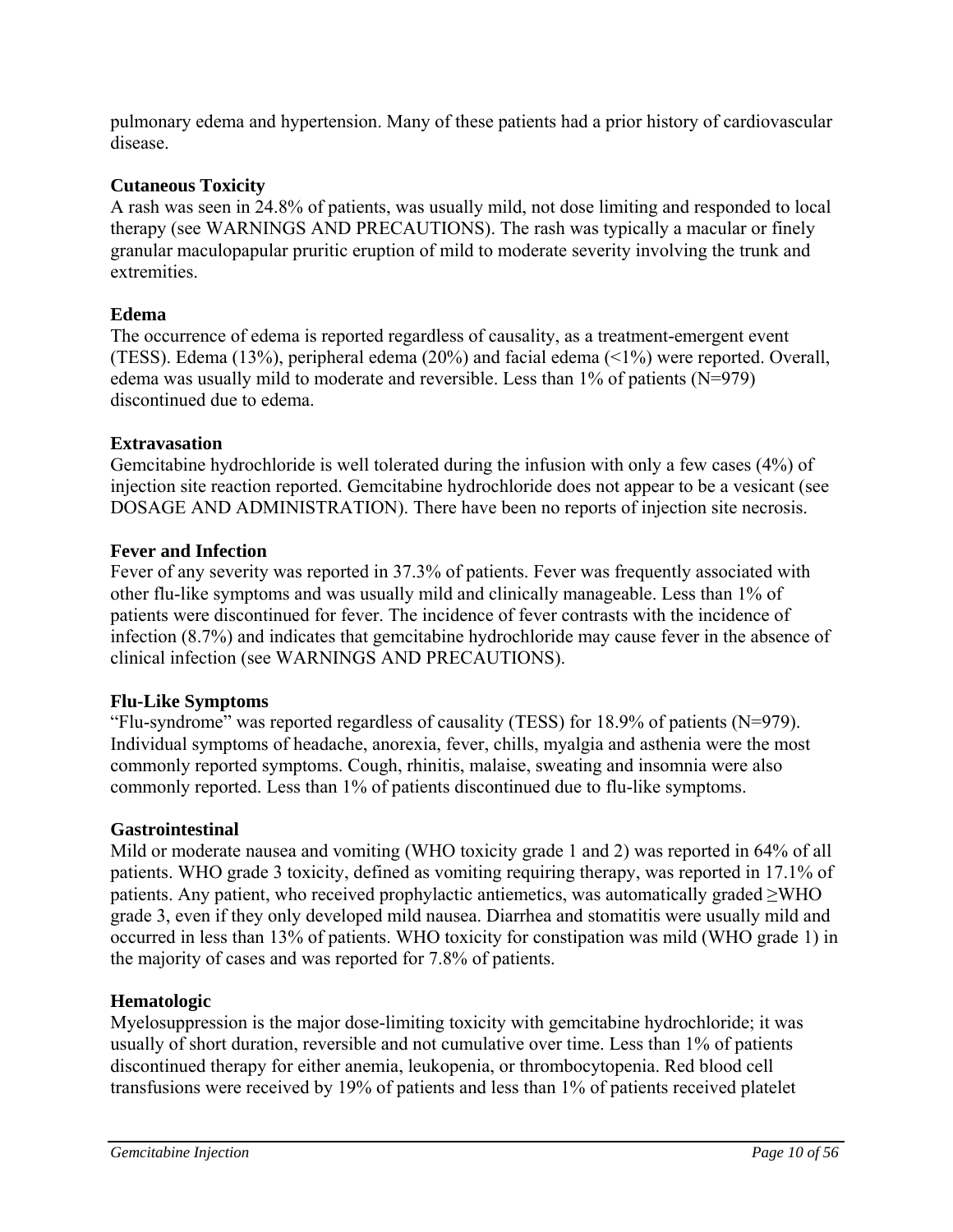transfusions. The incidence of major infection (WHO-grade toxicity of 3) was only 1.1% and only one grade 4 toxicity for infection occurred.

# **Hepatic**

Gemcitabine hydrochloride was associated with transient elevations of serum transaminases (predominantly WHO grades 1 and 2) in approximately two-thirds of patients, but there was no evidence of increasing hepatic toxicity with either longer duration of treatment with gemcitabine hydrochloride or with greater total cumulative dose.

# **Neurotoxicity**

WHO grade 1 or 2 peripheral neurotoxicity<sup>2</sup> was reported for 3.3% of patients. No patient reported WHO grade 3 or 4 toxicity.

State of consciousness toxicity was usually mild to moderate (WHO grades 1 and 2); somnolence was reported for 4.6% of patients.

# **Pulmonary and Allergic**

Gemcitabine hydrochloride should not be administered to patients with a known hypersensitivity to this drug. One case of anaphylactoid reaction has been reported.

The administration of gemcitabine hydrochloride has been infrequently associated with shortness of breath (Dyspnea; see WARNINGS AND PRECAUTIONS). Dyspnea when graded by WHOtoxicity criteria (Table 1), was reported in 8%, and severe dyspnea (WHO grades 3 and 4) was reported in 1.4% of patients.

Dyspnea, regardless of causality (TESS) was reported in 23% of patients and serious dyspnea was reported in 3% of patients. It should be noted that in both of these analyses, the occurrence of dyspnea may have been due to underlying disease such as lung cancer (40% of study population) or pulmonary manifestations of other malignancies. Dyspnea was occasionally accompanied by bronchospasm (<1% of patients).

# **Renal**

Mild proteinuria and hematuria were commonly reported. Clinical findings consistent with the hemolytic uremic syndrome (HUS) were reported in 6 out of 2 429 patients (0.25%) receiving gemcitabine hydrochloride in clinical trials (see WARNINGS AND PRECAUTIONS). Renal failure associated with HUS, may not be reversible even with discontinuation of therapy and dialysis may be required.

**Combination Use with Cisplatin in Non-Small Cell Lung Cancer:** This section focuses on adverse events that were increased in frequency and/or severity with the addition of cisplatin to gemcitabine hydrochloride. Gemcitabine hydrochloride plus cisplatin was compared to singleagent cisplatin in a randomized trial, and safety data were collected using NCI Common Toxicity Criteria (CTC). In a second randomized trial, gemcitabine hydrochloride plus cisplatin was compared to the combination of cisplatin plus etoposide, and World Health Organization (WHO)

 $\overline{a}$  $2$  WHO grade 1 peripheral neurotoxicity is defined as paresthesia and/or decreased tendon reflexes and WHO grade 2 is defined as severe paresthesia and/or mild weakness.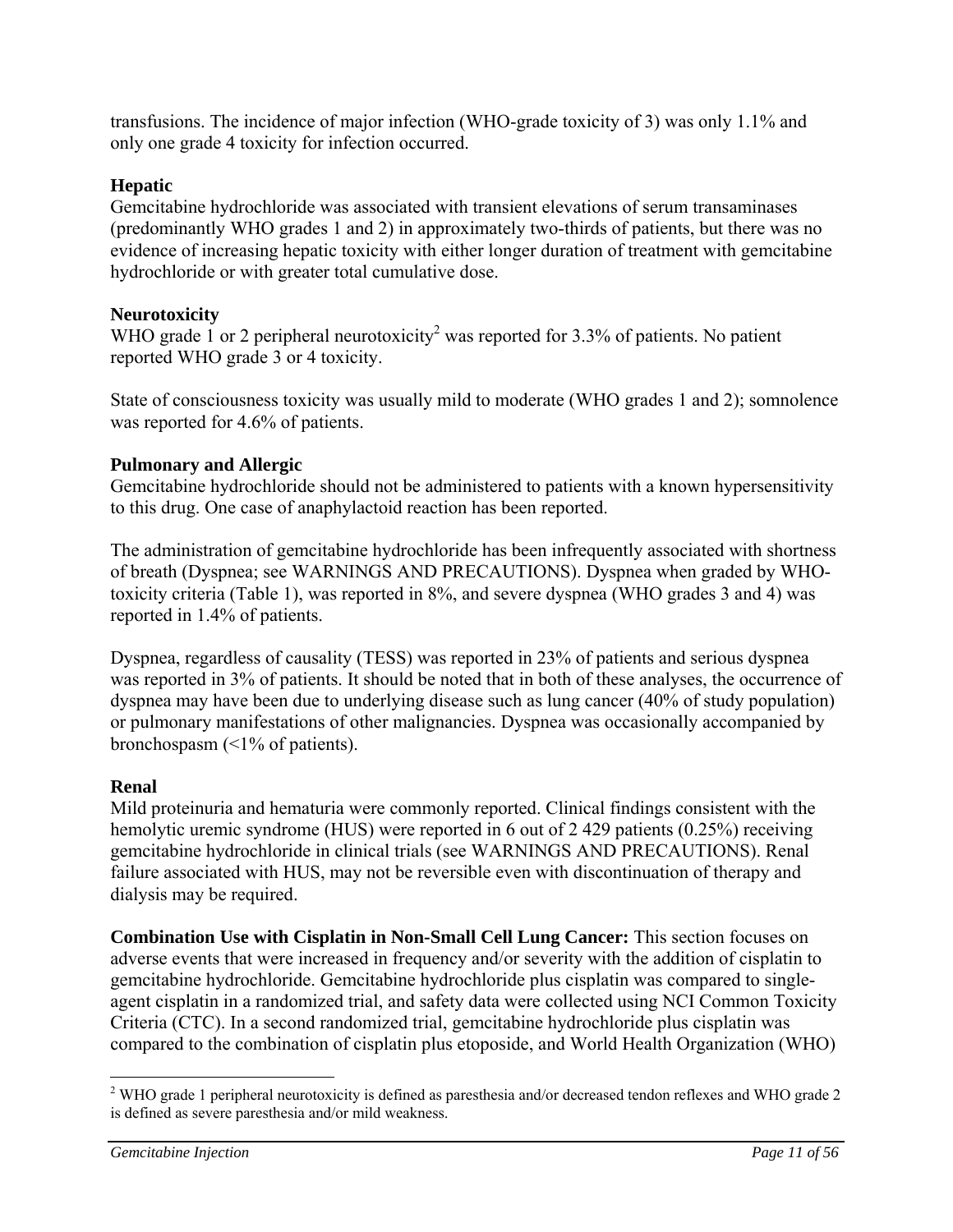criteria were used to grade adverse reactions. All CTC- and WHO-graded adverse events that occurred in ≥10% of patients are listed in Table 2. Toxicity grades for laboratory parameters are reported regardless of causality.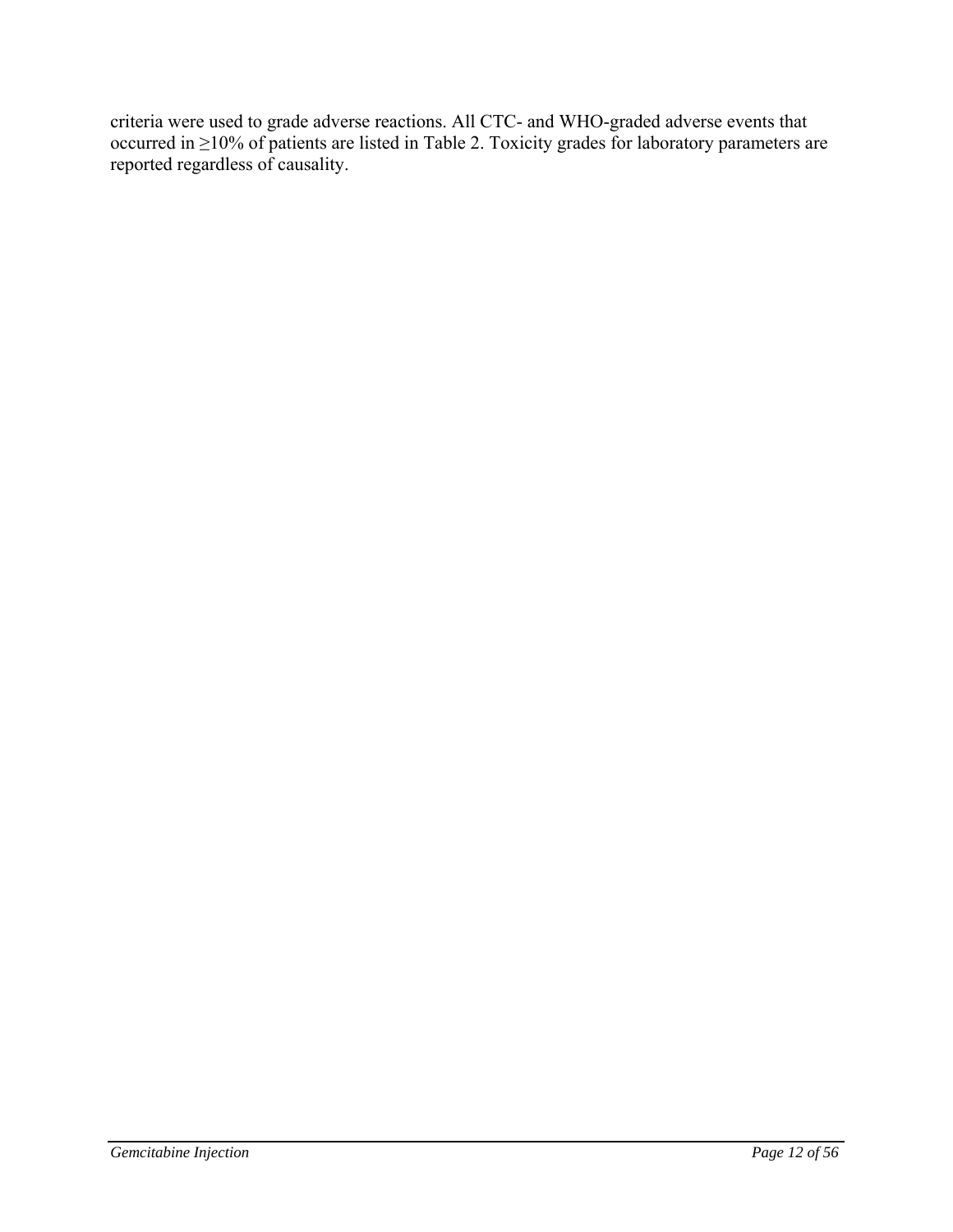|                                                             | r attents inecerving demonatine rivariormonae plus Cispianii.<br>CTC and WHO Grades (in % frequency) are rounded to the closest integer |                         |                                                         |                                            |               |                                                           |                     |  |
|-------------------------------------------------------------|-----------------------------------------------------------------------------------------------------------------------------------------|-------------------------|---------------------------------------------------------|--------------------------------------------|---------------|-----------------------------------------------------------|---------------------|--|
| <b>Gemcitabine Hydrochloride</b>                            |                                                                                                                                         |                         | <b>WORLD HEALTH</b><br><b>Gemcitabine Hydrochloride</b> |                                            |               |                                                           |                     |  |
| <b>NCI COMMON</b>                                           | plus Cisplatin ( $N=260$ ) <sup>a</sup> vs                                                                                              |                         |                                                         |                                            |               |                                                           |                     |  |
| <b>TOXICITY</b>                                             | Cisplatin $(N=262)$                                                                                                                     |                         | <b>ORGANIZATION</b>                                     | plus Cisplatin (N=69) <sup>a</sup> $\nu s$ |               |                                                           |                     |  |
| <b>CRITERIA</b>                                             |                                                                                                                                         |                         |                                                         | <b>CRITERIA</b>                            |               | <b>Cisplatin plus Etoposide</b><br>$(N=66)$ (% incidence) |                     |  |
|                                                             |                                                                                                                                         | (% incidence)           |                                                         |                                            |               |                                                           |                     |  |
|                                                             | All<br>Grades                                                                                                                           | Grade<br>3              | Grade<br>4                                              |                                            | All<br>Grades | Grade 3                                                   | Grade 4             |  |
| LABORATORY <sup>c</sup>                                     |                                                                                                                                         |                         |                                                         |                                            |               |                                                           |                     |  |
| Hematologic                                                 |                                                                                                                                         |                         |                                                         |                                            |               |                                                           |                     |  |
| Anemia                                                      | 89                                                                                                                                      | 22                      | $\overline{3}$                                          | Anemia                                     | 88            | 22                                                        | $\theta$            |  |
| Thrombocytopenia                                            | 85                                                                                                                                      | $\overline{25}$         | 25                                                      | Thrombocytopenia                           | 81            | 39                                                        | 16                  |  |
| Leukopenia                                                  | 82                                                                                                                                      | $\overline{35}$         | 11                                                      | Leukopenia                                 | 86            | 26                                                        | $\overline{3}$      |  |
| Neutropenia                                                 | 79                                                                                                                                      | $\overline{22}$         | 35                                                      | Neutropenia                                | 88            | 36                                                        | 28                  |  |
| Lymphocytes                                                 | 75                                                                                                                                      | 25                      | 18                                                      |                                            |               |                                                           |                     |  |
| Hepatic                                                     |                                                                                                                                         |                         |                                                         |                                            |               |                                                           |                     |  |
| Transaminase                                                | 22                                                                                                                                      | $\overline{2}$          | $\mathbf{1}$                                            |                                            |               |                                                           |                     |  |
| Alkaline Phosphatase                                        | 19                                                                                                                                      | $\mathbf{1}$            | $\overline{0}$                                          | Alkaline Phosphatase                       | 16            | $\boldsymbol{0}$                                          | $\mathbf{0}$        |  |
| <b>Renal</b>                                                |                                                                                                                                         |                         |                                                         |                                            |               |                                                           |                     |  |
| Creatinine                                                  | 38                                                                                                                                      | $\overline{4}$          | $\leq$ 1                                                |                                            |               |                                                           |                     |  |
| Proteinuria                                                 | 23                                                                                                                                      | $\theta$                | $\boldsymbol{0}$                                        | Proteinuria                                | 12            | $\boldsymbol{0}$                                          | $\boldsymbol{0}$    |  |
|                                                             | 15                                                                                                                                      | $\overline{0}$          | $\theta$                                                |                                            | 22            | $\theta$                                                  | $\mathbf{0}$        |  |
| Hematuria                                                   |                                                                                                                                         |                         |                                                         | Hematuria                                  |               |                                                           |                     |  |
| <b>Other Laboratory</b>                                     | 30                                                                                                                                      | 4                       | 3                                                       |                                            |               |                                                           |                     |  |
| Hypomagnesemia                                              | 30                                                                                                                                      | 4                       |                                                         |                                            |               |                                                           |                     |  |
| Hyperglycemia                                               | 18                                                                                                                                      | $\overline{2}$          | 0<br>$\overline{0}$                                     |                                            |               |                                                           |                     |  |
| Hypocalcemia<br>NON-LABORATORY <sup>d</sup>                 |                                                                                                                                         |                         |                                                         |                                            |               |                                                           |                     |  |
|                                                             |                                                                                                                                         |                         |                                                         |                                            |               |                                                           |                     |  |
| <b>Blood</b>                                                | 14                                                                                                                                      |                         |                                                         |                                            |               |                                                           |                     |  |
| Hemorrhage                                                  |                                                                                                                                         | $\mathbf{1}$            | $\boldsymbol{0}$                                        |                                            |               |                                                           |                     |  |
| <b>Gastrointestinal Disorders</b>                           |                                                                                                                                         |                         |                                                         |                                            |               |                                                           |                     |  |
| Nausea                                                      | 93<br>78                                                                                                                                | 25<br>11                | $\overline{c}$<br>12                                    | Nausea and                                 |               |                                                           |                     |  |
| Vomiting                                                    | 28                                                                                                                                      | $\overline{3}$          |                                                         | Vomiting                                   | 96<br>17      | 35                                                        | 4<br>$\overline{0}$ |  |
| Constipation                                                |                                                                                                                                         |                         | $\boldsymbol{0}$                                        | Constipation                               |               | $\boldsymbol{0}$                                          |                     |  |
| Diarrhea                                                    | 24                                                                                                                                      | $\overline{c}$          | $\overline{c}$                                          | Diarrhea                                   | 14            | 1                                                         | 1                   |  |
| Stomatitis                                                  | 14                                                                                                                                      |                         | $\overline{0}$                                          | Stomatitis                                 | 20            | $\overline{4}$                                            | $\mathbf{0}$        |  |
| <b>General Disorders and Administration Site Conditions</b> |                                                                                                                                         |                         |                                                         |                                            |               |                                                           |                     |  |
| Fever                                                       | 16                                                                                                                                      | 0                       | 0                                                       |                                            |               |                                                           |                     |  |
| Local                                                       | 15                                                                                                                                      | $\boldsymbol{0}$        | $\mathbf{0}$                                            |                                            |               |                                                           |                     |  |
| <b>Infections</b>                                           |                                                                                                                                         |                         |                                                         |                                            |               |                                                           |                     |  |
| Infections                                                  | 18                                                                                                                                      | $\overline{3}$          | $\overline{2}$                                          | Infections                                 | 28            | 3                                                         | 1                   |  |
| <b>Nervous System Disorders</b>                             |                                                                                                                                         |                         |                                                         |                                            |               |                                                           |                     |  |
| Neuro-motor                                                 | 35                                                                                                                                      | 12                      | $\boldsymbol{0}$                                        | Paresthesias                               | 38            | $\theta$                                                  | $\theta$            |  |
| Neuro-hearing                                               | 25                                                                                                                                      | 6                       | $\boldsymbol{0}$                                        |                                            |               |                                                           |                     |  |
| Neuro-sensory                                               | 23                                                                                                                                      | 1                       | $\overline{0}$                                          |                                            |               |                                                           |                     |  |
| Neuro-cortical                                              | 16                                                                                                                                      | $\overline{\mathbf{3}}$ | $\mathbf{1}$                                            |                                            |               |                                                           |                     |  |
| Neuro-mood                                                  | 16                                                                                                                                      | $\mathbf{1}$            | $\boldsymbol{0}$                                        |                                            |               |                                                           |                     |  |
| Neuro-headache                                              | 14                                                                                                                                      | $\theta$                | $\overline{0}$                                          |                                            |               |                                                           |                     |  |
| <b>Respiratory Disorders</b>                                |                                                                                                                                         |                         |                                                         |                                            |               |                                                           |                     |  |
| Dyspnea                                                     | 12                                                                                                                                      | $\overline{4}$          | 3                                                       |                                            |               |                                                           |                     |  |
| <b>Skin and Subcutaneous Tissue Disorders</b>               |                                                                                                                                         |                         |                                                         |                                            |               |                                                           |                     |  |
| Alopecia                                                    | 53                                                                                                                                      | 1                       | $\boldsymbol{0}$                                        | Alopecia                                   | 77            | 13                                                        | $\boldsymbol{0}$    |  |
| Rash                                                        | 11                                                                                                                                      | $\mathbf{0}$            | $\overline{0}$                                          | Rash                                       | 10            | $\theta$                                                  | $\mathbf{0}$        |  |
| <b>Vascular Disorders</b>                                   |                                                                                                                                         |                         |                                                         |                                            |               |                                                           |                     |  |

**Table 2:** CTC- and WHO-Graded Toxicities Occurring with a ≥10% Frequency in NSCLC Patients Receiving Gemcitabine Hydrochloride plus Cisplatin.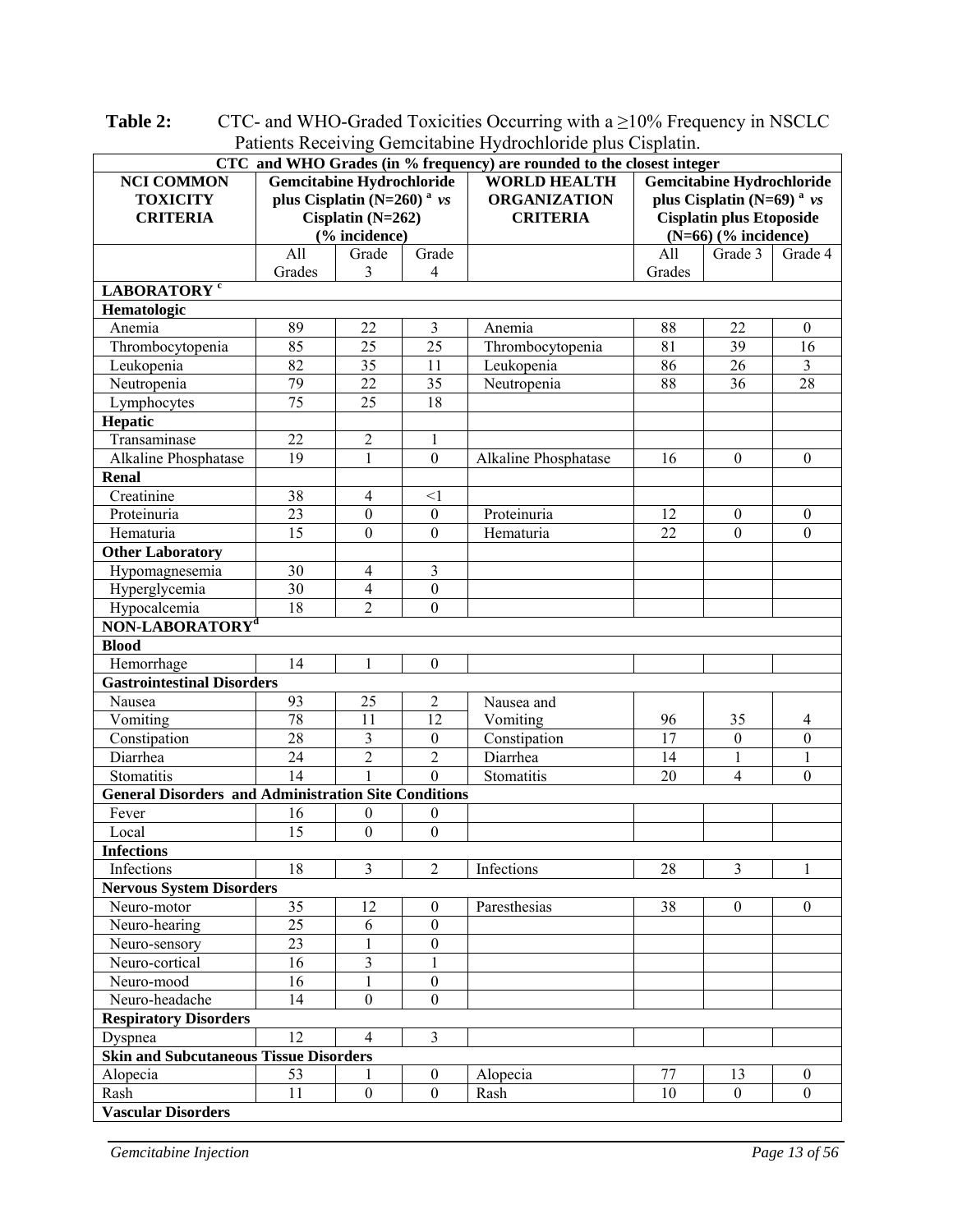| Patients Receiving Gemeitabine Hydrochloride plus Cisplatin. |                                                                                                                         |       |                                                               |  |                                                                                                                                             |         |         |  |  |
|--------------------------------------------------------------|-------------------------------------------------------------------------------------------------------------------------|-------|---------------------------------------------------------------|--|---------------------------------------------------------------------------------------------------------------------------------------------|---------|---------|--|--|
|                                                              | CTC and WHO Grades (in % frequency) are rounded to the closest integer                                                  |       |                                                               |  |                                                                                                                                             |         |         |  |  |
| <b>NCI COMMON</b><br><b>TOXICITY</b><br><b>CRITERIA</b>      | <b>Gemcitabine Hydrochloride</b><br>plus Cisplatin (N=260) <sup>a</sup> $\nu s$<br>Cisplatin $(N=262)$<br>(% incidence) |       | <b>WORLD HEALTH</b><br><b>ORGANIZATION</b><br><b>CRITERIA</b> |  | <b>Gemcitabine Hydrochloride</b><br>plus Cisplatin (N=69) <sup>a</sup> $\nu s$<br><b>Cisplatin plus Etoposide</b><br>$(N=66)$ (% incidence) |         |         |  |  |
|                                                              | All<br>Grades                                                                                                           | Grade | Grade                                                         |  | A11<br>Grades                                                                                                                               | Grade 3 | Grade 4 |  |  |
| <b>Hypotension</b>                                           |                                                                                                                         |       |                                                               |  |                                                                                                                                             |         |         |  |  |

**Table 2:** CTC- and WHO-Graded Toxicities Occurring with a ≥10% Frequency in NSCLC Patients Receiving Gemcitabine Hydrochloride plus Cisplatin.

Hypotension 12 1 0 0 and a Gemcitabine hydrochloride plus cisplatin patients with laboratory or non-laboratory data, N=217-253. Gemcitabine

hydrochloride at 1 000 mg/m<sup>2</sup> on Days 1, 8 and 15 and cisplatin at 100 mg/m<sup>2</sup> on Day 1 every 28 days.<br><sup>b</sup> Gemcitabine hydrochloride plus cisplatin patients with laboratory or non-laboratory data, N=67-69. Gemcitabine hydrochloride at 1 250 mg/m<sup>2</sup> on Days 1 and 8 and cisplatin at 100 mg/m<sup>2</sup> on Day 1 every 21 days. <sup>c</sup> Regardless of causality.

<sup>d</sup> Non-laboratory events were graded only if assessed to be possibly drug-related.

# **Alopecia**

In comparison with single-agent gemcitabine hydrochloride therapy, the incidence of alopecia with gemcitabine hydrochloride plus cisplatin combination therapy was increased; 14% with gemcitabine hydrochloride alone *versus* 53% and 77% with gemcitabine hydrochloride plus cisplatin. Hair loss was usually minimal (CTC/WHO Grade 1 or 2). However, 0.8% of patients that received gemcitabine hydrochloride plus cisplatin on the 4-week schedule experienced CTC Grade 3 alopecia, and 13% of patients who were on the 3-week schedule experienced WHO Grade 3 alopecia. No irreversible (i.e. Grade 4) hair loss was reported.

# **Fever and Infection**

The majority of patients that received gemcitabine hydrochloride plus cisplatin did not develop fever and only one patient (4-week cycle) experienced CTC Grade 3 fever. On the 4-week gemcitabine hydrochloride plus cisplatin schedule, CTC Grade 3 and 4 infection was seen in 2.8% and 1.6% of patients, respectively. On the 3-week schedule, WHO Grade 3 and 4 infection was seen in 2.9% and 1.4% of patients, respectively.

# **Gastrointestinal**

The incidence of nausea and vomiting was higher for combination therapy with gemcitabine hydrochloride plus cisplatin (~90%) than it was for single agent gemcitabine hydrochloride (50-70%). On the 4-week cycle, 23% of patients in the gemcitabine hydrochloride plus cisplatin arm experienced CTC Grade 3 or Grade 4 nausea and vomiting, and on the 3-week cycle, the incidence of WHO Grade 3 or 4 nausea and vomiting was 39.1% in the gemcitabine hydrochloride plus cisplatin arm, despite the use of antiemetics. Although nausea and vomiting were frequent, they were rarely dose-limiting and were seldom reasons for discontinuation from the study. Diarrhea, stomatitis and constipation were usually mild and occurred in 14-28% of patients that received gemcitabine hydrochloride plus cisplatin.

# **Hematologic**

As expected, myelosuppression occurred more frequently with gemcitabine hydrochloride plus cisplatin treatment ( $\sim$ 90%) than with gemcitabine hydrochloride monotherapy ( $\sim$ 60%), and gemcitabine hydrochloride dosage adjustments for hematologic toxicity were required more often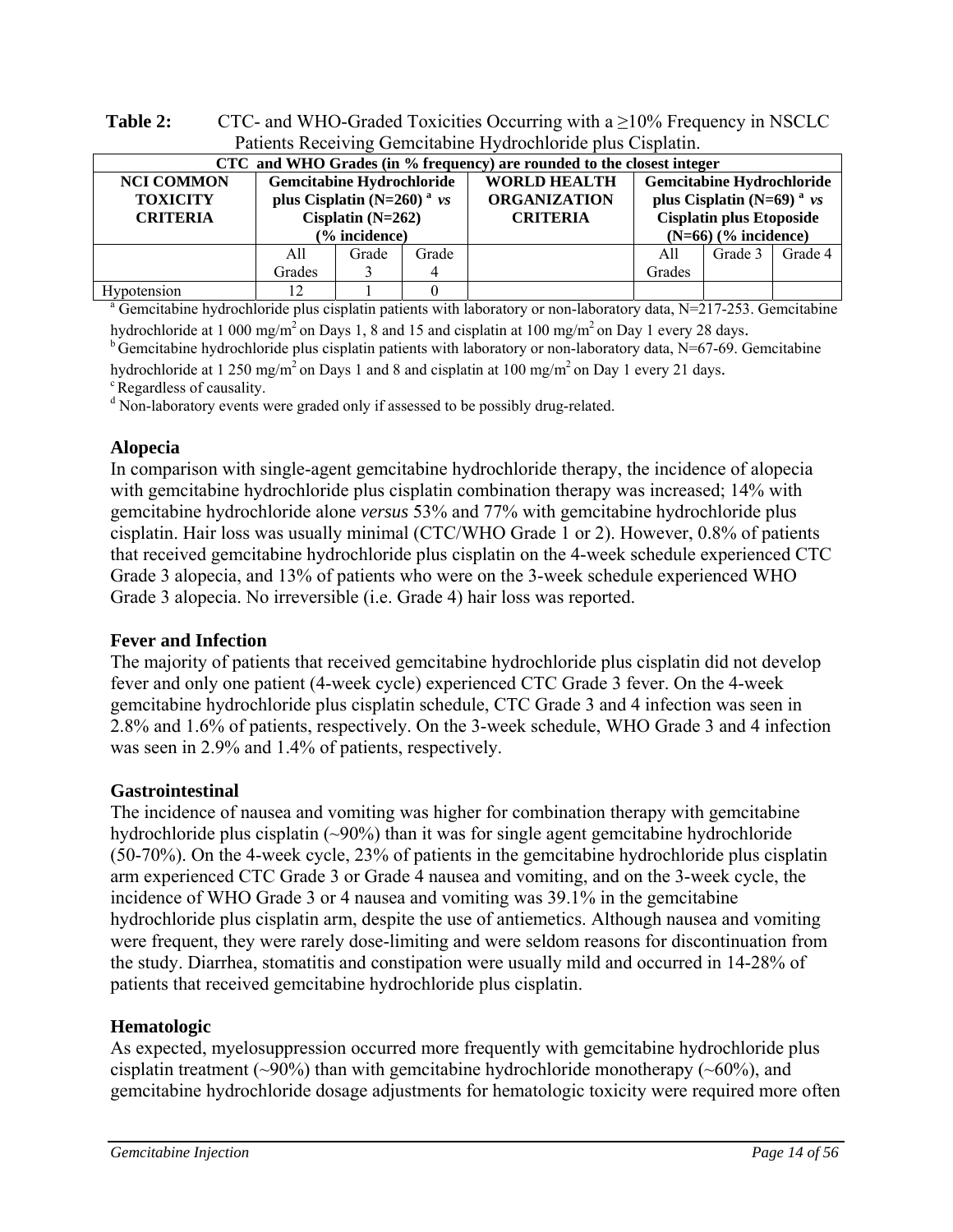with combination therapy. Although myelosuppression was common, early study discontinuation due to bone marrow suppression occurred in only 3.1% and 4.3% of patients receiving gemcitabine hydrochloride plus cisplatin in the two randomized trials. Platelet transfusions were required by 3% and 21% of patients that received gemcitabine hydrochloride plus cisplatin on a 3-week or 4-week cycle, respectively, and red blood cell transfusions were required by approximately 30-40% of patients. Less than 8% of patients treated with gemcitabine hydrochloride plus cisplatin were hospitalized for febrile neutropenia. Sepsis and severe hemorrhagic events were rare.

# **Neurotoxicity**

CTC Grade 3 neuro-hearing toxicity (hearing loss interfering with function but correctable with hearing aid) was experienced by 5.6% and 2.9% of gemcitabine hydrochloride plus cisplatin patients on 4-week and 3-week schedules, respectively. CTC Grade 3 neuromotor toxicity was experienced by 11.5% of gemcitabine hydrochloride plus cisplatin patients on the 4-week schedule, and 38% of patients on the 3-week schedule experienced peripheral neurotoxicity (WHO Grade 1 or 2 only).

# **Renal**

On the 4-week gemcitabine hydrochloride plus cisplatin schedule, CTC Grade 3 creatinine toxicity was observed in 4.4% of patients, and one patient experienced Grade 4 creatinine toxicity. On the 3-week schedule, no WHO Grade 2, 3 or 4 BUN or creatinine toxicity were observed.

**Combination Use with Cisplatin in Bladder Cancer [Transitional Cell Carcinoma (TCC) of the Urothelium]:** The following information presents adverse events seen with gemcitabine hydrochloride in combination with cisplatin for treatment of bladder cancer. Gemcitabine hydrochloride plus cisplatin (GC) was compared to MVAC in a pivotal, randomized trial.

Safety data were collected using the WHO-toxicity criteria with the exception of neurohearing event which was graded using the NCI Common Toxicity Criteria. All WHO- and CTC-graded adverse events that occurred in  $\geq$ 10% of patients are listed in Table 3.

# **Alopecia**

Grade 3 and 4 alopecia occurred significantly less often in gemcitabine hydrochloride plus cisplatin patients than in MVAC patients (GC 10.5% *vs* 55.2%).

# **Cardiac**

Grade 3 and 4 cardiovascular events such as myocardial function, arrhythmia, chest pain, heart failure, pulmonary edema and hypertension were rare; Grade 3 events occurred in 4.1% of patients on gemcitabine hydrochloride plus cisplatin. There were no Grade 4 events. In the MVAC arm 2.2% of patients experienced Grade 3 events and 0.5% of patients experience Grade 4 events.

# **Gastrointestinal**

The incidence of diarrhea was higher in the MVAC treatment arm than it was for the gemcitabine hydrochloride plus cisplatin. In the MVAC arm, 8% of patients experienced Grade 3 or 4 diarrhea compared to 3% of patients in the gemcitabine hydrochloride plus cisplatin arm. Nausea and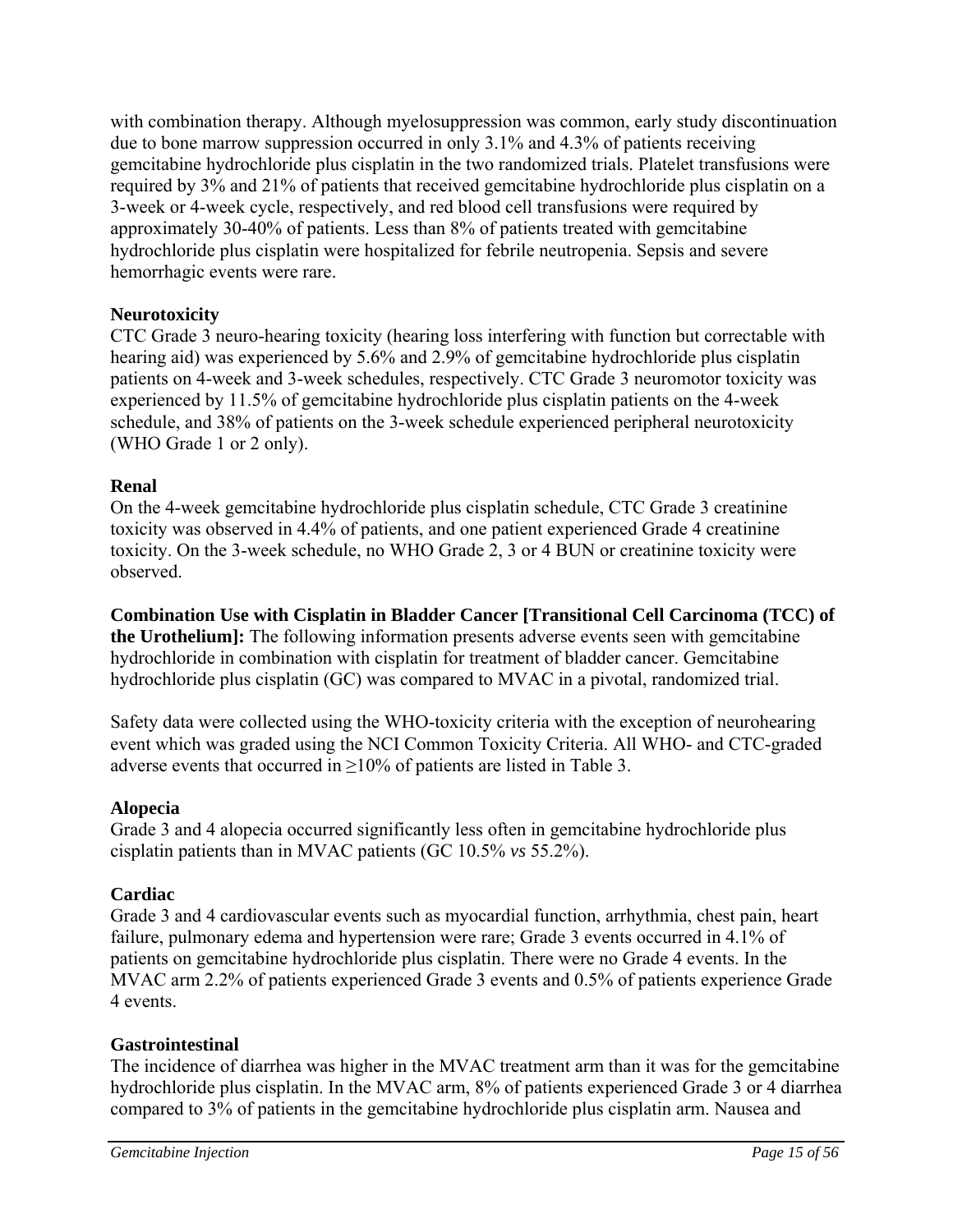vomiting occurred in similar frequencies among the gemcitabine hydrochloride plus cisplatin  $(22\%)$  and the MVAC arms  $(21\%)$ .

# **Hematologic**

Hematologic toxicity was the most frequent laboratory toxicity seen on both treatment arms in this pivotal trial. Grade 3 and 4 neutropenia occurred less often in gemcitabine hydrochloride plus cisplatin patients than in MVAC patients (GC 71% *vs* MVAC 82%). Grade 3 and 4 anemia was more common on the gemcitabine hydrochloride plus cisplatin arm *versus* MVAC arm (27% *vs* 18%). Grade 3 and 4 thrombocytopenia was more common on the gemcitabine hydrochloride plus cisplatin arm *versus* MVAC arm (GC 57% *vs* MVAC 21%). In patients with Grade 3 or 4 thrombocytopenia there was no Grade 4 bleeding and only infrequent Grade 3 bleeding  $\left( \langle 2\% \rangle \right)$  on either arm. On the gemcitabine hydrochloride plus cisplatin arm, for every 100 cycles of chemotherapy, 13 patients received whole blood or red blood cell transfusion. On the MVAC arm, for every 100 cycles of chemotherapy, 13 patients received whole blood or red blood cell transfusion. On the gemcitabine hydrochloride plus cisplatin arm, for every 100 cycles of chemotherapy, 4 patients received platelet transfusion. On the MVAC arm, for every 100 cycles of chemotherapy, 2 patients received platelet transfusion.

# **Neurotoxicity**

Of the 191 patients assessed in the gemcitabine hydrochloride plus cisplatin arm, CTC Grade 3 neuro-hearing toxicity occurred in 3 patients (2%). No patient experienced Grade 4 neuro-hearing toxicity. By comparison, out of 173 patients assessed in the MVAC arm, CTC Grade 3 neurohearing toxicity occurred in 3 patients. Grade 4 neuro-hearing toxicity occurred in 1 patient.

# **Pulmonary**

Grade 3 and 4 dyspnea occurred in 2.5% and 0.5% of patients on the gemcitabine hydrochloride plus cisplatin respectively, while compared to 2.6% Grade 3 and 3.1% Grade 4 dyspnea in the MVAC arm.

# **Renal**

No patients on the gemcitabine hydrochloride plus cisplatin arm experienced Grade 3 or 4 renal toxicity, while Grade 3 renal toxicity was observed in 0.5% of patients in the MVAC arm. Renal toxicity was measured by serum creatinine levels.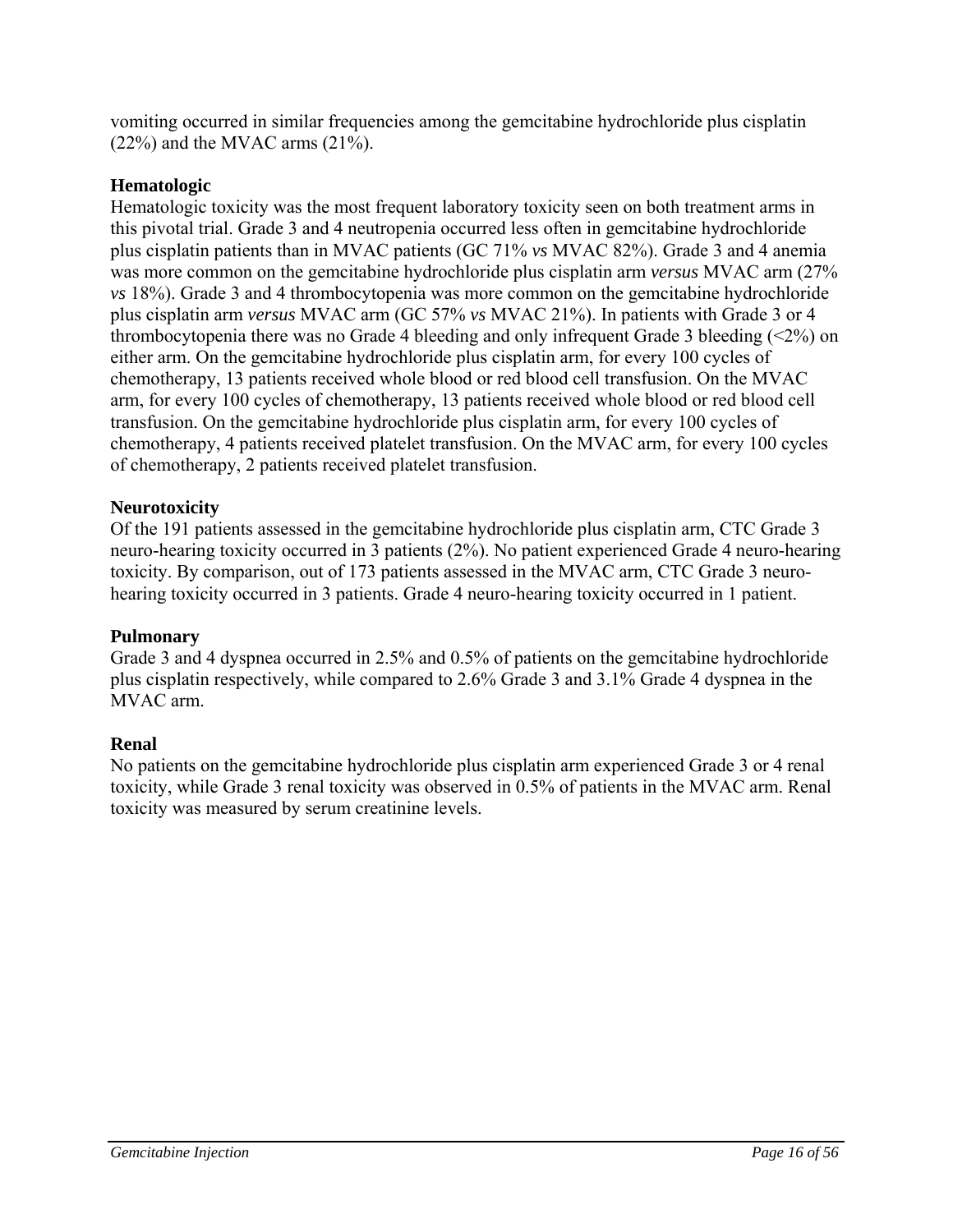| Tryurochionuc pius Cispianii versus in vAC in TCC of the Diaduct<br>WHO Grades (% incidence) |                 |                                                          |                  |                   |                         |                  |  |  |  |
|----------------------------------------------------------------------------------------------|-----------------|----------------------------------------------------------|------------------|-------------------|-------------------------|------------------|--|--|--|
|                                                                                              |                 | Gemcitabine Hydrochloride plus<br>Cisplatin <sup>a</sup> |                  | MVAC <sup>b</sup> |                         |                  |  |  |  |
|                                                                                              | All Grades      | Grade 3                                                  | Grade 4          | All Grades        | Grade 3                 | Grade 4          |  |  |  |
| LABORATORY <sup>c</sup>                                                                      |                 |                                                          |                  |                   |                         |                  |  |  |  |
| Hematologic                                                                                  |                 |                                                          |                  |                   |                         |                  |  |  |  |
| Anemia                                                                                       | 94              | 24                                                       | $\overline{4}$   | 86                | 16                      | $\overline{2}$   |  |  |  |
| Leukopenia                                                                                   | 92              | 44                                                       | $\overline{7}$   | 93                | 46                      | 18               |  |  |  |
| Neutropenia                                                                                  | $\overline{91}$ | 41                                                       | $\overline{30}$  | 89                | $\overline{17}$         | $\overline{65}$  |  |  |  |
| Thrombocytopenia                                                                             | $\overline{86}$ | $\overline{29}$                                          | $\overline{29}$  | $\overline{46}$   | $\overline{8}$          | $\overline{13}$  |  |  |  |
| Platelet Transfusions <sup>d</sup>                                                           | 18              |                                                          |                  | $\overline{8}$    |                         |                  |  |  |  |
| Hepatic                                                                                      |                 |                                                          |                  |                   |                         |                  |  |  |  |
| <b>AST</b>                                                                                   | 30              | 1                                                        | $\theta$         | 28                | $\overline{2}$          | $\mathbf{0}$     |  |  |  |
| <b>ALT</b>                                                                                   | $\overline{29}$ | $\mathbf{1}$                                             | $\overline{0}$   | 28                | $\overline{2}$          | $\boldsymbol{0}$ |  |  |  |
| Alkaline Phosphatase                                                                         | $\overline{17}$ | $\overline{2}$                                           | $\mathbf{1}$     | $\overline{19}$   | $\mathbf{1}$            | $\overline{0}$   |  |  |  |
| <b>Renal</b>                                                                                 |                 |                                                          |                  |                   |                         |                  |  |  |  |
| <b>BUN</b>                                                                                   | $\overline{36}$ | 1                                                        | $\boldsymbol{0}$ | $\overline{37}$   | $\boldsymbol{0}$        | $\boldsymbol{0}$ |  |  |  |
| Creatinine                                                                                   | 24              | $\boldsymbol{0}$                                         | $\theta$         | 23                | 1                       | $\theta$         |  |  |  |
| Hematuria                                                                                    | $\overline{18}$ | $\overline{5}$                                           | $\overline{0}$   | 21                | $\overline{2}$          | $\boldsymbol{0}$ |  |  |  |
| Proteinuria                                                                                  | $\overline{9}$  | $\overline{0}$                                           | $\overline{0}$   | 14                | $\mathbf{1}$            | $\mathbf{0}$     |  |  |  |
| NON-LABORATORY <sup>e</sup>                                                                  |                 |                                                          |                  |                   |                         |                  |  |  |  |
| <b>Blood</b>                                                                                 |                 |                                                          |                  |                   |                         |                  |  |  |  |
| Hemorrhage                                                                                   | 23              | $\overline{2}$                                           | $\mathbf{0}$     | 15                | $\overline{2}$          | $\mathbf{0}$     |  |  |  |
| <b>Gastrointestinal Disorders</b>                                                            |                 |                                                          |                  |                   |                         |                  |  |  |  |
| Nausea and Vomiting                                                                          | 78              | 22                                                       | $\boldsymbol{0}$ | 86                | 19                      | $\overline{2}$   |  |  |  |
| Constipation                                                                                 | $\overline{38}$ | $\overline{2}$                                           | $\overline{0}$   | $\overline{39}$   | $\overline{\mathbf{3}}$ | $\mathbf{1}$     |  |  |  |
| Diarrhea                                                                                     | $\overline{24}$ | 3                                                        | $\overline{0}$   | 34                | $\overline{8}$          | $\mathbf{1}$     |  |  |  |
| Stomatitis                                                                                   | 20              |                                                          | $\theta$         | 66                | 18                      | 4                |  |  |  |
| <b>General Disorders and Administration Site Conditions</b>                                  |                 |                                                          |                  |                   |                         |                  |  |  |  |
| Fever                                                                                        | 21              | $\theta$                                                 | $\boldsymbol{0}$ | 30                | 3                       | $\boldsymbol{0}$ |  |  |  |
| <b>Infections</b>                                                                            |                 |                                                          |                  |                   |                         |                  |  |  |  |
| Infections                                                                                   | $\overline{24}$ | $\overline{2}$                                           | 1                | 47                | 10                      | 5                |  |  |  |
| <b>Nervous System Disorders</b>                                                              |                 |                                                          |                  |                   |                         |                  |  |  |  |
| Paresthesias                                                                                 | 26              | 1                                                        | $\boldsymbol{0}$ | 25                | $\mathbf{1}$            | $\boldsymbol{0}$ |  |  |  |
| Neuro-Hearing f                                                                              | $\overline{19}$ | $\overline{2}$                                           | $\boldsymbol{0}$ | 14                | $\overline{2}$          | $\mathbf{1}$     |  |  |  |
| Somnolence                                                                                   | $\overline{17}$ | $\mathbf{1}$                                             | $\theta$         | 30                | 3                       | $\mathbf{1}$     |  |  |  |
| <b>Respiratory Disorders</b>                                                                 |                 |                                                          |                  |                   |                         |                  |  |  |  |
| Dyspnea                                                                                      | 28              | 3                                                        | $\mathbf{1}$     | 21                | 3                       | 3                |  |  |  |
| <b>Skin and Subcutaneous Tissue Disorders</b>                                                |                 |                                                          |                  |                   |                         |                  |  |  |  |
| Alopecia                                                                                     | 61              | 11                                                       | $\boldsymbol{0}$ | 89                | 54                      | 1                |  |  |  |
| Rash                                                                                         | $\overline{23}$ | $\overline{0}$                                           | $\overline{0}$   | 16                | $\mathbf{0}$            | $\mathbf{1}$     |  |  |  |

**Table 3:** Selected WHO-Graded Adverse Events from Comparative Trial of Gemcitabine Hydrochloride plus Cisplatin *versus* MVAC in TCC of the Bladder

Grades based on criteria from the World Health Organization (WHO).<br><sup>a</sup> N=191-200; all patients on gemcitabine hydrochloride plus cisplatin with laboratory or non-laboratory data; a N=191-200; all patients on gemcitabine hydrochloride plus cisplatin with laboratory or non-laboratory data; gemcitabine hydrochloride 1 000 mg/m<sup>2</sup> on Days 1, 8 and 15 and cisplatin 70 mg/m<sup>2</sup> on Day 2 of each 28-day cycle.  $\overline{b}$  N=186-194; all patients on MVAC with laboratory or non-laboratory data: methotrexate 30 mg/m<sup>2</sup> on Days 1, 15 and 22, vinblastine 3 mg/m<sup>2</sup> on Days 2, 15 and 22, doxorubicin 30 mg/m<sup>2</sup> on Day 2 and cisplatin 70 mg/m<sup>2</sup> on Day 2 of each 28-day cycle.

 $c$  Regardless of causality .

 $\frac{d}{dx}$  Percent of patients requiring transfusion.

<sup>e</sup> Non-laboratory events were graded only if assessed to be possibly treatment-related.

Grade based on NCI Common Toxicity Criteria.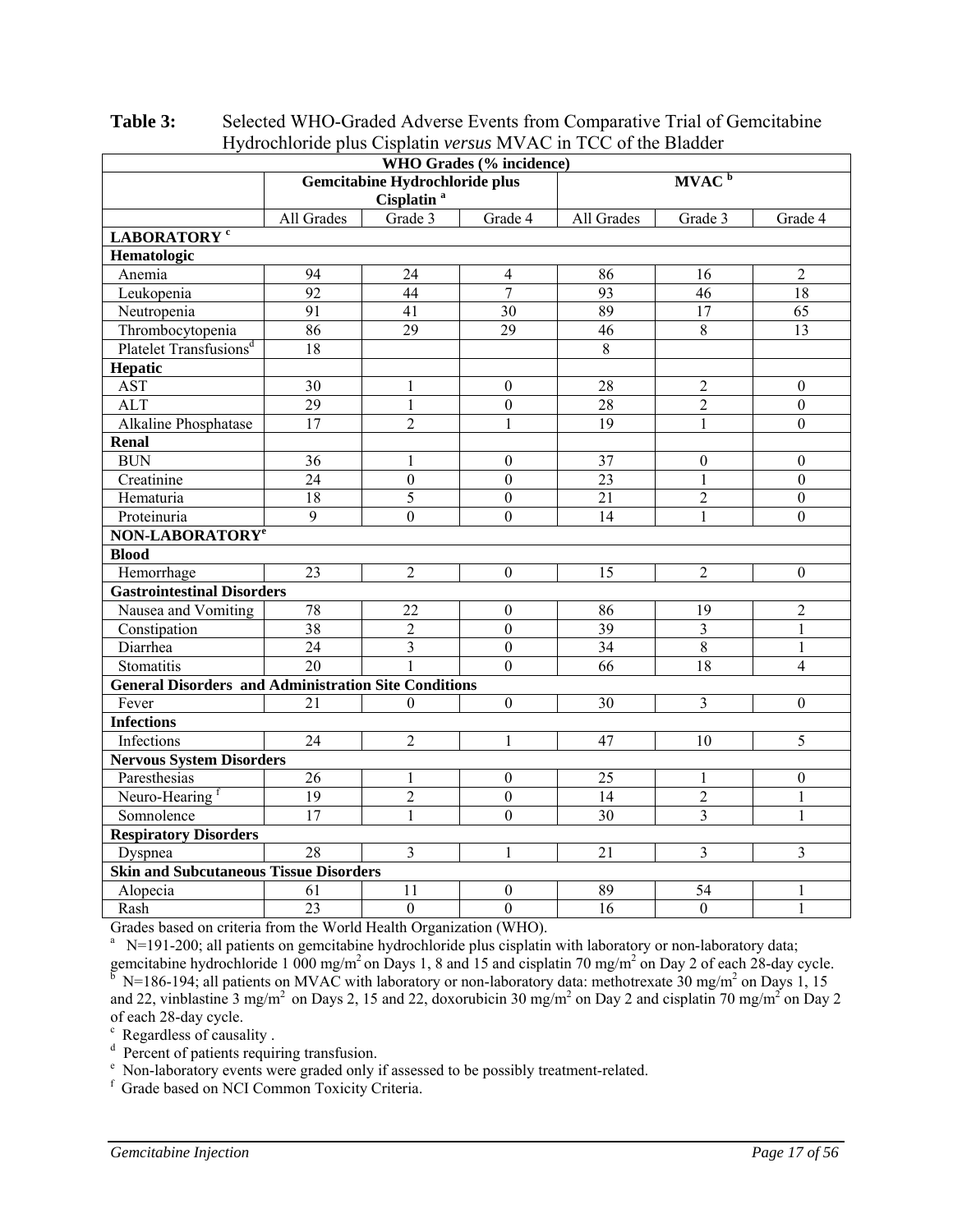# **Combination Use with Paclitaxel in Breast Cancer**

The following information presents adverse events seen with gemcitabine hydrochloride in combination with paclitaxel for the treatment of patients with unresectable, locally recurrent or metastatic breast cancer who have relapsed following anthracycline-based chemotherapy. Gemcitabine hydrochloride plus paclitaxel was compared to paclitaxel in Study JHQG, an unblinded, multicentre, randomized Phase 3 study.

In the gemcitabine hydrochloride plus paclitaxel arm, 7% of patients discontinued treatment because of an adverse event compared to 5% on the paclitaxel arm. In the gemcitabine hydrochloride plus paclitaxel arm, 7% of gemcitabine hydrochloride doses were omitted and 8% were reduced, and 0.9% of paclitaxel doses were omitted and 5% were reduced. In the paclitaxel alone arm, 0.1% of paclitaxel doses were omitted and 2% were reduced. There were 12 deaths in the gemcitabine hydrochloride plus paclitaxel arm, and 8 in the paclitaxel alone arm on study or within 30 days after study drug discontinuation. One death on each arm of the study was possibly drug-related, while the rest of the deaths were attributed to progressive disease and a single death attributed to a traffic accident.

The hospitalization of patients in the gemcitabine hydrochloride plus paclitaxel arm and in the paclitaxel alone arm were similar and not statistically significant (8.8% and 7.3%, respectively). Median number of cycles given in the gemcitabine hydrochloride plus paclitaxel arm was 6, compared with 5 cycles given in the paclitaxel alone arm.

Table 4 presents a summary of Grade 3 and 4 toxicities reported in the pivotal clinical study JHQG.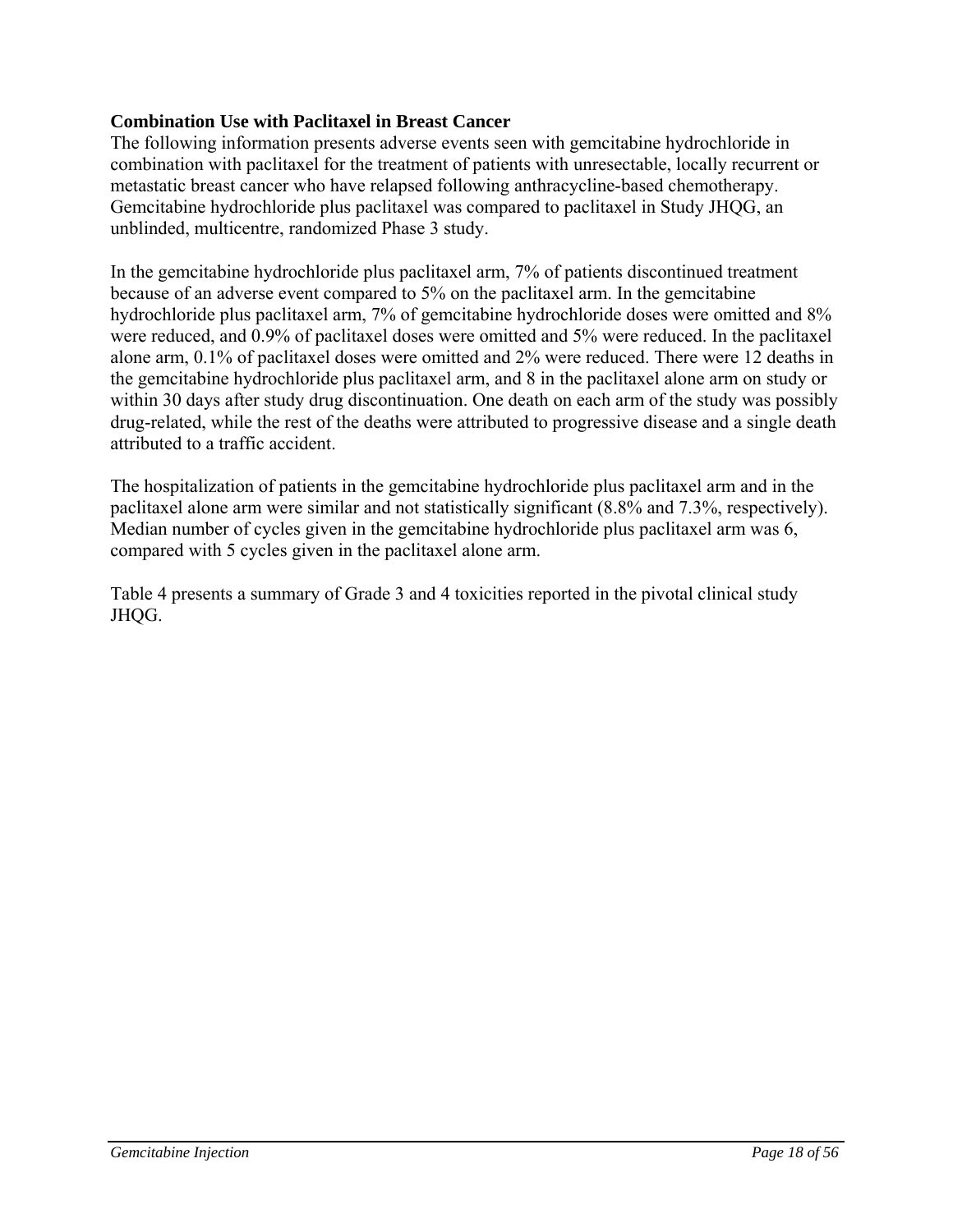**CTC Grades (% incidence, rounded to the closest integer) a Gemcitabine Hydrochloride plus Paclitaxel (N=262) Paclitaxel Alone (N=259)**  All Grades Grade 3 Grade 4 All Grades Grade 3 Grade 4 **LABORATORY <sup>b</sup> Hematologic**  Neutropenia 1 69 31 17 31 4 7 Anemia 1 69 6 1 1 51 3 51 51 Thrombocytopenia 26 5 <1 7 <1 <1 Leukopenia | 21 | 10 | 1 | 12 | 2 | 0 **Liver Abnormalities**  ALT 18 5 5 6 5 0 AST 16 2 0 5 <1 0 **Metabolic**  Hyperglycemia 6 3 0 5 3 0 **NON-LABORATORY<sup>c</sup> Cardiac Disorders**  Arrhythmia | <1 | <1 | 0 | 0 | 0 | 0 **Gastrointestinal Disorders**  Nausea 1 50 1 1 0 31 2 0 Vomiting 29 2 0 15 2 0 Diarrhea 1 20 3 0 13 2 0 Stomatitis/Pharyngitis 13 1 1  $\langle 1 \rangle$  8  $\langle 1 \rangle$  0 **General Disorders**  Fatigue 40 6 <1 28 1 <1 Febrile neutropenia (drug-related) 6 5 <1 2 1 0 **Immune System Disorder**  Allergic Reaction/ Hypersensitivity  $\begin{array}{cccccccc} 5 & 0 & 0 & 3 & <1 \end{array}$ **Musculoskeletal & Connective Tissue Disorders**  Myalgia 33 4 0 33 3 <1 Arthralgia (24 | 3 | 0 | 22 | 2 | <1 **Peripheral Nervous System Disorders**  Neuropathy-sensory  $\begin{array}{|c|c|c|c|c|c|c|c|c|} \hline \end{array}$  64  $\begin{array}{|c|c|c|c|c|c|c|c|} \hline \end{array}$  58  $\begin{array}{|c|c|c|c|c|c|} \hline \end{array}$  58  $\begin{array}{|c|c|c|c|c|c|} \hline \end{array}$ Neuropathy-motor 15 2 <1 10 <1 0 **Respiratory Disorders**  Dyspnea 19 2 <1 3 0 0 Hypoxia <1 0 0 <1 <1 0 **Skin & Subcutaneous Tissue Disorders**  Alopecia (90 | 14 | 4 | 92 | 19 | 3

**Table 4:** Percentages of Patients with Grade 3 and 4 Toxicities Reported in the Clinical Study of Gemcitabine Hydrochloride in Combination with Paclitaxel in Patients with Metastatic Breast Cancer

<sup>a</sup> The toxicities above are as measured by the CTC scale, Version 2.0 (Study JHQG). <sup>b</sup>Regardless of causality. <sup>c</sup> Non-laboratory events were graded only if assessed to be possibly drug-related.

Abbreviations:  $N =$  number of patients;  $ALT =$  alanine aminotransferase;  $AST =$  aspartate aminotransferase.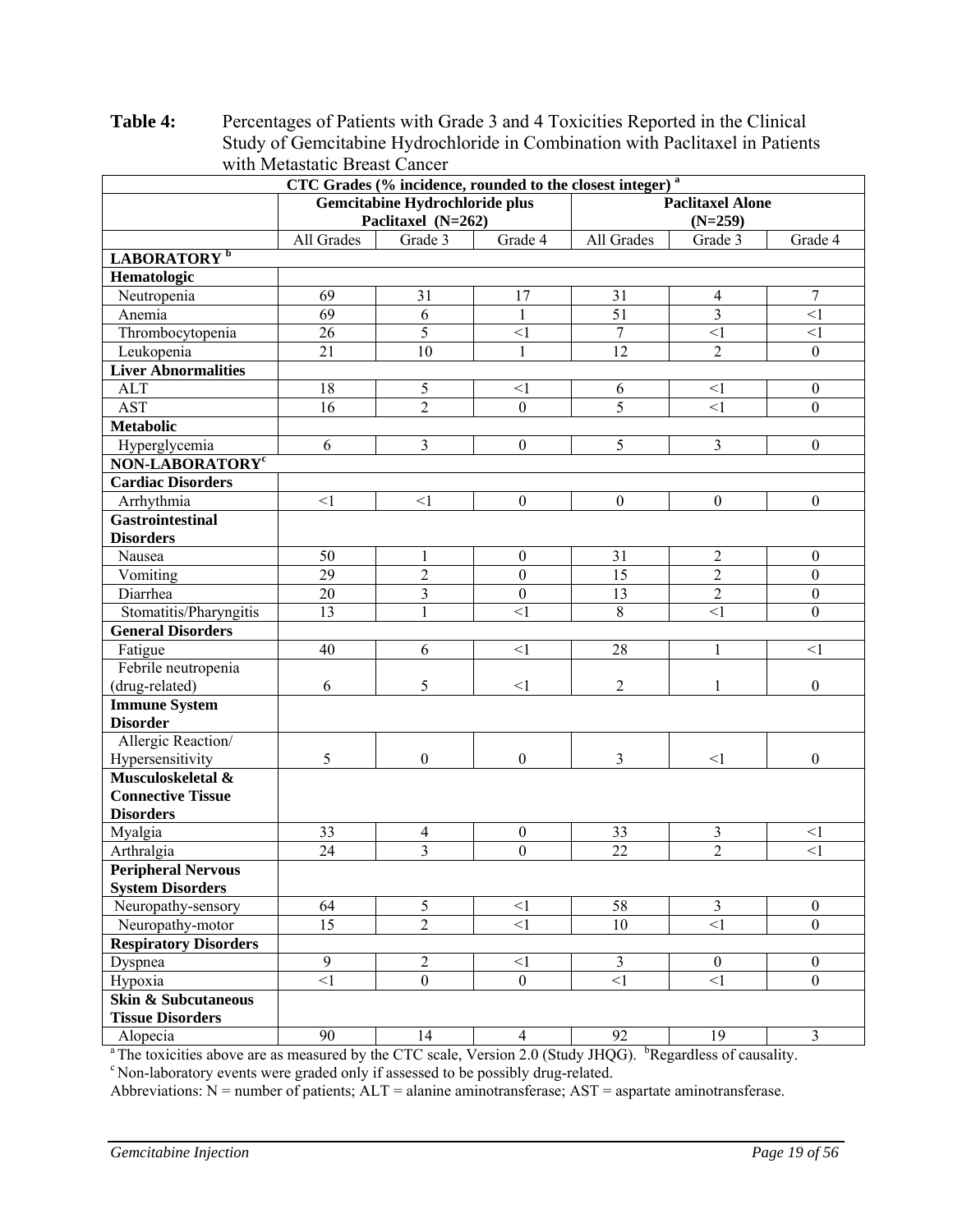# **Hematologic**

In Study JHQG, more Grade 3 and 4 hematologic toxicities were reported with gemcitabine hydrochloride plus paclitaxel than paclitaxel alone. There was an increased incidence of red blood cell and/or whole blood transfusions (10% *versus* 4%), erythropoietin use (8% *versus* 3.5%), and granulocyte colony-stimulating factor use (7.6% *versus* 1.2%) in the gemcitabine hydrochloride plus paclitaxel arm than in the paclitaxel alone arm, respectively. There was a higher incidence of febrile neutropenia in the gemcitabine hydrochloride plus paclitaxel arm than in the paclitaxel alone arm (5% *versus* 1%; p<0.05); however, there was not an increased incidence of Grade 3 and 4 infections  $\langle 1\% \rangle$  or hemorrhagic events  $(0\%)$ . Of the patients experiencing febrile neutropenia (5%) in the gemcitabine hydrochloride plus paclitaxel arm, the majority of patients required hospitalization and dose adjustments.

# **Hepatic**

Grade 3 and 4 liver enzyme elevation (ALT/AST) occurred in 8% of the patients treated with gemcitabine hydrochloride plus paclitaxel, and in 2% of the patients treated with paclitaxel alone.

# **Neurotoxicity**

Eleven patients in the gemcitabine hydrochloride plus paclitaxel arm and 4 patients in the paclitaxel alone arm discontinued study due to neuropathy. In the gemcitabine hydrochloride plus paclitaxel arm, the majority of patients with neuropathy reported the onset after Cycle 2, while in the paclitaxel alone arm, most patients with neuropathy reported the onset after Cycle 4. Nearly half of the patients on each treatment arm reported Grade 3 or 4 neuropathy that lasted for more than one cycle.

# **Pulmonary**

Grade 3 and 4 pulmonary toxicity characterized as dyspnea or hypoxia (2% *versus* <1%), were more common in the gemcitabine hydrochloride plus paclitaxel arm compared with the paclitaxel alone arm. Dyspnea was reported as worsening at the time of disease progression in patients who had this symptom reported at the time of study entry. All patients who reported dyspnea as Grade 3 or 4 toxicity and most who reported it as a serious adverse event had metastatic disease in the lungs and/or pleural effusion. No patients discontinued from the study because of grade 3 or 4 dyspnea.

# **Other Grade 3 or 4 Toxicities**

Grade 3 and 4 non-laboratory toxicities were more common in the gemcitabine hydrochloride plus paclitaxel arm.

The incidence of Grade 3 and 4 fatigue was 6% in the gemcitabine hydrochloride plus paclitaxel arm and  $2\%$  in the paclitaxel alone arm ( $p<0.05$ ); however, there were no discontinuations due to Grade 3 or 4 fatigue. Grade 3 and 4 fatigue was reported for only one cycle in most patients on both treatment arms and was not associated with anemia.

Alopecia was common and was noted in both treatment arms (18% Grade 3/4 alopecia in the gemcitabine hydrochloride plus paclitaxel arm, and 22% Grade 3/4 alopecia in the paclitaxel alone arm).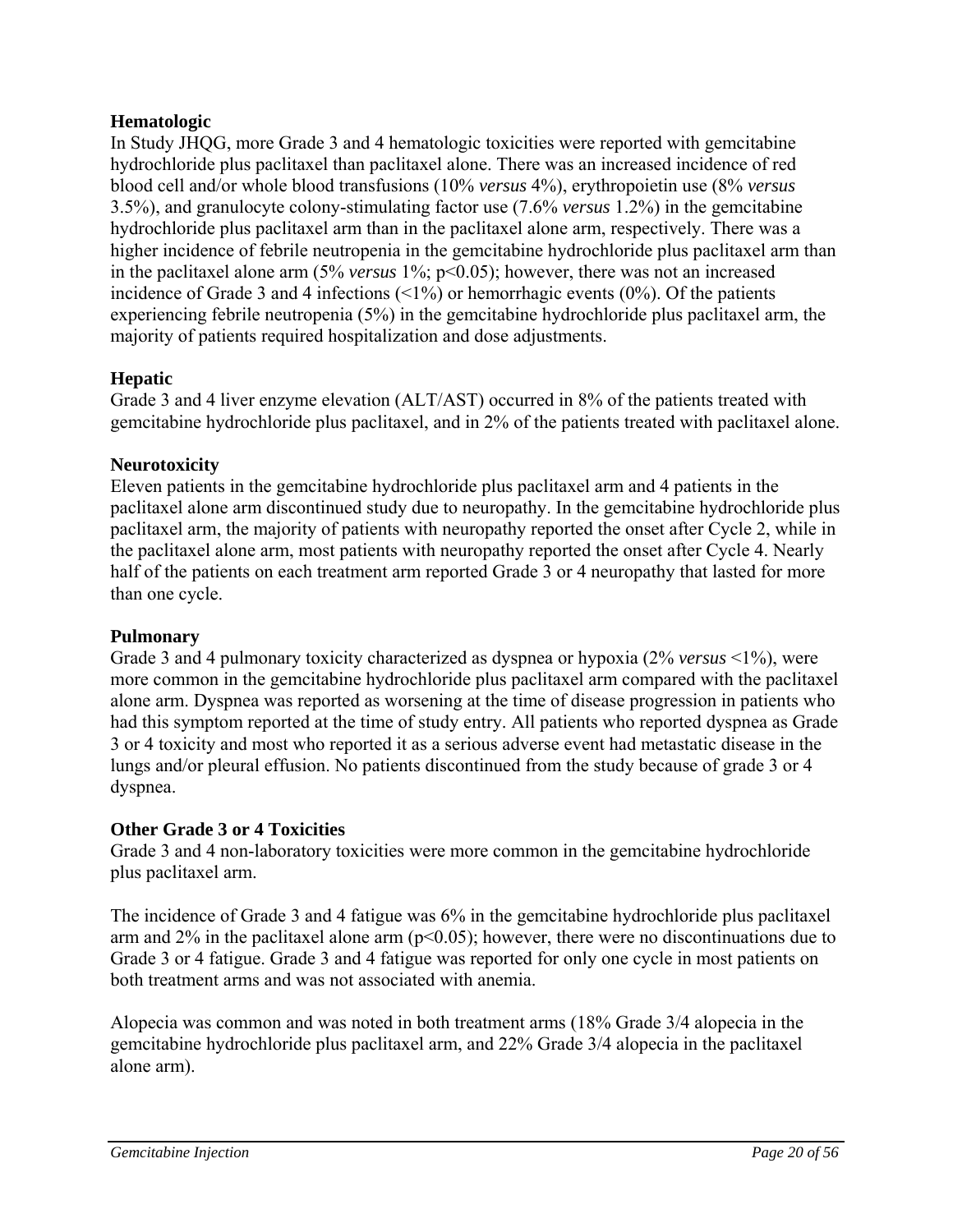### **Post-Market Adverse Drug Reactions**

### **Cardiovascular**

Heart failure has been reported. Arrhythmias, predominantly supraventricular in nature, have been reported signaling awareness of the possibility of cardiovascular events.

### **Genito-Urinary System**

Hemolytic uremic syndrome (HUS) has been reported in patients receiving gemcitabine hydrochloride. In these patients, renal failure may not be reversible even with discontinuation of therapy, and dialysis may be required (see WARNINGS and PRECAUTIONS: Renal section).

### **Hepatobiliary**

Increased liver function tests including elevations in aspartate aminotransferase (AST), alanine aminotransferase (ALT), gamma-glutamyl transferase (GGT), alkaline phosphatase, and bilirubin levels have been reported. These increases were not all transient, mild or non-progressive (see WARNINGS AND PRECAUTIONS, Hepatic).

### **Injury, Poisoning, and Procedural Complications**

Radiation toxicity and radiation recall reactions have been reported (see DRUG INTERACTIONS).

### **Nervous System**

Posterior reversible encephalopathy syndrome has been reported (see WARNINGS and PRECAUTIONS: Nervous system section).

### **Respiratory**

Pulmonary effects, sometimes severe (such as pulmonary edema, interstitial pneumonitis, or adult respiratory distress syndrome (ARDS)) have been reported in association with gemcitabine hydrochloride therapy some of which may be attributed to capillary leak syndrome (see WARNINGS AND PRECAUTIONS: Vascular section, Post-Market Adverse Drug Reactions: Vascular section).

### **Skin and Appendages**

Severe skin reactions, including desquamation and bullous skin eruptions, have been reported .

### **Vascular**

Peripheral vasculitis, gangrene, and capillary leak syndrome have been reported (see WARNINGS AND PRECAUTIONS: Vascular section).

Several cases reported from clinical trials and post-market surveillance describe incidents of capillary leak syndrome (some fatal), which sometimes recurred upon subsequent gemcitabine injection.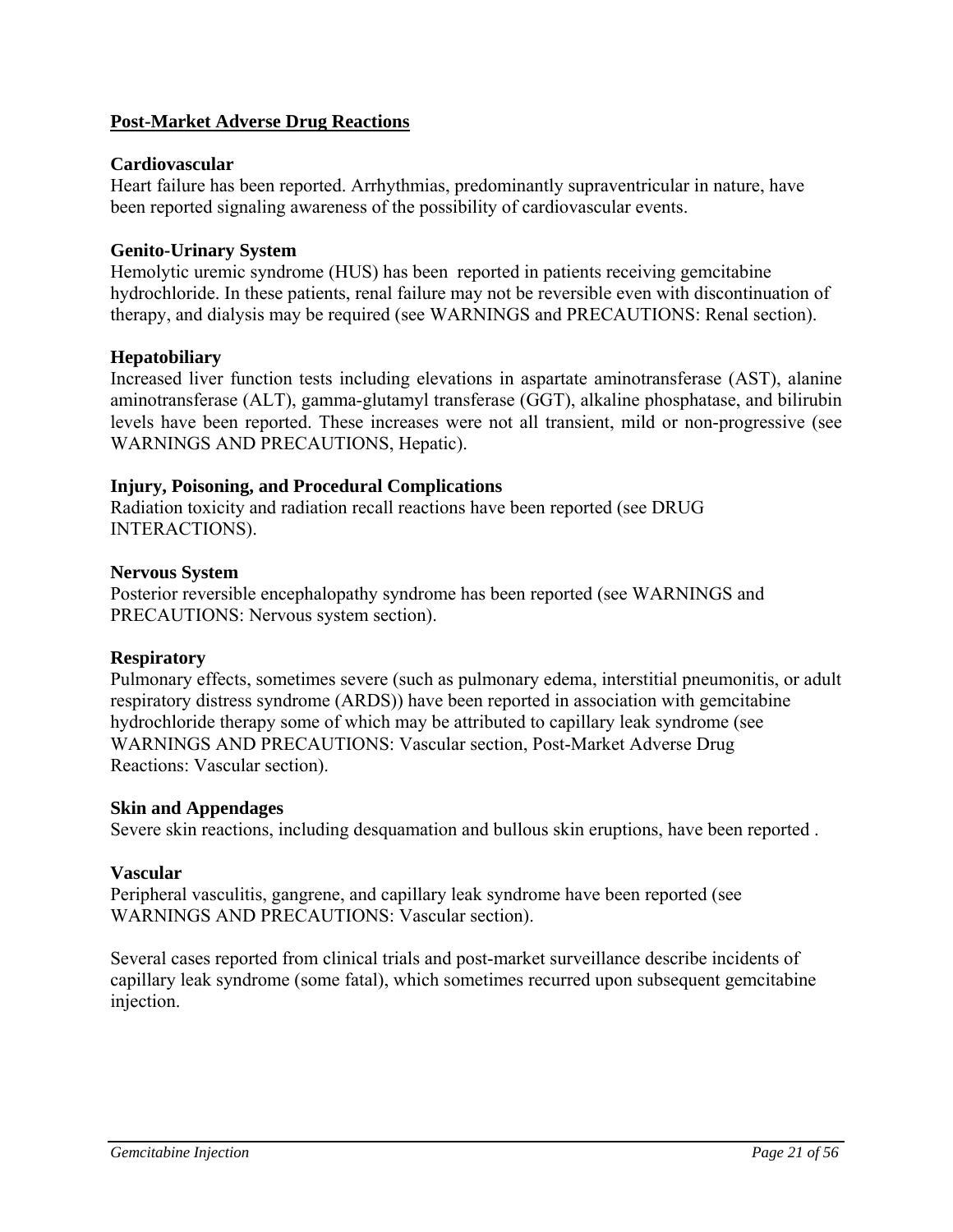There is some evidence to support a causal relationship between gemcitabine and CLS due to temporal relationship, recurrence upon subsequent gemcitabine injection, and biological plausibility.

# **DRUG INTERACTIONS**

### **Overview**

The radiosensitizing effects of gemcitabine hydrochloride are reviewed below.

### **Drug-Drug Interactions**

Interactions with other drugs have not been established.

### **Drug-Food Interactions**

Interactions with food have not been established.

### **Drug-Herb Interactions**

Interactions with herbal products have not been established.

### **Drug-Laboratory Interactions**

Interactions with laboratory tests have not been established.

### **Drug-Radiation Interactions**

Concurrent radiotherapy (given together or  $\leq$  7 days apart): Toxicity associated with this multimodality therapy is dependent on many different factors, including dose of gemcitabine hydrochloride, frequency of gemcitabine administration, dose of radiation, radiotherapy planning technique, the target tissue, and target volume. Pre-clinical and clinical studies have shown that gemcitabine has radiosensitizing activity. In a single trial where gemcitabine hydrochloride at a dose of 1 000 mg/m<sup>2</sup> was administered once weekly for up to six  $(6)$  consecutive weeks concurrently with therapeutic thoracic radiation to patients with NSCLC, significant toxicity was observed in the form of severe, and potentially life-threatening mucositis, especially esophagitis and pneumonitis, particularly in patients receiving large volumes of radiotherapy [median treatment volumes  $4\,795\,\mathrm{cm}^3$ ]. The optimum regimen for safe administration of gemcitabine hydrochloride with therapeutic doses of radiation has not yet been determined.

Radiation injury has been reported on targeted tissues (e.g. esophagitis, colitis, and pneumonitis) in association with both concurrent and non-concurrent use of gemcitabine hydrochloride. In addition, radiation recall has been seen with non-concurrent use.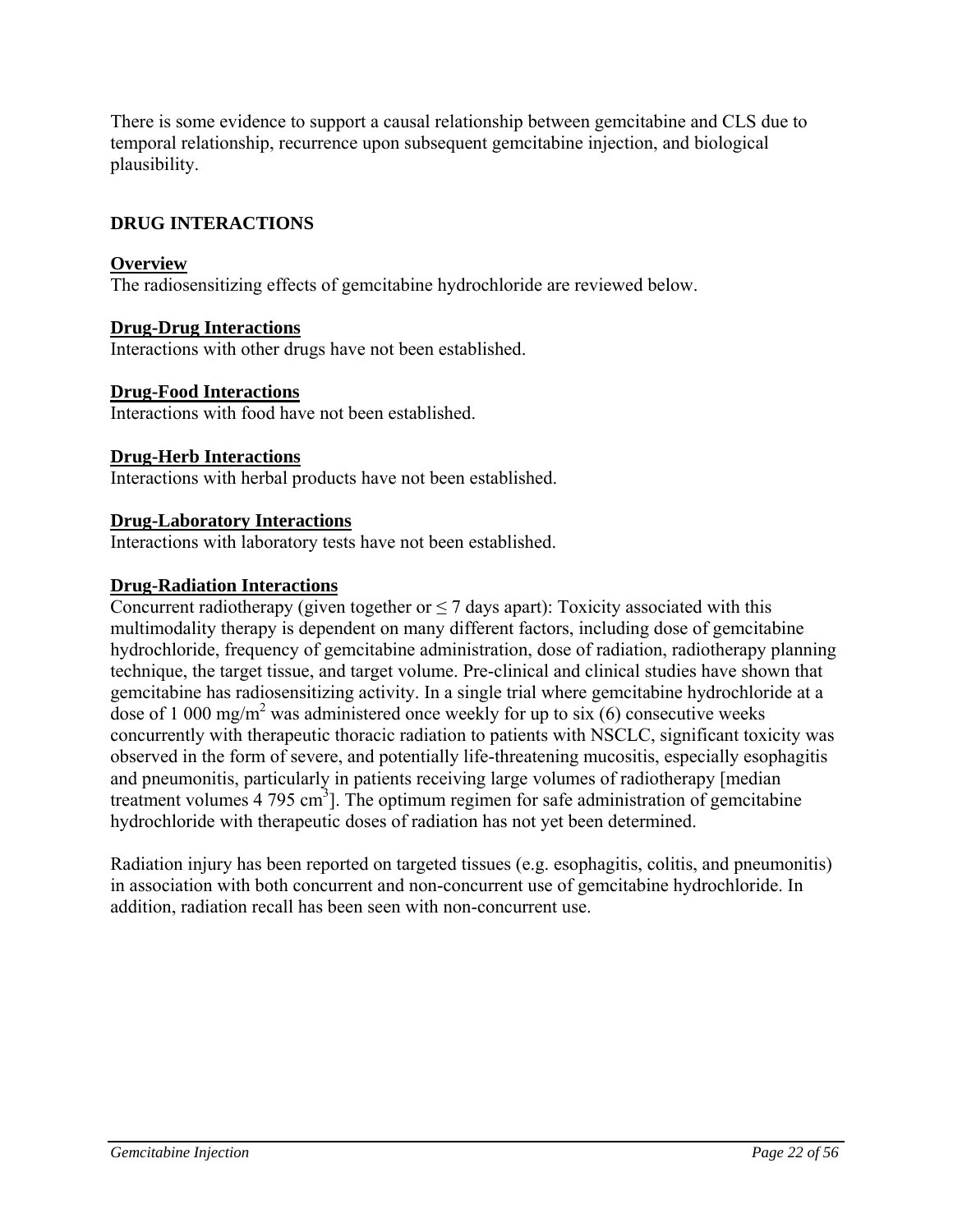# **DOSAGE AND ADMINISTRATION**

## **Dosing Considerations**

- Gemcitabine Injection is for intravenous use only.
- Gemcitabine Injection should be administered by healthcare professionals experienced in the administration of chemotherapeutic drugs.
- Patients should be monitored prior to each dose for granulocyte and platelet counts.
- Periodic physical examination and checks of renal and hepatic function should be made to detect non-hematologic toxicity.
- Dosage escalation or reduction should be based upon the degree of toxicities experienced by the patient.

### **Treatment Discontinuation**

Acute shortness of breath in association with gemcitabine hydrochloride administration may occur. Bronchodilators, corticosteroids and/or oxygen produce symptomatic relief. Some reports of parenchymal lung toxicity were consistent with drug-induced pneumonitis in association with the use of gemcitabine hydrochloride (see ADVERSE REACTIONS). The mechanism of this toxicity is not known. Patients suspected of experiencing drug-induced pneumonitis should be discontinued and not be re-challenged with the drug.

# **Recommended Dose**

### Dosage – Pancreatic Cancer

Gemcitabine Injection should be used by IV infusion at a dose of  $1\ 000 \text{ mg/m}^2$  over 30 minutes once weekly for up to 7 weeks (or until toxicity necessitates reducing or holding a dose), followed by one week of rest from treatment. Subsequent cycles should consist of infusions once weekly for 3 consecutive weeks out of every 4 weeks.

For dose adjustment guidelines, see Dosage Adjustment, Dose Modifications for Pancreatic Cancer, Non-Small Cell Lung Cancer and TCC of the Bladder Patients below.

# Dosage – Non-Small Cell Lung Cancer

Single-agent Gemcitabine Injection should be administered by IV infusion at a dose of 1 000  $mg/m<sup>2</sup>$  over 30 minutes once weekly for three consecutive weeks, followed by a one-week rest period. This 4-week cycle is repeated.

Gemcitabine hydrochloride has been given in combination with cisplatin on either a 4-week or a 3-week schedule. With the 4-week schedule, Gemcitabine Injection should be administered intravenously at 1 000 mg/m<sup>2</sup> over 30 minutes on Days 1, 8, and 15 of each 28-day cycle. Cisplatin should be administered intravenously at  $100 \text{ mg/m}^2$  on Day 1 after the infusion of Gemcitabine Injection. With the 3-week schedule, Gemcitabine Injection should be administered intravenously at 1 250 mg/m<sup>2</sup> over 30 minutes on Days 1 and 8 of each 21-day cycle. Cisplatin at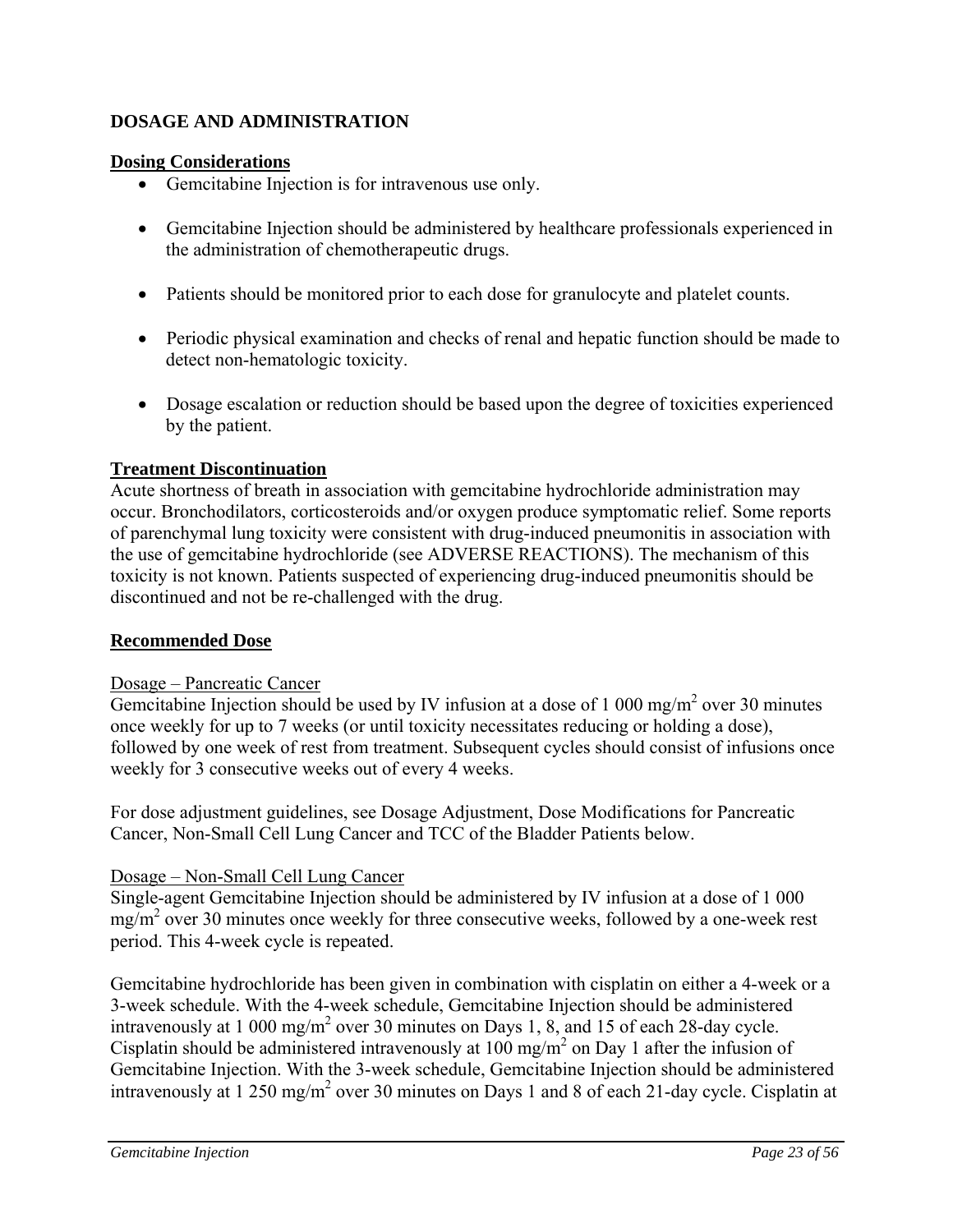a dose of 100 mg/m<sup>2</sup> should be administered intravenously after the infusion of Gemcitabine Injection on Day 1. See cisplatin prescribing information for administration and hydration guidelines.

For dose adjustment guidelines, see Dosage Adjustment, Dose Modifications for Pancreatic Cancer, Non-Small Cell Lung Cancer and TCC of the Bladder Patients below.

# Dosage – TCC of the Bladder

Gemcitabine Injection should be administered by IV infusion at a dose of 1 000 mg/m<sup>2</sup> over 30 minutes on Days 1, 8 and 15 of each 28-day cycle. Cisplatin should be administered intravenously at 70 mg/m<sup>2</sup> on Day 1 of each 28-day cycle. This 4-week schedule is then repeated. See cisplatin prescribing information for administration and hydration guidelines. A clinical trial showed more myelosuppression when cisplatin was used in doses of  $100 \text{ mg/m}^2$ .

For dose adjustment guidelines, seeDosage Adjustment, Dose Modifications for Pancreatic Cancer, Non-Small Cell Lung Cancer and TCC of the Bladder Patients below.

# Dosage – Breast Cancer

Gemcitabine hydrochloride has been given in combination with paclitaxel. It is recommended to administer paclitaxel (175 mg/m<sup>2</sup>) on Day 1 over approximately 3 hours as an intravenous infusion, followed by Gemcitabine Injection (1  $250 \text{ mg/m}^2$ ) as a 30-minute intravenous infusion on Days 1 and 8 of each 21-day cycle. Patients should have an absolute granulocyte count ≥1500 x 10<sup>6</sup>/L and a platelet count  $\geq$ 100 000 x 10<sup>6</sup>/L prior to each cycle. See paclitaxel prescribing information for administration guidelines.

For dose adjustment guidelines, see Dosage Adjustment, Dose Modifications for Breast Cancer Patients below.

# **Dosage Adjustment**

# Dose Modifications for Pancreatic Cancer, Non-Small Cell Lung Cancer, and TCC of the Bladder Patients

Patients receiving Gemcitabine Injection should be monitored prior to each dose for granulocyte and platelet counts and, if necessary, the dose of Gemcitabine Injection may be either reduced or withheld in the presence of hematological toxicity according to the guidelines in Table 5.

| Absolute Granulocyte Count $(x 10^6/L)$ |               | Platelet Count $(x10^6/L)$ | % of Full Dose |
|-----------------------------------------|---------------|----------------------------|----------------|
| >1000                                   | and           | >100000                    | 100            |
| 500-1000                                | or            | 50 000-100 000             | 75             |
| 500                                     | <sub>or</sub> | <50 000                    | hold           |

# Table 5: Dose Adjustments Based on Granulocyte and Platelet Counts

Periodic physical examination and checks of renal and hepatic function should be made to detect non-hematologic toxicity. Doses may be reduced or withheld based upon the level of toxicity.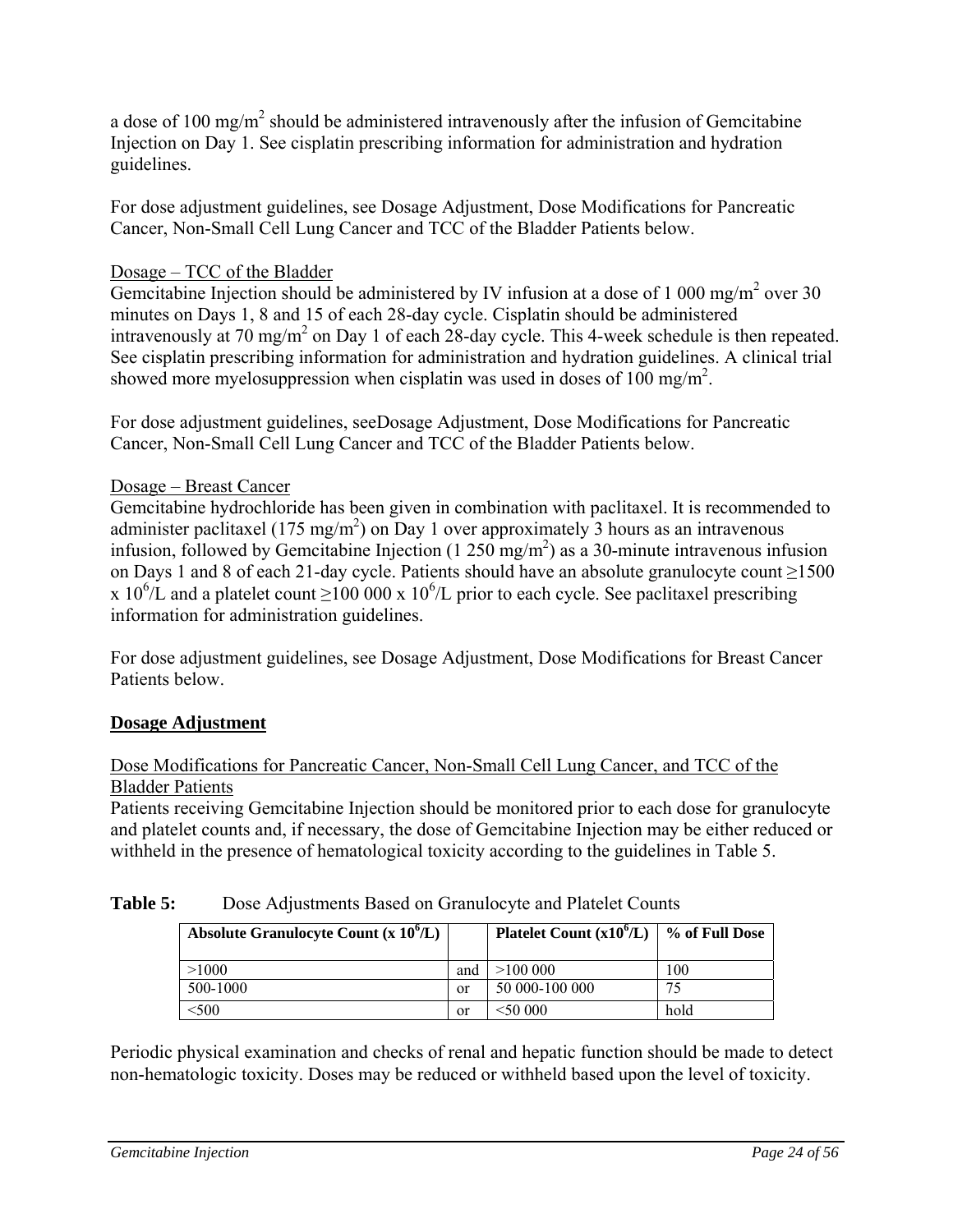Doses should be reduced or withheld until toxicity has resolved in the opinion of the physician.

### Dose Modifications for Breast Cancer Patients

Patients should be monitored prior to each dose with a complete blood count, including differential counts.

Gemcitabine Injection dosage adjustments for hematological toxicity are based on the granulocyte and platelet counts taken on Day 8 of therapy. If marrow suppression is detected, Gemcitabine Injection dosage should be modified according to the guidelines in Table 6.

**Table 6:** Day 8 Dosage Reduction Guidelines for Gemcitabine Hydrochloride in Combination with Paclitaxel.

| Absolute Granulocyte Count $(x 10^6/L)$ |               | Platelet Count $(x10^6/L)$ | % of Full Dose |
|-----------------------------------------|---------------|----------------------------|----------------|
| >1200                                   | and           | >75,000                    | 100            |
| 1000-1199                               | <sub>or</sub> | 50 000-75 000              | 75             |
| 700-999                                 | and           | >50000                     | 50             |
| < 700                                   | <sub>or</sub> | <50,000                    | hold           |

Periodic physical examination and checks of renal and hepatic function should be made to detect non-hematologic toxicity. Doses may be reduced or withheld based upon the level of toxicity.

Doses should be reduced or withheld until toxicity has resolved in the opinion of the physician.

For severe (Grade 3 or 4) non-hematological toxicity, therapy should be held or decreased by 50% depending on the judgement of the treating physician.

# **Administration**

Gemcitabine hydrochloride is well tolerated during the infusion, with only a few cases of injection site reaction reported. There have been no reports of injection site necrosis. Gemcitabine hydrochloride also does not appear to act as a vesicant in a case of extravasation. Gemcitabine Injection may be administered on an outpatient basis.

As with other toxic compounds, caution should be exercised in handling and preparing solutions with gemcitabine hydrochloride. The use of gloves is recommended. If the solution of gemcitabine hydrochloride contacts the skin or mucosa, immediately wash the skin or mucosa thoroughly with soap and water or rinse the mucosa with copious amounts of water.

The appropriate amount of drug may be administered as prepared or further diluted with 0.9% sodium chloride injection or 5% glucose injection to concentrations as low as 0.1 mg/mL.

Sterile isotonic saline (0.9% sodium chloride injection) without added preservatives should be used as a diluent.

Parenteral drugs should be inspected visually for particulate matter and discolouration, prior to administration, whenever solution and container permit.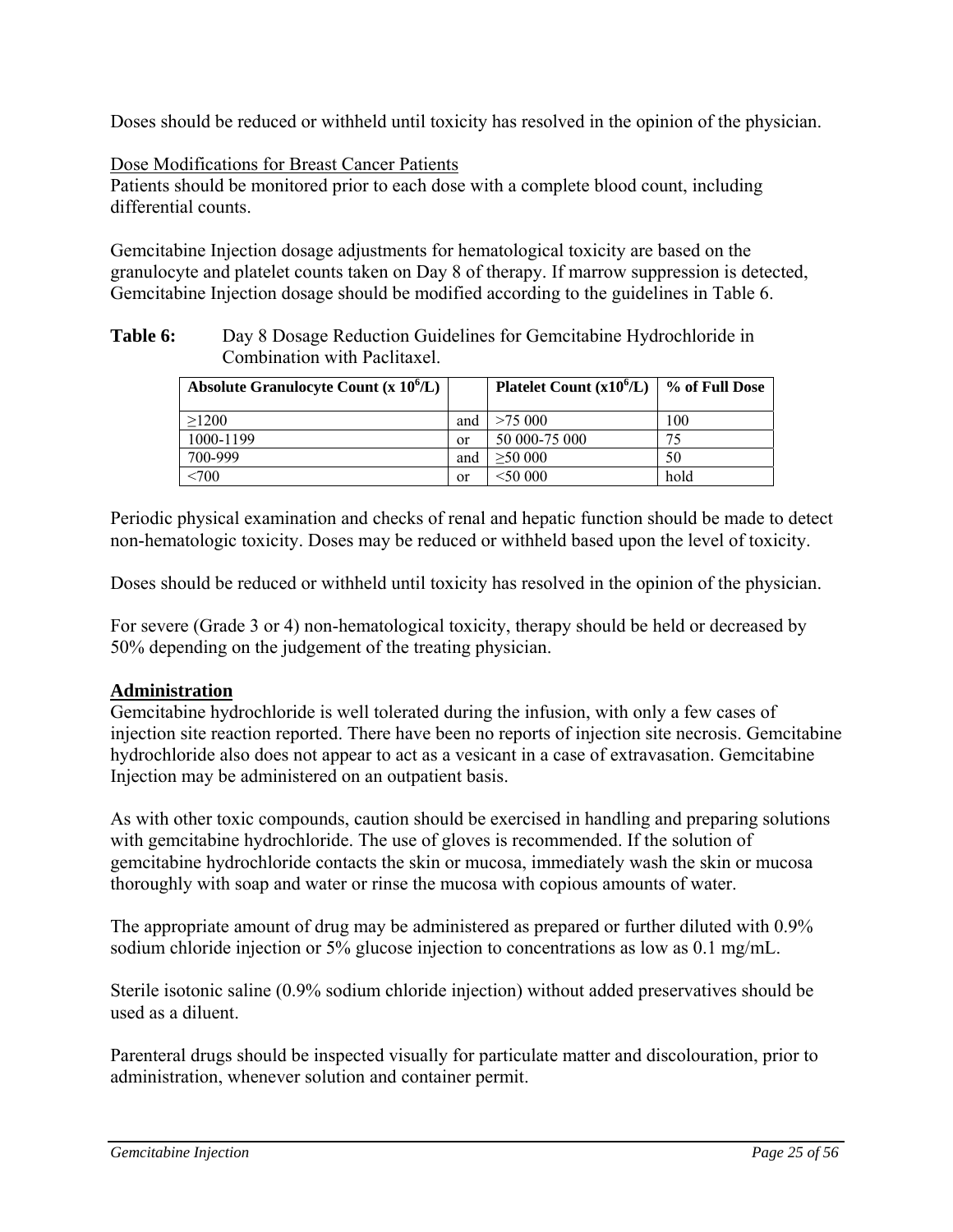# See STORAGE AND STABILITY for more details.

# **OVERDOSAGE**

There is no known antidote for overdoses of gemcitabine hydrochloride. Myelosuppression, and paresthesia were the principal toxicities seen when a single dose as high as  $5700$  mg/m<sup>2</sup> was administered by IV infusion over 30 minutes every 2 weeks to several patients in a Phase I study. In the event of a suspected overdose, the patient should be monitored with appropriate blood counts and should receive supportive therapy, as necessary.

**For management of a suspected drug overdose, contact your regional Poison Control Centre immediately.** 

# **ACTION AND CLINICAL PHARMACOLOGY**

### **Mechanism of Action**

Gemcitabine hydrochloride is a cell-cycle dependent oncolytic agent of the "antimetabolite" class. It is a deoxycytidine analog (difluoro-deoxycytidine; dFdC) that is metabolized intracellularly to the active diphosphate (dFdCDP) and triphosphate (dFdCTP) nucleosides. The cytotoxic effects of gemcitabine are exerted through dFdCDP-assisted incorporation of dFdCTP into DNA, resulting in inhibition of DNA synthesis and induction of apoptosis.

### **Pharmacokinetics**

Gemcitabine disposition was studied in five patients who received a single 1 000 mg/m<sup>2</sup>/30 minute infusion of radiolabeled drug. Within one (1) week, 92% to 98% of the dose was recovered, almost entirely in the urine. Gemcitabine (<10%) and the inactive uracil metabolite, 2'-deoxy-2',2'-difluorouridine (dFdU), accounted for 99% of the excreted dose. The metabolite dFdU is also found in plasma. Gemcitabine plasma protein binding is negligible.

The pharmacokinetics of gemcitabine were examined in 353 patients, about 2/3 men, with various solid tumours. Pharmacokinetic parameters were derived using data from patients treated for varying durations of therapy given weekly with periodic rest weeks and using both short infusions (<70 minutes) and long infusions (70-285 minutes). The total gemcitabine dose varied from 500 to 3 600 mg/m<sup>2</sup>.

Gemcitabine pharmacokinetics are linear and are described by a 2-compartment model. Population pharmacokinetic analyses of combined single- and multiple-dose studies showed that the volume of distribution of gemcitabine was significantly influenced by duration of infusion and gender. Clearance was affected by age and gender. Differences in either clearance or volume of distribution based on patient characteristics or the duration of infusion result in changes in half-life and plasma concentrations. Table 7 shows plasma clearance and half-life of gemcitabine following short infusions for typical patients by age and gender.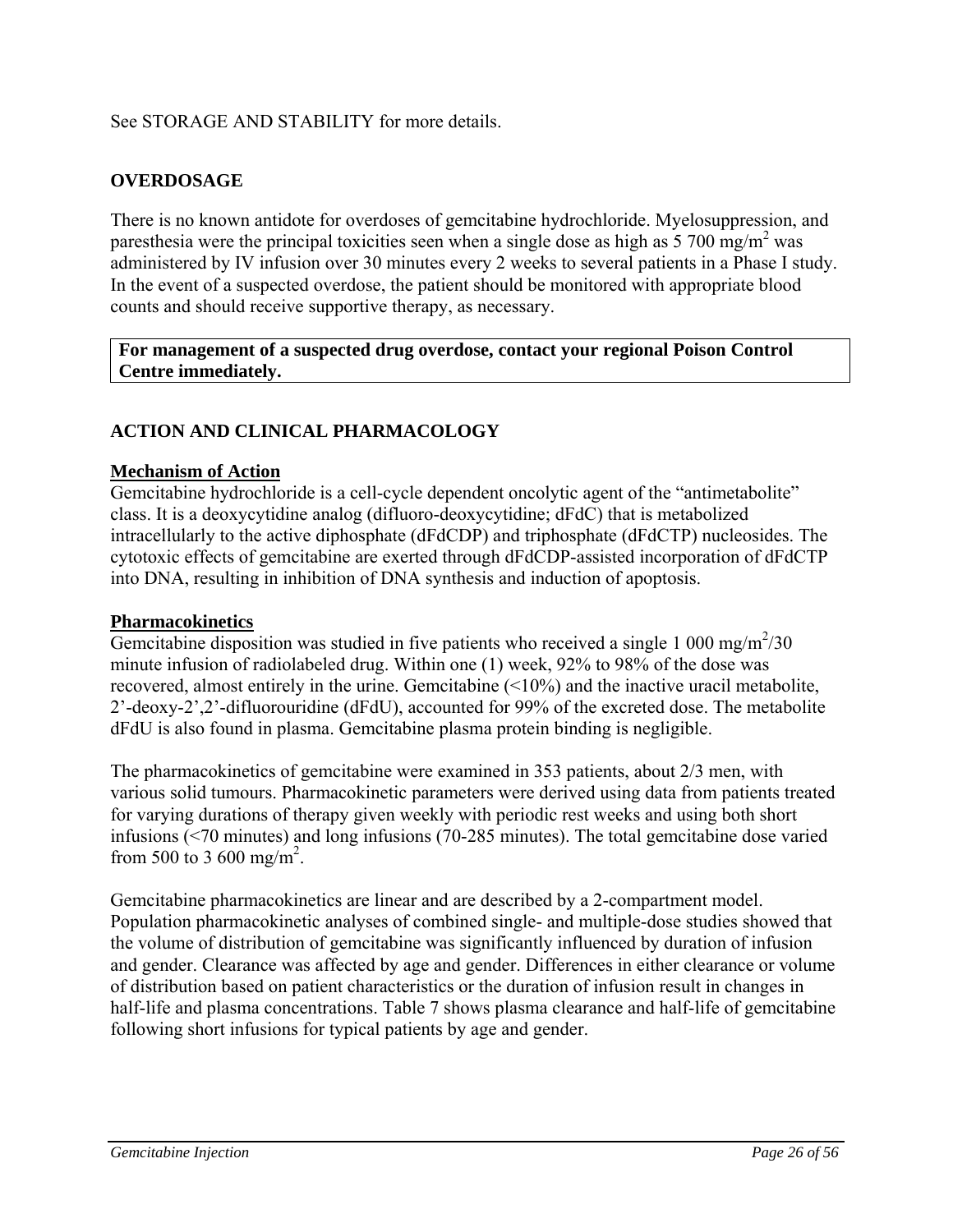| Age | Clearance<br>Men<br>(L/hr/m <sup>2</sup> ) | Clearance<br>Women<br>(L/hr/m <sup>2</sup> ) | Half-Life <sup>a</sup><br>Men (min) | Half-Life <sup>a</sup><br>Women (min) |
|-----|--------------------------------------------|----------------------------------------------|-------------------------------------|---------------------------------------|
| 29  | 92.2                                       | 69.4                                         | 42                                  | 49                                    |
| 45  | 75.7                                       | 57.0                                         | 48                                  |                                       |
| 65  | 55.1                                       | 41.5                                         | 0 <sub>1</sub>                      |                                       |
| 79  | 40.7                                       | 30.7                                         | 79                                  | 94                                    |

| <b>Table 7:</b> | Gemeitabine Clearance and Half-Life for the "Typical" Patient |  |  |  |
|-----------------|---------------------------------------------------------------|--|--|--|
|                 |                                                               |  |  |  |

<sup>a</sup> Half-life for patients receiving a short infusion  $\left( \leq 70 \right)$  min)

Gemcitabine half-life for short infusions ranged from 32 to 94 minutes, and the value for long infusions varied from 245 to 638 minutes, depending on age and gender, reflecting a greatly increased volume of distribution with longer infusions. The lower clearance in women and the elderly results in higher concentrations of gemcitabine for any given dose.

The volume of distribution was increased with infusion length. Volume of distribution of gemcitabine was 50 L/m<sup>2</sup> following infusions lasting <70 minutes, indicating that gemcitabine, after short infusions, is not extensively distributed into tissues. For long infusions, the volume of distribution rose to 370 L/m<sup>2</sup>, reflecting slow equilibration of gemcitabine within the tissue compartment.

The maximum plasma concentrations of dFdU (inactive metabolite) were achieved up to 30 minutes after discontinuation of the infusions. The metabolite was excreted in urine without undergoing further biotransformation and did not accumulate with weekly dosing. Its elimination is dependent on renal excretion and the metabolite could accumulate with decreased renal function.

In patients with NSCLC or bladder cancer receiving combination therapy with gemcitabine plus cisplatin, the plasma concentrations of gemcitabine and its major metabolite, dFdU, did not differ significantly from those observed in patients receiving single-agent gemcitabine.

The effects of significant renal or hepatic insufficiency on the disposition of gemcitabine have not been assessed.

The active metabolite, gemcitabine triphosphate, can be extracted from peripheral blood mononuclear cells. The half-life of the terminal phase for gemcitabine triphosphate from mononuclear cells ranges from 1.7 to 19.4 hours.

# **STORAGE AND STABILITY**

Unopened vials of Gemcitabine Injection (solution) are stable until the expiration date indicated on the package when refrigerated between 2°C and 8°C and protected from freezing.

Parenteral drugs should be inspected visually for particulate matter and discolouration, prior to administration. Dilutions prepared using 0.9% sodium chloride injection or 5% glucose injection should be used immediately or if not used immediately the solution should be used within 24 hours stored between 15°C and 30ºC. Any unused solution should be discarded.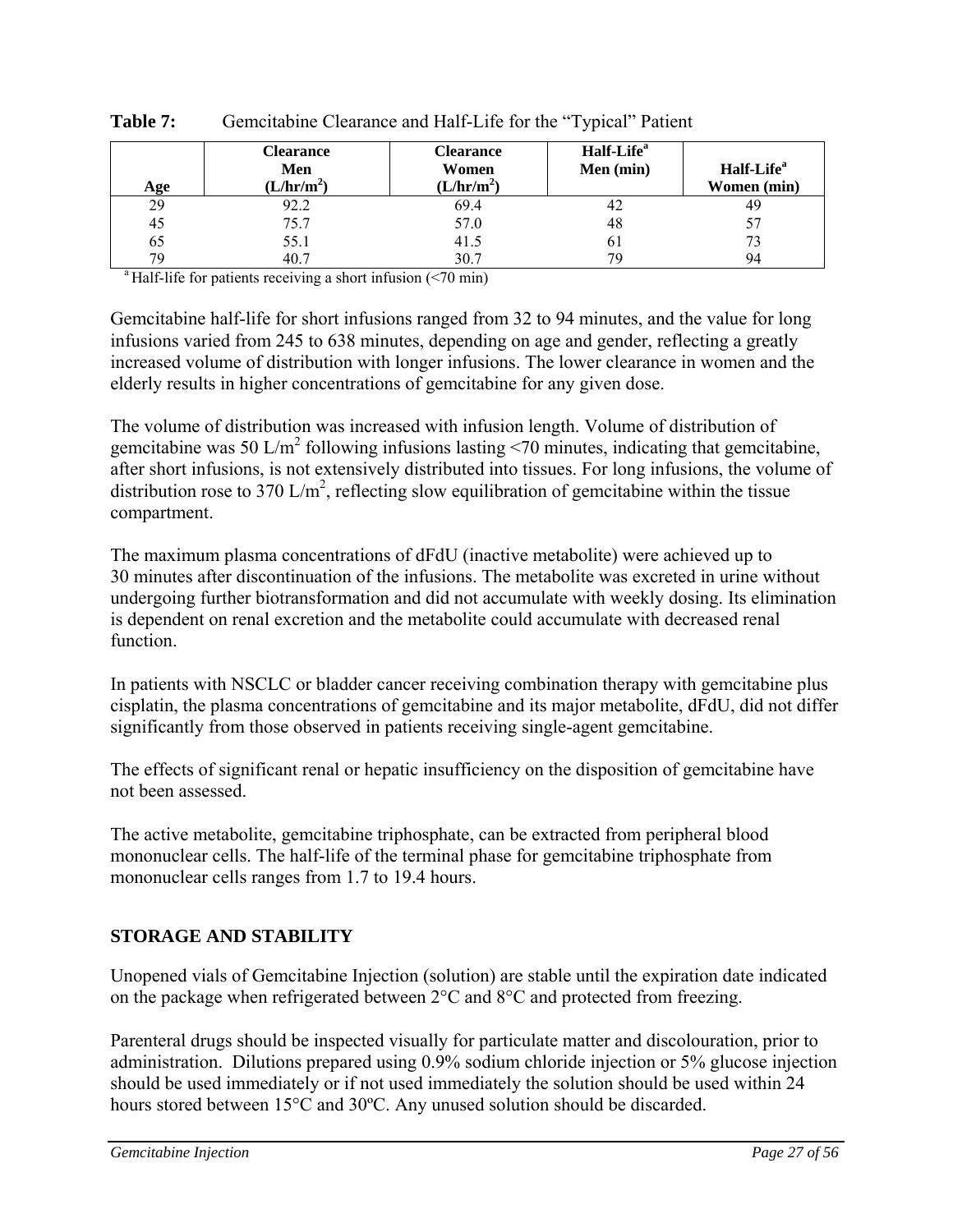# **Special Handling Instructions**

Procedures for proper handling and disposal of anticancer drugs should be considered. Several guidelines on this subject have been published.

# **DOSAGE FORMS, COMPOSITION AND PACKAGING**

Gemcitabine Injection (40 mg/mL) is a clear, colourless to pale yellow sterile solution available in single-use vials in the following formats: 200 mg/5 mL (5 mL vial), 1 g/25 mL (50 mL vial) and 2 g/50 mL (50 mL vial).

Each 200 mg/5 mL vial of Gemcitabine Injection contains 200 mg of gemcitabine (as the hydrochloride salt) and water. Each 1 g/25 mL vial contains 1 gram of gemcitabine (as the hydrochloride salt) and water. Each 2 g/50 mL vial of Gemcitabine Injection contains 2 grams of gemcitabine (as the hydrochloride salt) and water. Hydrochloric acid may have been added for pH adjustment.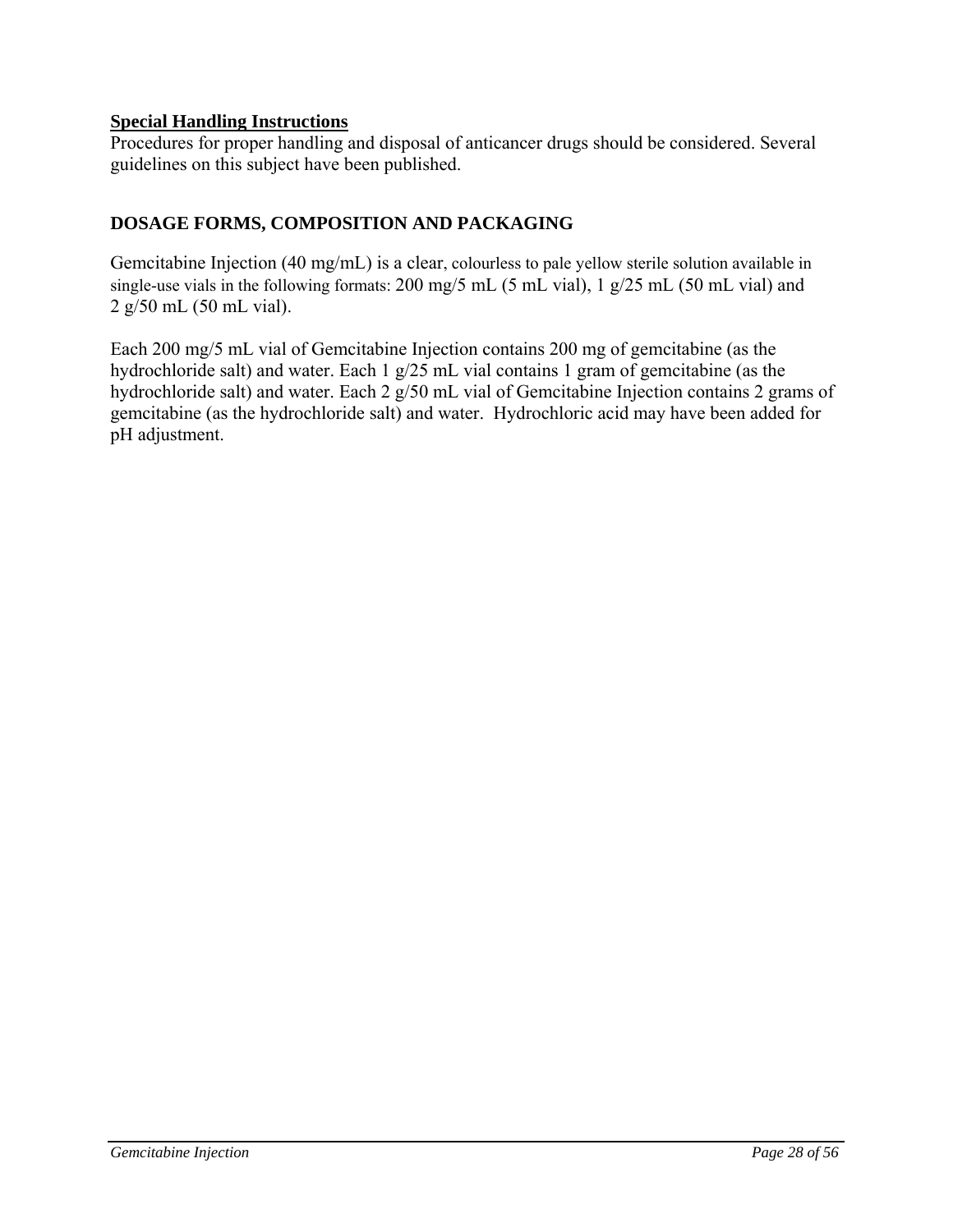# **PART II: SCIENTIFIC INFORMATION**

# **PHARMACEUTICAL INFORMATION**

**Drug SubstanceProper Name:** gemcitabine hydrochloride

**Chemical Name:** 2'-Deoxy-2',2'-difluorocytidine monohydrochloride (β-isomer)

**Molecular Formula:** C<sub>9</sub>H<sub>11</sub>F<sub>2</sub>N<sub>3</sub>O<sub>4</sub></sub> HCl

**Molecular Mass:** 299.66 g/mol

**Structural Formula:** 



# **Physicochemical Properties:**

- white to off-white solid
- soluble in water
- slightly soluble in methanol
- practically insoluble in ethanol and polar organic solvents
- the pH value is between 2.0 to 3.0 in aqueous solution at 10 mg/mL and the pKa is 3.6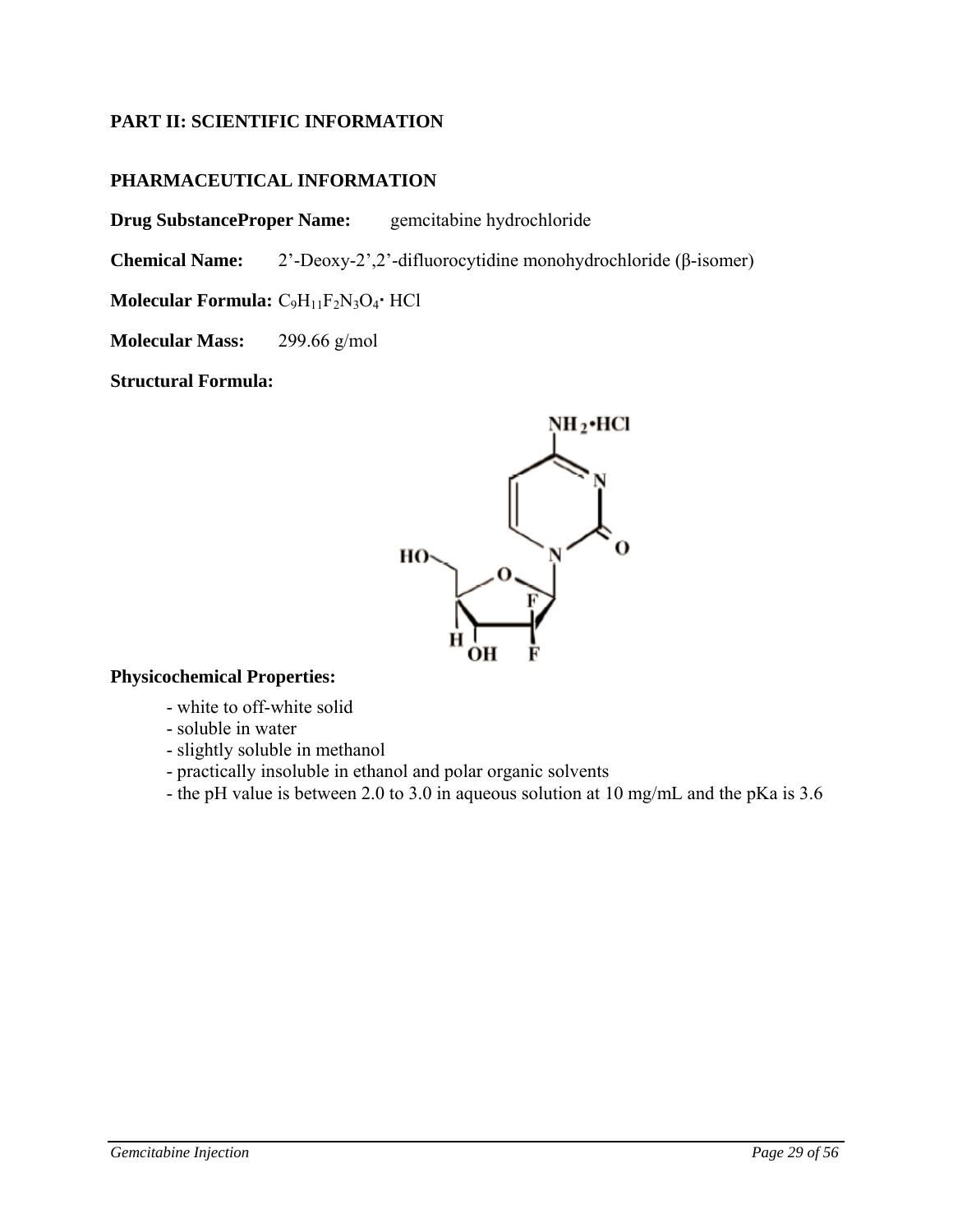# **CLINICAL TRIALS**

**Pancreatic Cancer:** Data from two clinical trials evaluated the use of gemcitabine hydrochloride in patients with locally advanced or metastatic pancreatic cancer. The first trial compared gemcitabine hydrochloride to 5-Fluorouracil (5-FU) in patients who had received no prior chemotherapy. A second trial studied the use of gemcitabine hydrochloride in pancreatic cancer patients previously treated with 5-FU or a 5-FU-containing regimen. In both studies, the first cycle of gemcitabine hydrochloride was administered intravenously at a dose of 1 000  $mg/m<sup>2</sup>$  over 30 minutes once weekly for up to 7 weeks (or until toxicity necessitated holding a dose) followed by a week of rest from treatment with gemcitabine hydrochloride. Subsequent cycles consisted of injections once weekly for 3 consecutive weeks out of every 4 weeks.

The primary efficacy parameter in these studies was "clinical benefit response", which is a measure of clinical improvement based on analgesic consumption, pain intensity, performance status and weight change. Definitions for improvement in these variables were formulated prospectively during the design of the two trials. A patient was considered a clinical benefit responder if either:

i) the patient showed a  $\geq$ 50% reduction in pain intensity (Memorial Pain Assessment Card) or analgesic consumption, or a twenty point or greater improvement in performance status (Karnofsky Performance Scale) for a period of at least four consecutive weeks, without showing any sustained worsening in any of the other parameters. Sustained worsening was defined as four consecutive weeks with either any increase in pain intensity or analgesic consumption or a 20 point decrease in performance status occurring during the first 12 weeks of therapy.

# OR

ii) the patient was stable on all of the aforementioned parameters, and showed a marked, sustained weight gain  $\geq 7\%$  increase maintained for  $\geq 4$  weeks) not due to fluid accumulation.

The first study was a multicentre (17 sites in US and Canada), prospective, single-blinded, twoarm, randomized, comparison of gemcitabine hydrochloride and 5-FU in patients with locally advanced or metastatic pancreatic cancer who had received no prior treatment with chemotherapy. 5-FU was administered intravenously at a weekly dose of 600 mg/m<sup>2</sup> for 30 minutes. The results from this randomized trial are shown in Table 8. Patients treated with gemcitabine hydrochloride had statistically significant increases in clinical benefit response, survival, and time to progressive disease compared to 5-FU. The Kaplan-Meier curve for survival is shown in Figure 1.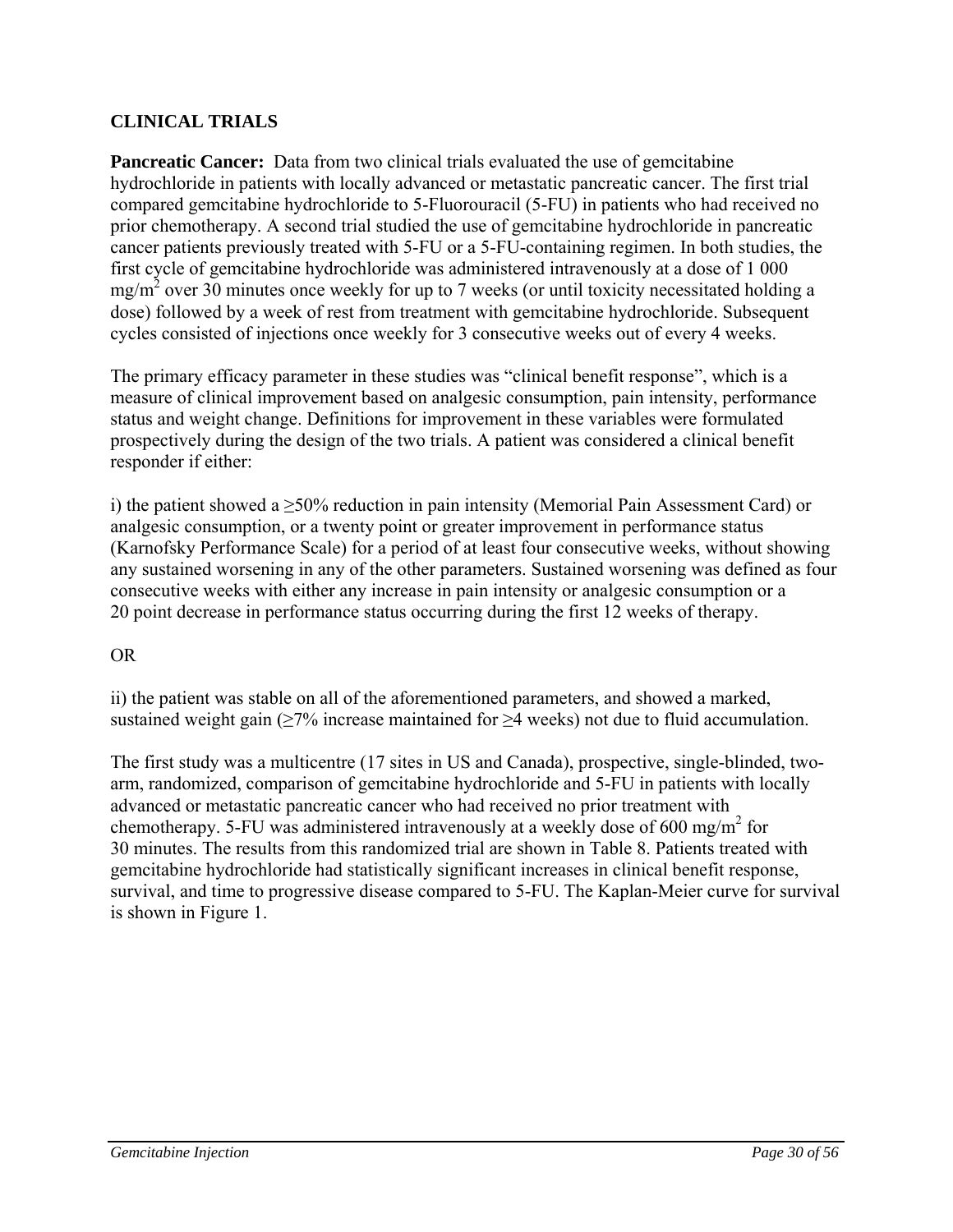|                                   | Gemcitabine<br>Hydrochloride | $5-FU$                 |            |
|-----------------------------------|------------------------------|------------------------|------------|
| Number of patients                | 63                           | 63                     |            |
| Male                              | 34                           | 34                     |            |
| Female                            | 29                           | 29                     |            |
| Median age                        | 62 years                     | 61 years               |            |
| Range                             | 37 to 79                     | 36 to 77               |            |
| Stage IV disease                  | 71.4%                        | $76.2\%$               |            |
| Baseline $KPS^a \leq 70$          | 69.8%                        | 68.3%                  |            |
| Clinical benefit                  | 23.8%                        | 4.8%                   |            |
| response                          | $(N^{c}=15)$                 | $(N = 3)$              | $p=0.0022$ |
| Survival                          |                              |                        |            |
| Median                            | 5.7 months                   | 4.2 months             | $p=0.0009$ |
| 6-month probability b             | $(N=30)$ 46%                 | $(N=19)$ 29%           |            |
| 9-month probability $\frac{b}{b}$ | $(N=14)$ 24%                 | $(N=4)$ 5%             |            |
| 1-year $\overline{probability^b}$ | $(N=9)$ 18%                  | $(N=2)$ 2%             |            |
| Range                             | $0.2$ to 18.6 months         | 0.4 to $15.1 +$ months |            |
| 95% C.I. of the median            | 4.7 to 6.9 months            | $3.1$ to $5.1$ months  |            |
| Time to Progressive Disease       |                              |                        |            |
| Median                            | 2.3 months                   | 0.9 months             | $p=0.0002$ |
| Range                             | $0.1 +$ to 9.4 months        | 0.1 to $12.0 +$ months |            |
| 95% C.I. of the median            | $1.9$ to 3.4 months          | $0.9$ to 1.1 months    |            |

**Table 8:** Gemcitabine Hydrochloride *Versus* 5-FU in Pancreatic Cancer

a Karnofsky Performance Status

<sup>b</sup> Kaplan-Meier estimates

 $c$  N = number of patients

+ No progression at last visit; remained alive.

The p-value for clinical benefit response was calculated using the 2-sided test for difference in binomial proportions. All other p-values were calculated using the Log Rank test for difference in overall time to an event.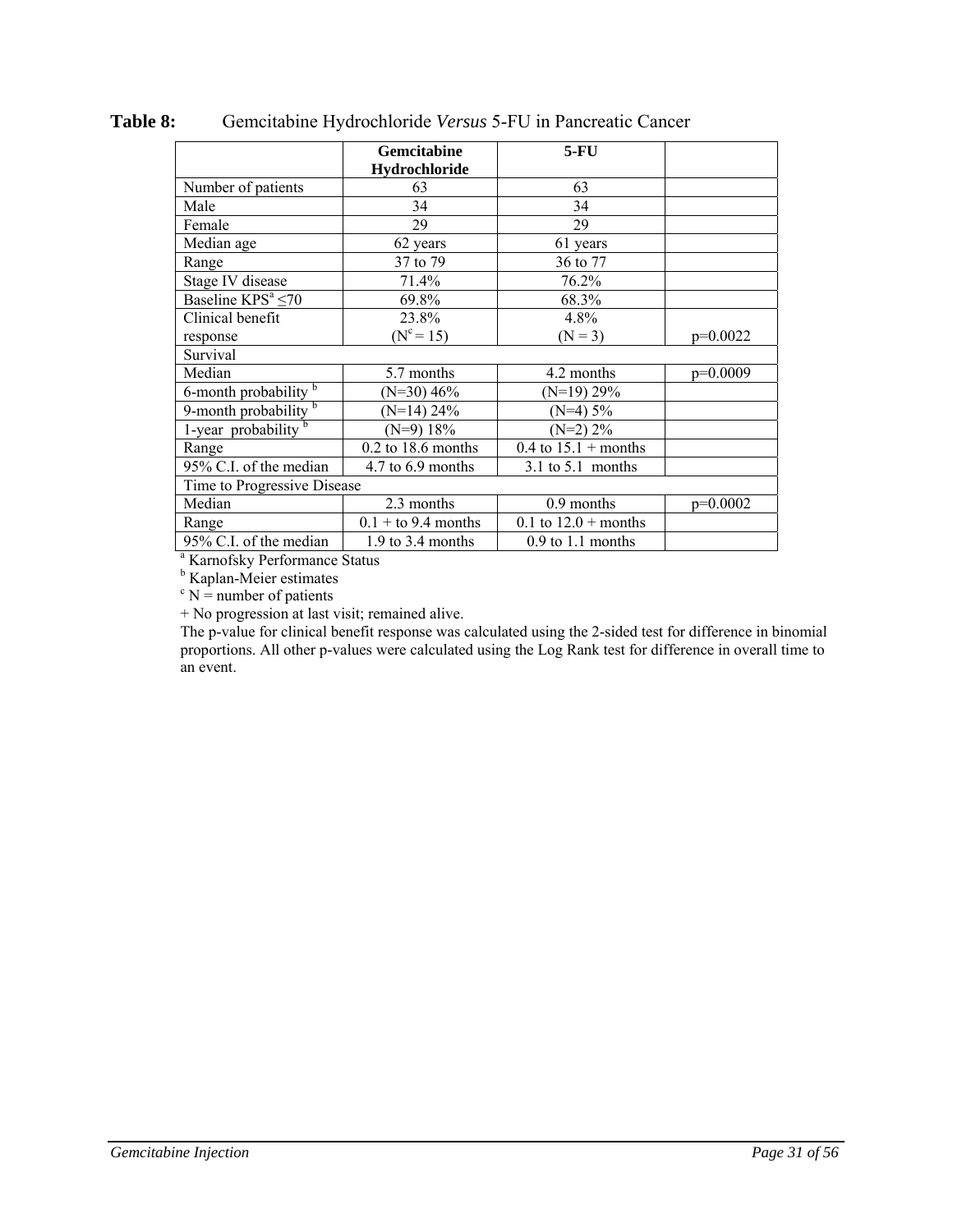

**Figure 1:** Kaplan-Meier Survival Curve – Gemcitabine Hydrochloride *versus* 5-FU in Pancreatic Cancer.

Clinical benefit response was achieved by 15 patients treated with gemcitabine hydrochloride and 3 patients treated with 5-FU. One patient on the gemcitabine hydrochloride arm showed improvement in all three primary parameters (pain intensity, analgesic consumption, and performance status). Twelve patients on the gemcitabine hydrochloride arm and two patients on the 5-FU arm showed improvement in analgesic consumption and/or pain intensity with stable performance status. Two patients on the gemcitabine hydrochloride arm showed improvement in analgesic consumption or pain intensity with improvement in performance status. One patient on the 5-FU arm was stable with regard to pain intensity and analgesic consumption with improvement in performance status. No patient on either arm achieved a clinical benefit response based on weight gain.

The second trial was a multicenter (17 US and Canadian centers), open-label study of gemcitabine hydrochloride in 63 patients with advanced pancreatic cancer previously treated with 5-FU or a 5-FU-containing regimen. The study showed a clinical benefit response rate of 27% and median survival of 3.9 months.

**Non-Small Cell Lung Cancer:** Data from three randomized clinical studies (806 patients) support the use of gemcitabine hydrochloride, as a single agent or in combination with cisplatin, for the treatment of patients with locally advanced or metastatic NSCLC.

**Gemcitabine Hydrochloride** *Versus* **Cisplatin Plus Etoposide:** Single-agent gemcitabine hydrochloride was compared to the combination regimen of cisplatin plus etoposide in previously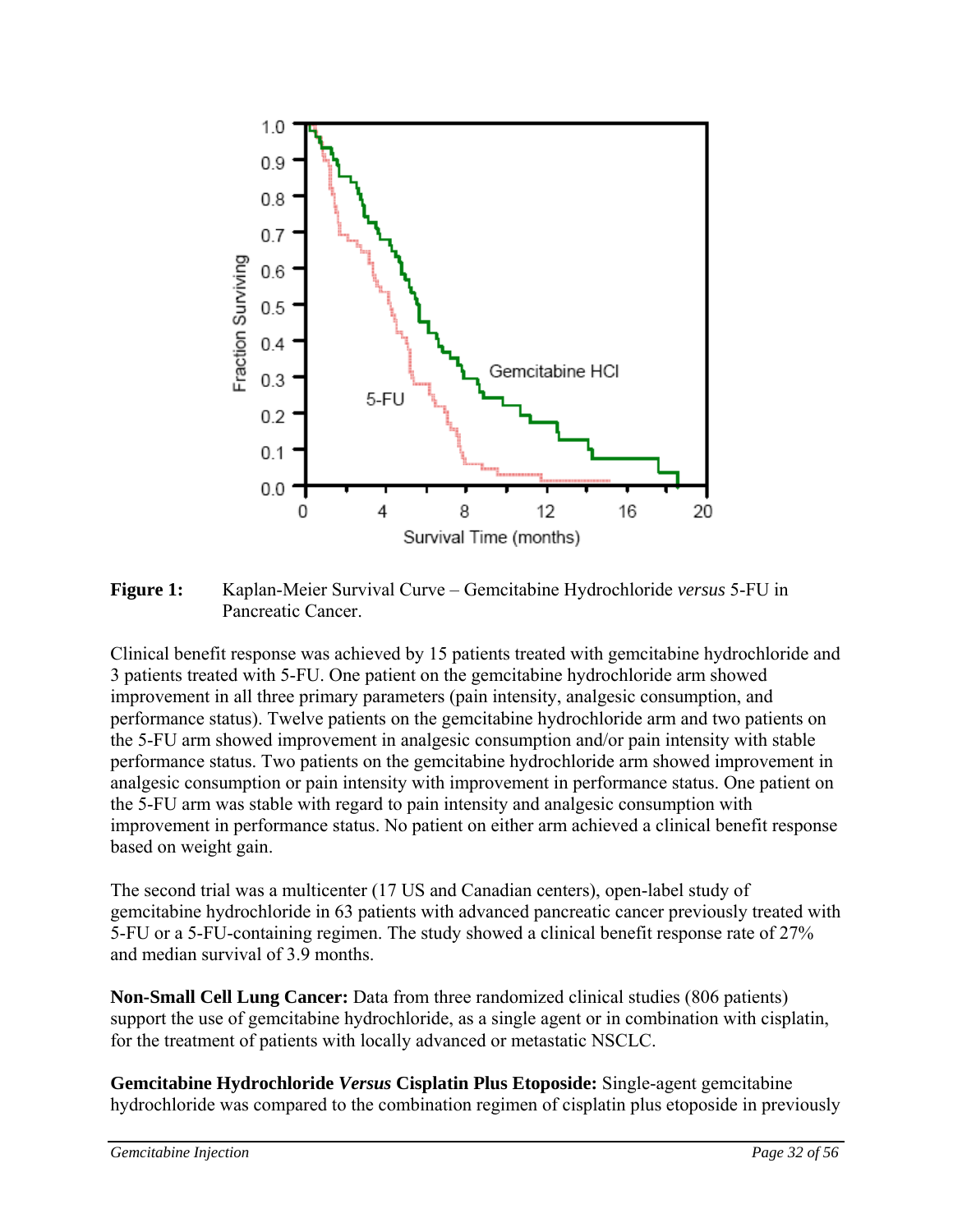untreated patients with Stage IIIA, IIIB or IV NSCLC. Patients randomized to gemcitabine hydrochloride (N=72) received 1 000 mg/m<sup>2</sup> on days 1, 8, and 15 of a 28-day cycle. Patients randomized to cisplatin plus etoposide (N=75) received 100 mg/m<sup>2</sup> of cisplatin on day 1 and 100 mg/m<sup>2</sup> of etoposide intravenously on days 1, 2 and 3 of each 28-day cycle. The primary endpoint was objective tumour response rate. Single-agent gemcitabine hydrochloride was as effective as the standard combination regimen of cisplatin plus etoposide in the treatment of chemonaive NSCLC. The objective tumour response rate for gemcitabine hydrochloride was 17.9%, as compared to 15.3% for cisplatin plus etoposide, and there were no complete responses with either treatment. Median survival was estimated to be 6.6 months for gemcitabine hydrochloride patients and 7.6 months for cisplatin plus etoposide patients. The median time to progressive disease was 4.1 months in both treatment groups. Adverse events were less frequent with single-agent gemcitabine hydrochloride as compared to the combination regimen.

**Gemcitabine Hydrochloride Plus Cisplatin** *Versus* **Cisplatin:** This multicenter study enrolled 522 patients with inoperable Stage IIIA, IIIB or IV NSCLC who had not received prior chemotherapy. Gemcitabine hydrochloride 1 000 mg/m<sup>2</sup> was administered on days 1, 8, and 15 of a twenty-eight day cycle with cisplatin  $100 \text{ mg/m}^2$  administered on day 1 of each cycle. Singleagent cisplatin 100 mg/m<sup>2</sup> was administered on day 1 of each 28-day cycle. The primary endpoint was survival.

Efficacy data are summarized in Table 9, and the Kaplan-Meier survival curve is shown in Figure 2. Median survival time on the gemcitabine hydrochloride plus cisplatin arm was 9.1 months compared to 7.6 months on the single-agent cisplatin arm (Logrank p=0.0040, two-sided). Median time to disease progression was 5.6 months on the gemcitabine hydrochloride plus cisplatin arm compared to 3.7 months on the cisplatin arm (Logrank p=0.0013, two-sided). The objective response rate on the gemcitabine hydrochloride plus cisplatin arm was 30.4% compared to 11.1% with cisplatin (Fisher's Exact p<0.0001, two-sided). No differences between treatment arms with regard to median time to tumour response and duration of response were observed.



**Figure 2 :** Kaplan-Meier Survival Curves - Gemcitabine Hydrochloride plus Cisplatin *Versus* Cisplatin in Non-Small Cell Lung Cancer.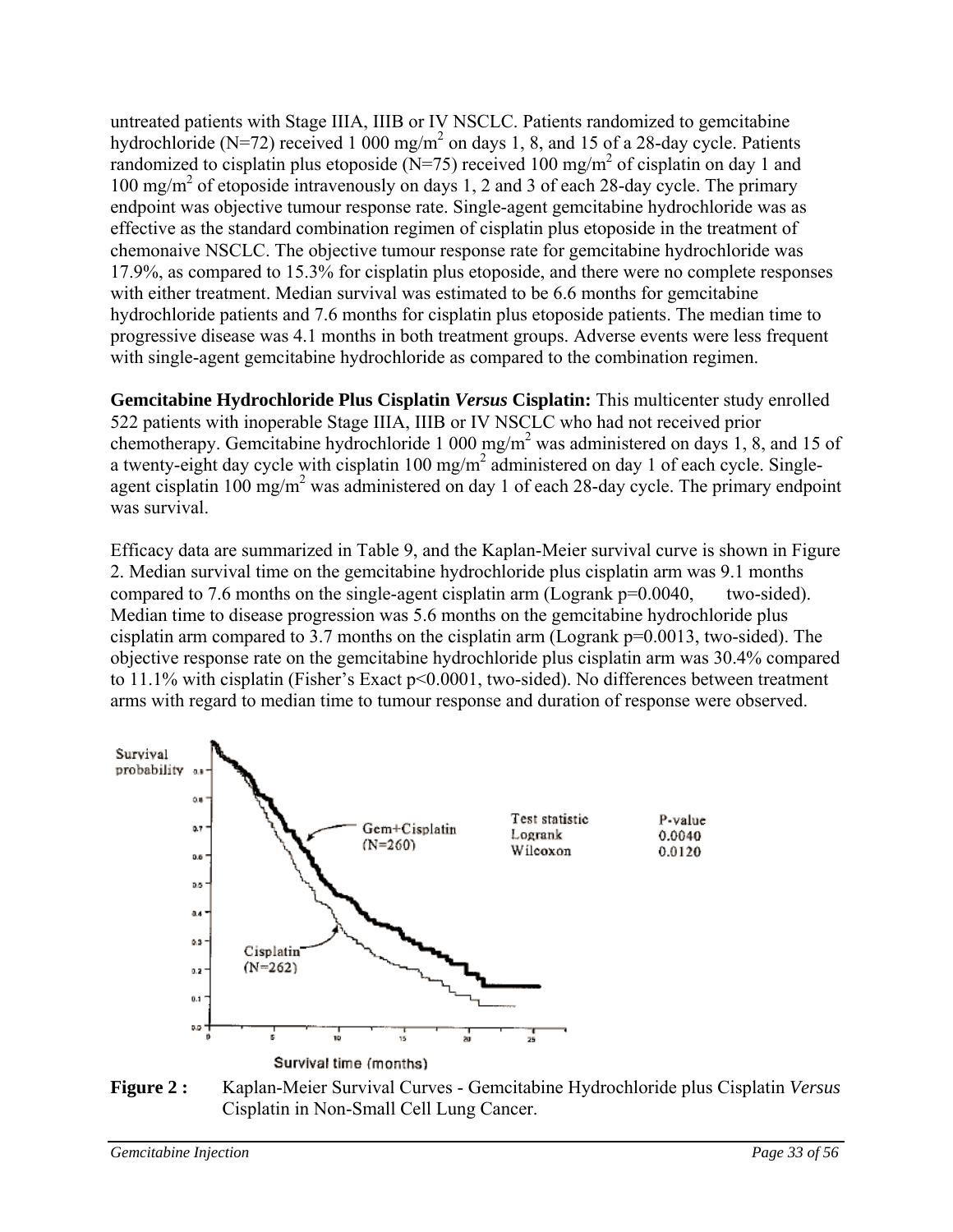| <b>Study JHEX</b>                |                         |                  | <b>Study JHBR</b>                |                |                  |                     |
|----------------------------------|-------------------------|------------------|----------------------------------|----------------|------------------|---------------------|
| <b>Efficacy Measure</b>          | <b>Gemcitabine plus</b> | <b>Cisplatin</b> | <b>Significance</b>              | Gemcitabine    | <b>Cisplatin</b> | <b>Significance</b> |
|                                  | Cisplatin $(N=260)$     | $(N=262)$        |                                  | plus Cisplatin | <b>PLUS</b>      |                     |
|                                  |                         |                  |                                  | $(N=69)$       | <b>Etoposide</b> |                     |
|                                  |                         |                  |                                  |                | $(N=64)$         |                     |
| Tumour Response                  | 30.4%                   | 11.1%            | Fisher's Exact Test <sup>a</sup> | 40.6%          | 21.9%            | Fisher's Exact Test |
| $CR^b$                           | $3(1.2\%)$              | $1(0.4\%)$       | p<0.0001                         | none           | none             | $p=0.0253$          |
| PR                               | 76 (29.2%)              | $28(10.7\%)$     |                                  | 28 (40.6%)     | $14(21.9\%)$     |                     |
| <b>PRNM</b>                      | $1(0.4\%)$              | $1(0.4\%)$       |                                  | none           | none             |                     |
| <b>SD</b>                        | 97(37.3%)               | $111(42.4\%)$    |                                  | $30(43.5\%)$   | 28 (43.8%)       |                     |
| PD                               | 38 (14.6%)              | 86 (32.8%)       |                                  | $6(8.7\%)$     | $14(21.9\%)$     |                     |
| Not Evaluable                    | 20(7.7%)                | $17(6.5\%)$      |                                  | $1(1.4\%)$     | none             |                     |
| Unknown                          | $25(9.6\%)$             | $18(6.9\%)$      |                                  | $4(5.8\%)$     | $8(12.5\%)$      |                     |
| Median Survival                  | 9.1 months              | 7.6 months       | Log-Rank $p=0.0040$              | 8.7 months     | 7.2 months       |                     |
| 6-month probability              | 69%                     | 61%              | Wilcoxon $p=0.0120$              | 72%            | 63%              |                     |
| 9-month probability              | 50%                     | 42%              |                                  | 46%            | 42%              |                     |
| 1-year probability               | 39%                     | 28%              |                                  | 30%            | 24%              |                     |
| Median Time to                   | 5.6 months              | 3.7 months       | Log-Rank $p=0.0013$              | 6.9 months     | 4.3 months       | Log-Rank $p=0.0503$ |
| Progressive Disease <sup>c</sup> |                         |                  | Wilcoxon $p=0.0003$              |                |                  | Wilcoxon $p=0.0110$ |
| Median Time to                   | 3.6 months              | 2.6 months       | Log-Rank $p=0.0026$              | 4.1 months     | 3.1 months       | Log-Rank $p=0.2818$ |
| Treatment Failure <sup>d</sup>   |                         |                  | Wilcoxon $p=0.0040$              |                |                  | Wilcoxon $p=0.0419$ |
| Median Time to                   | 1.9 months              | 1.8 months       |                                  | 1.4 months     | 1.5 months       |                     |
| Tumour Response <sup>e</sup>     |                         |                  |                                  |                |                  |                     |
| Duration of Tumour               | 6.1 months              | 6.7 months       |                                  | 8.7 months     | 6.5 months       |                     |
| Response <sup>f</sup>            |                         |                  |                                  |                |                  |                     |

#### **TABLE 9:**Gemcitabine plus Cisplatin in Non-Small Cell Lung Cancer.

<sup>a</sup> Where a statistically significant difference was observed between treatment arms, the statistical test and p-value have been noted.

<sup>b</sup>Abbreviations: CR, complete response; PR, partial response; PRNM, partial response non-measurable disease; SD, stable disease; PD, progressive disease, <sup>c</sup> The time from randomization until the time that the patient was classified as having progressive disease.

 $\sigma$ <sup>d</sup> The time from randomization until the time that the patient discontinued from the study.

e The number of months from randomization until tumour response was observed.

 $f$  JHEX: the time from first objective status assessment of CR or PR to the first time of progression or death due to any cause. JHBR: for PRs, the time from randomization to the first time of progression or death due to any cause.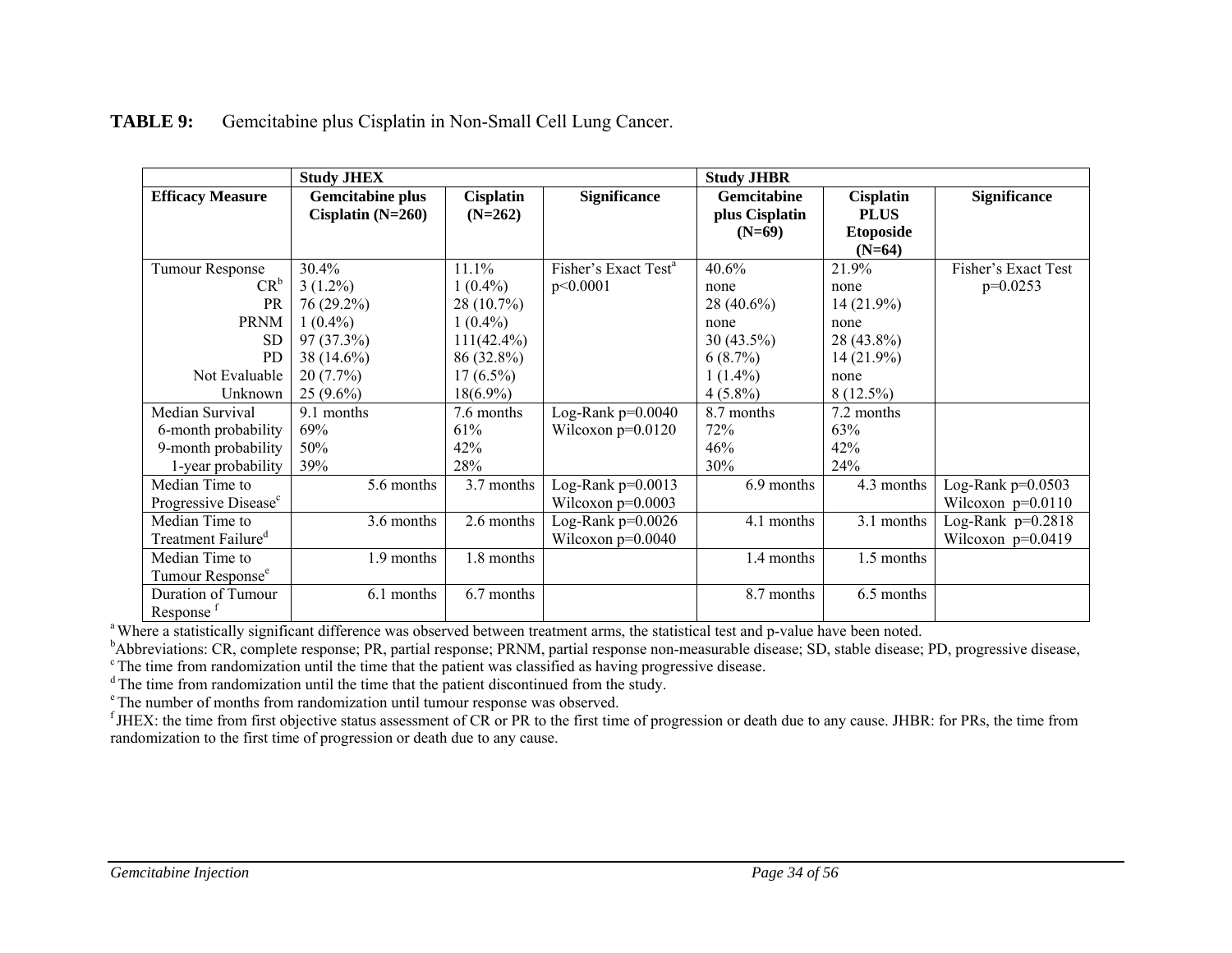**Gemcitabine Hydrochloride Plus Cisplatin** *Versus* **Etoposide Plus Cisplatin:** A second, multicenter study in Stage IIIB or IV NSCLC randomized 135 patients to gemcitabine hydrochloride 1 250 mg/m<sup>2</sup> on days 1 and 8, and cisplatin 100 mg/m<sup>2</sup> on day 1 of a 21-day cycle or to etoposide 100 mg/m<sup>2</sup> IV on days 1,2, and 3 and cisplatin 100 mg/m<sup>2</sup> on day 1 of a 21-day cycle (Table 9). The primary endpoint was objective tumour response rate.

The objective tumour response rate for gemcitabine hydrochloride plus cisplatin was significantly higher than that for cisplatin plus etoposide, 40.6% *versus* 21.9% (Fisher's Exact p=0.0253, two- sided). Median time to disease progression for the gemcitabine hydrochloride plus cisplatin arm was 6.9 months compared to 4.3 months on the etoposide plus cisplatin arm (Logrank p=0.0338, two-sided). There was no significant difference in survival between the two treatment arms (Logrank p=0.l8, two-sided). The median survival was 8.7 months for the gemcitabine hydrochloride plus cisplatin arm *versus* 7.2 months for the etoposide plus cisplatin arm.

**Bladder Cancer [Transitional Cell Carcinoma (TCC) of the Urothelium]-**Data from a randomized, multicenter, phase III clinical trial (405 patients with Stage IV TCC of the bladder) and two phase II trials support the use of gemcitabine hydrochloride in combination with cisplatin for the first-line treatment of patients with Stage IV (locally advanced or metastatic) TCC of the bladder.

The primary objective of the randomized, phase III trial was to compare survival of patients with Stage IV (locally advanced or metastatic) TCC of the bladder treated with either gemcitabine hydrochloride plus cisplatin or methotrexate, vinblastine, doxorubicin, and cisplatin (MVAC). Patients had not received any prior systemic chemotherapy. Patients were randomized to one of the following intravenous treatments:

- i) Gemcitabine 1 000 mg/m<sup>2</sup> on Days 1, 8, and 15, and cisplatin 70 mg/m<sup>2</sup> on Day 2 of each 28-day cycle,
- OR
- ii) Methotrexate 30 mg/m<sup>2</sup> on Days 1, 15, and 22, vinblastine 3 mg/m<sup>2</sup> on Days 2, 15, and 22, doxorubicin 30 mg/m<sup>2</sup> on Day 2, and cisplatin 70 mg/m<sup>2</sup> on Day 2 of each 28-day cycle.

The secondary endpoints of this study were one-year survival probability, time to disease progression, response rates, duration of response, toxicity profile, and changes in quality of life. Patient demographics are shown in Table 10.

The Kaplan-Meier survival curve is shown in Figure 3 and efficacy data are summarized in Table 11. Median survival time on the gemcitabine hydrochloride plus cisplatin arm was 12.8 months compared to 14.8 months on the MVAC arm (Logrank p=0.55). Median time to disease progression was 7.4 months on the gemcitabine hydrochloride plus cisplatin arm compared to 7.6 months on the MVAC arm (Logrank p=0.84). The overall response rate on the gemcitabine hydrochloride plus cisplatin arm was 49.4% compared to 45.7% on the MVAC arm (Chi-square p=0.51). Median duration of response was 9.6 months on the gemcitabine hydrochloride plus cisplatin arm compared to 10.7 months on the MVAC arm. Time to treatment failure on the gemcitabine hydrochloride plus cisplatin arm was 5.8 months *vs* 4.6 months on the MVAC arm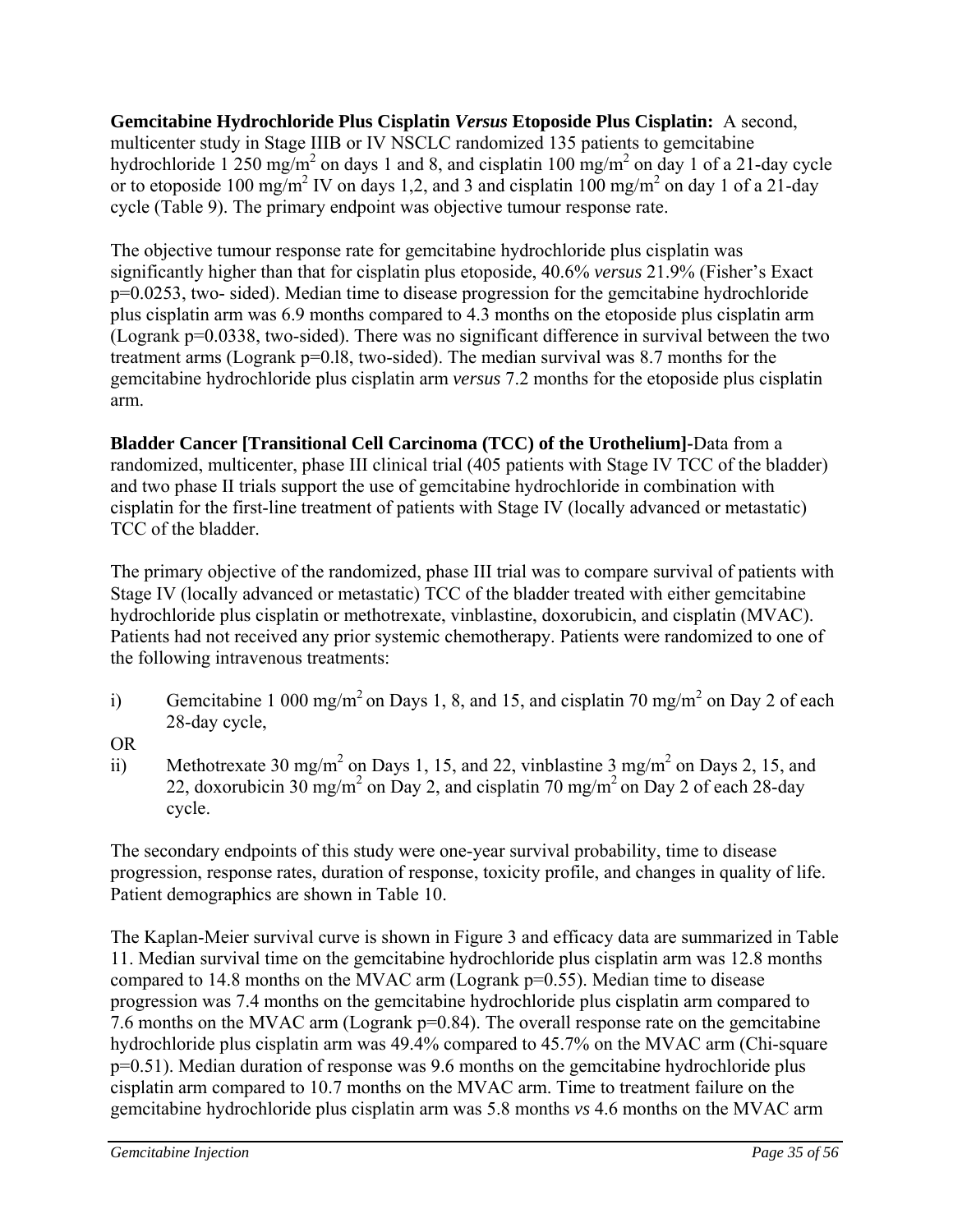(Logrank p=0.l39). Significantly more patients on gemcitabine hydrochloride plus cisplatin had an increase in weight over baseline compared to MVAC patients (27% *vs* 12% p=0.001).

Gemcitabine hydrochloride plus cisplatin was better tolerated than MVAC based on the indicators of tolerability discussed below and shown in Table 12. Gemcitabine hydrochloride plus cisplatin patients received a median of 6 cycles of treatment *vs* a median of 4 cycles for MVAC patients. Gemcitabine hydrochloride plus cisplatin patients experienced significantly fewer episodes of neutropenic sepsis than MVAC patients (1% *vs* 11.9%, p<0.00l). Patients on gemcitabine hydrochloride plus cisplatin experienced fewer episodes of febrile neutropenia resulting in hospitalization than did those on MVAC [9 hospital admissions (33 days) *vs* 49 hospital admissions (272 days)]. Fewer gemcitabine hydrochloride plus cisplatin patients required colony-stimulating factors than did MVAC patients (6% *vs* 20%). Gemcitabine hydrochloride plus cisplatin patients experienced less Grade 3 and 4 alopecia than did MVAC patients (11% *vs* 55%). Grade 3 and 4 nausea and vomiting occurred in approximately 20% of the patients in both treatment arms. Grade 3 and 4 mucositis occurred in 1% of gemcitabine hydrochloride plus cisplatin patients *vs* 22% of MVAC patients (p=0.001).

| <b>Treatment Arm</b>                       | <b>Gemcitabine Hydrochloride</b> |           |
|--------------------------------------------|----------------------------------|-----------|
|                                            | plus Cisplatin                   |           |
| Number of patients $(\% )$                 | $N = 203$                        | $N = 202$ |
| Male                                       | 160(79)                          | 160(79)   |
| Female                                     | 43(21)                           | 42(21)    |
| Median age, years                          | 63                               | 63        |
| Range                                      | 34-83                            | 38-83     |
| Baseline Disease (%)                       |                                  |           |
| Stage IV                                   | 203 (100)                        | 202 (100) |
| Tb4 only                                   | 16(8)                            | 19(9)     |
| Metastaic $(M_1)$                          | 141(69)                          | 127(63)   |
| Visceral                                   | 99 (49)                          | 93 (46)   |
| Baseline KPS <sup><math>a</math></sup> (%) |                                  |           |
| 60 to 80                                   | 90(45)                           | 92 (48)   |
| 90 to 100                                  | 109(55)                          | 101(52)   |

**Table 10:** Randomized Trial of Combination Therapy with Gemcitabine Hydrochloride plus Cisplatin *vs* MVAC in TCC of the Bladder.

<sup>a</sup> Karnofsky Performance Scale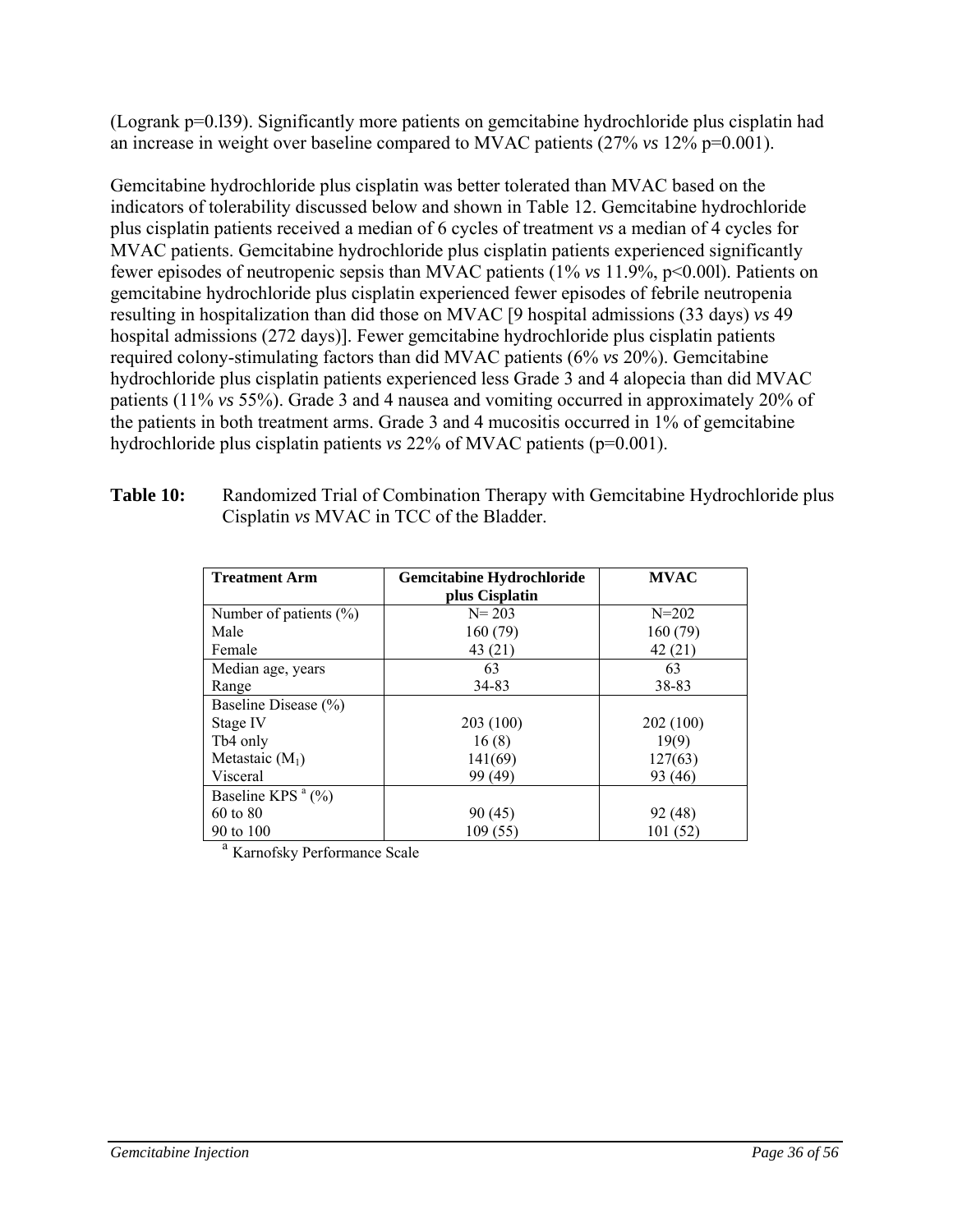



**Figure 3:** Kaplan-Meier Survival Curve in Gemcitabine Hydrochloride plus Cisplatin *versus* MVAC Bladder Cancer Study (N=405).

**Table 11:** Efficacy Data from Pivotal Randomized Trial of Combination Therapy with Gemcitabine Hydrochloride plus Cisplatin *vs* MVAC in TCC of the Bladder

| <b>Treatment Arm</b>               | <b>Gemcitabine Hydrochloride</b> | <b>MVAC</b> |            |
|------------------------------------|----------------------------------|-------------|------------|
|                                    | plus Cisplatin                   |             |            |
| Survival                           | $N = 203$                        | $N = 202$   |            |
| Median, months                     | 12.8                             | 14.8        | $p=0.55$   |
| $(95\%$ C.I.) months               | $12.0 - 15.3$                    | 13.2-17.2   |            |
| 1 year survival probability $(\%)$ | 56.9                             | 62.4        |            |
| Time to Disease Progression        |                                  |             |            |
| Median, months                     | 7.4                              | 7.6         | $p=0.84$   |
| $(95\% \text{ C.I.})$ months       | $6.0 - 8.1$                      | $6.7 - 9.1$ |            |
| Tumour Response (%)                | $N = 164$                        | $N = 151$   | $p=0.51^a$ |
| Overall                            | 49.4                             | 45.7        |            |
| Duration of Response,              |                                  |             |            |
| Median, months                     | 9.6                              | 10.7        | $p=0.48$   |
| Time to treatment Failure          |                                  |             |            |
| Median, months                     | 5.8                              | 4.6         | $p=0.14$   |

<sup>a</sup> p-value for tumour response was calculated using the 2-sided Pearson Chi-square test for difference in binomial proportions. All other p-values were calculated using the Log-rank test for difference in overall time to event.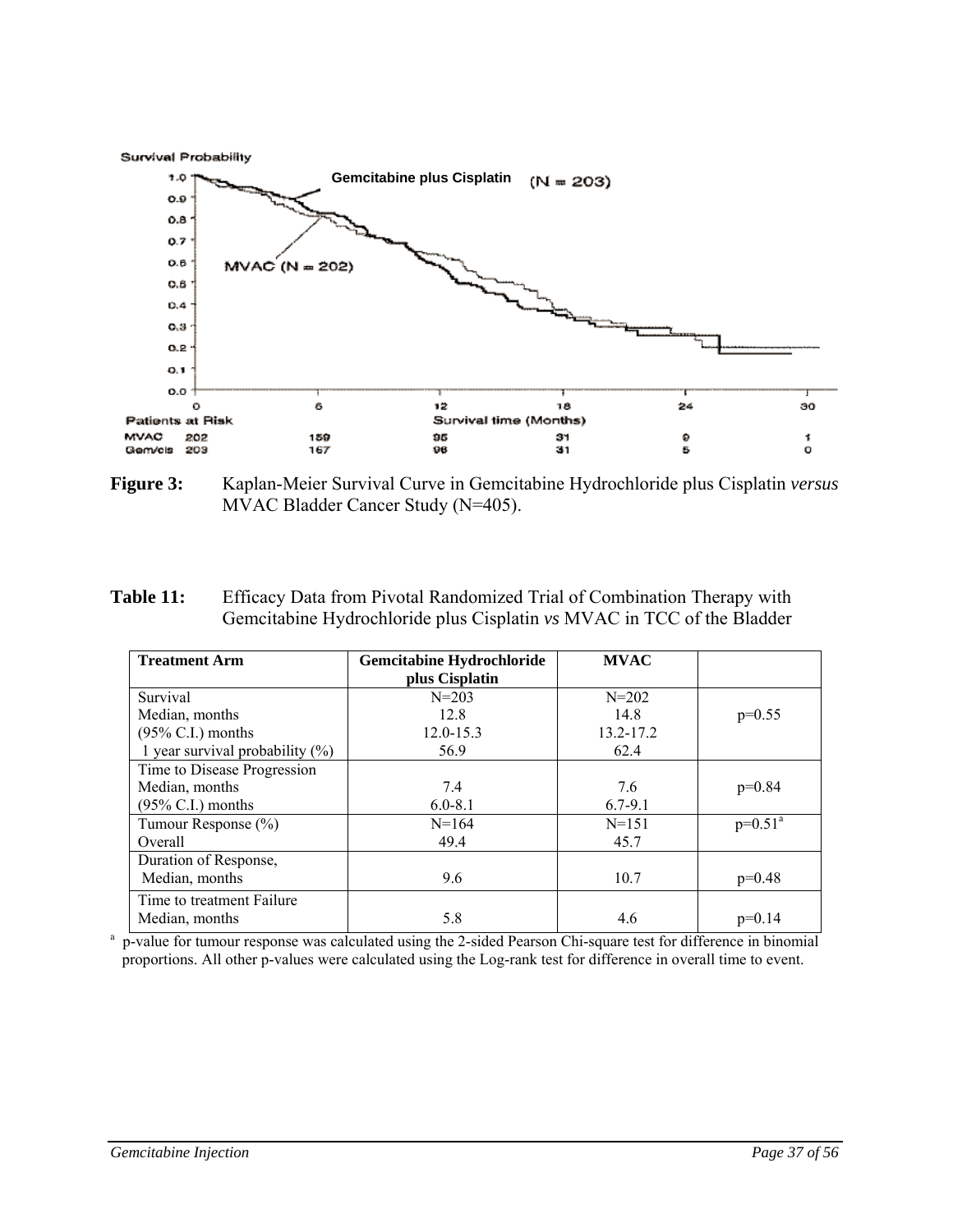| <b>Treatment Arm (N)</b>                                   | Gemcitabine Hydrochloride<br>plus Cisplatin<br>(203) | <b>MVAC</b><br>(202) |           |
|------------------------------------------------------------|------------------------------------------------------|----------------------|-----------|
| Median cycles of therapy                                   | 6                                                    | 4                    |           |
| Total cycles of therapy                                    | 943                                                  | 792                  |           |
| Neutropenia (%)                                            |                                                      |                      |           |
| Grade 3                                                    | 41                                                   | 17                   |           |
| Grade 4                                                    | 30                                                   | 65                   |           |
| Neutropenic sepsis (%)                                     |                                                      | 11.9                 | p<0.001   |
| Febrile neutropenia                                        |                                                      |                      |           |
| Hospitalizations <sup>a</sup>                              | 9                                                    | 49                   |           |
| Duration of stay b                                         | 33                                                   | 272                  |           |
| Colony-stimulating factors $(\% )$                         | 6                                                    | 20                   |           |
| Alopecia $(\% )$                                           |                                                      |                      |           |
| Grades 3 and 4                                             | 11                                                   | 55                   |           |
| Mucositis $(\% )$                                          |                                                      |                      |           |
| Grades 3 and 4                                             |                                                      | 22                   | $p=0.001$ |
| Nausea/Vomiting                                            |                                                      |                      |           |
| Grades 3 and 4                                             | 22                                                   | 21                   |           |
| <sup>a</sup> Patient admissions due to febrile neutropenia |                                                      |                      |           |

**Table 12:** Indicators of Tolerability from the Randomized Trial of Gemcitabine Hydrochloride plus Cisplatin *versus* MVAC.

<sup>b</sup> Days of hospitalization due to febrile neutropenia.

**Quality of Life (QOL):** QOL was measured using the EORTC QLQ-C30, which assessed physical and psychological functioning and symptoms related to cancer and its treatment. Both arms noted improvement in pain and emotional functioning. Fatigue worsened in the MVAC arm but did not change in the gemcitabine hydrochloride plus cisplatin arm. In all other scales, QOL was maintained in both treatment arms.

**Additional Supporting Studies:** A phase II nonrandomized trial using gemcitabine hydrochloride in combination with cisplatin in 46 patients with Stage IV (metastatic) TCC of the bladder who had not received treatment for metastatic disease supports the use of gemcitabine hydrochloride plus cisplatin as treatment for this disease. The regimen in this study was gemcitabine hydrochloride 1 000 mg/m<sup>2</sup> on Days 1, 8 and 15 and cisplatin 75 mg/m<sup>2</sup> on Day 1 of each 28-day cycle. The first 11 patients received cisplatin 100 mg/m<sup>2</sup> on Day 1; however, Grade 3/4 neutropenia (100%) and thrombocytopenia (73%) in the 11 patients resulted in a dose reduction to 75 mg/m<sup>2</sup>. In this study, the response rate was  $41\%$  and the median survival was 14.3 months. A second phase II [31 patients with Stage IV (locally advanced or metastatic) TCC of the bladder] trial used the same regimen as in the randomized trial. In this study the response rate was 57% and the median survival was 12.6 months. In both these trials, overall toxicities were similar to those seen in the randomized phase III trial.

**Breast Cancer:** Data from the pivotal study, JHQG (N=529), support the use of gemcitabine hydrochloride in combination with paclitaxel for the treatment of patients with unresectable, locally recurrent or metastatic breast cancer who have relapsed following adjuvant anthracyclinebased chemotherapy. In this multicentre, open-label, randomized Phase 3 study of metastatic breast cancer patients who have received prior adjuvant/neoadjuvant chemotherapy, 267 patients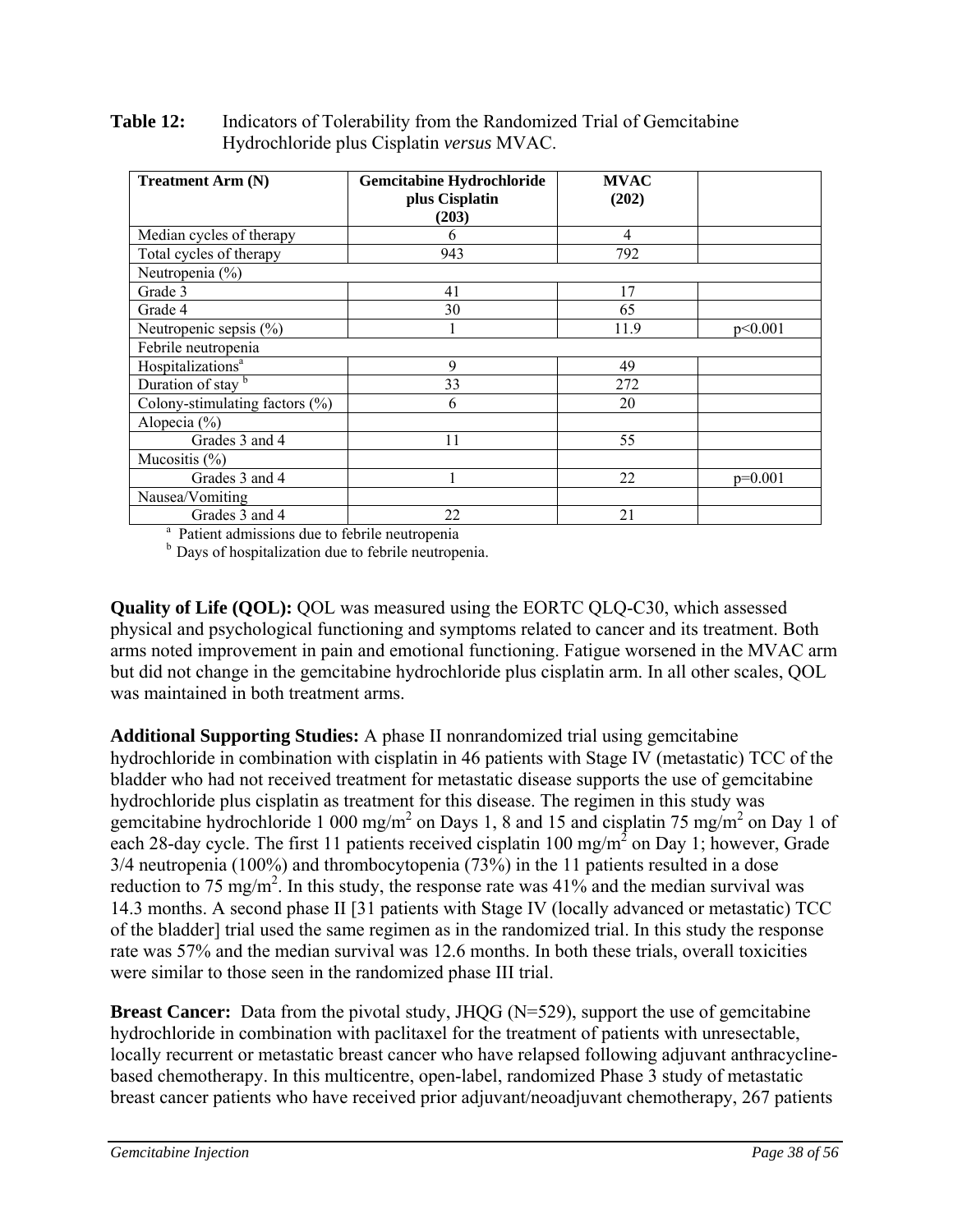were randomly assigned to the gemcitabine hydrochloride plus paclitaxel arm and 262 patients were randomly assigned to the paclitaxel alone arm.

The study objectives were to compare overall survival, time to documented disease progression (TtDPD), progression-free survival (PFS), response rates, duration of response, and toxicities between patients treated with gemcitabine hydrochloride plus paclitaxel combination therapy and those treated with paclitaxel monotherapy.

The Kaplan-Meier plot of overall survival for randomized patients is shown in Figure 4, while the overall efficacy results of Study JHQG are summarized below and in Table 13:

- Survival analysis showed improvement in the gemcitabine hydrochloride plus paclitaxel arm compared with the paclitaxel alone arm, as demonstrated by a longer median survival (18.6 *versus* 15.8 months, with a hazard ratio of 0.817 (95% confidence interval [CI], 0.667 to 1.000, log-rank p=0.0489).
- Median time to documented progression of disease (TtDPD) was 5.4 months (95% CI 4.6 to 6.1 months) for patients on the gemcitabine hydrochloride plus paclitaxel arm and 3.5 months (95% CI 2.9 to 4.0 months) for patients on the paclitaxel alone arm.
- The gemcitabine hydrochloride plus paclitaxel arm demonstrated statistically significant improved PFS (5.3 months *versus* 3.5 months, p=0.0021), and response rate (39% *versus* 26%, p=0.0007) over the paclitaxel alone arm. There was no statistical significant difference in duration of response between treatment arms.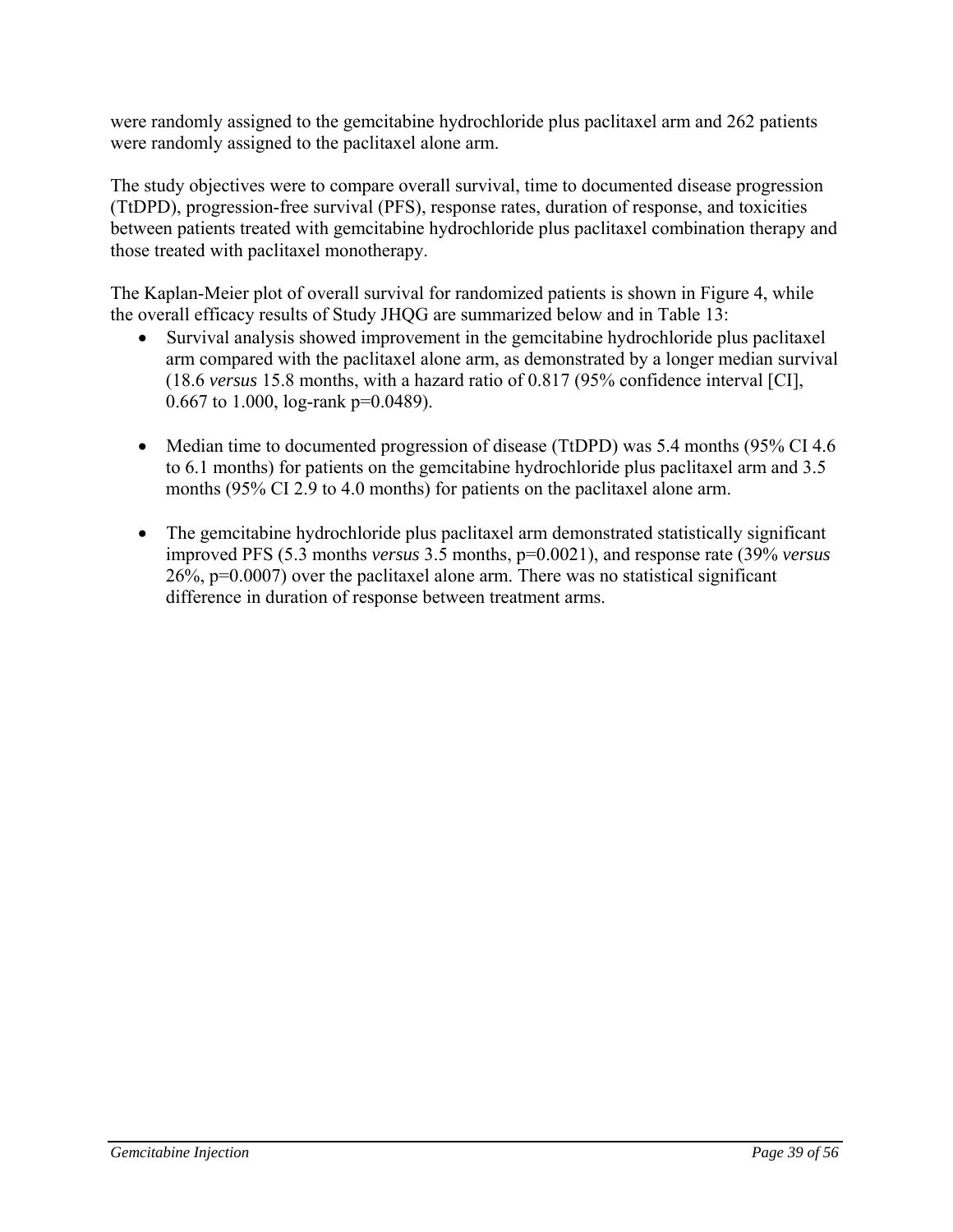

**Figure 4:** Kaplan-Meier Plot of Overall Survival in Randomized Patients, Study JHQG.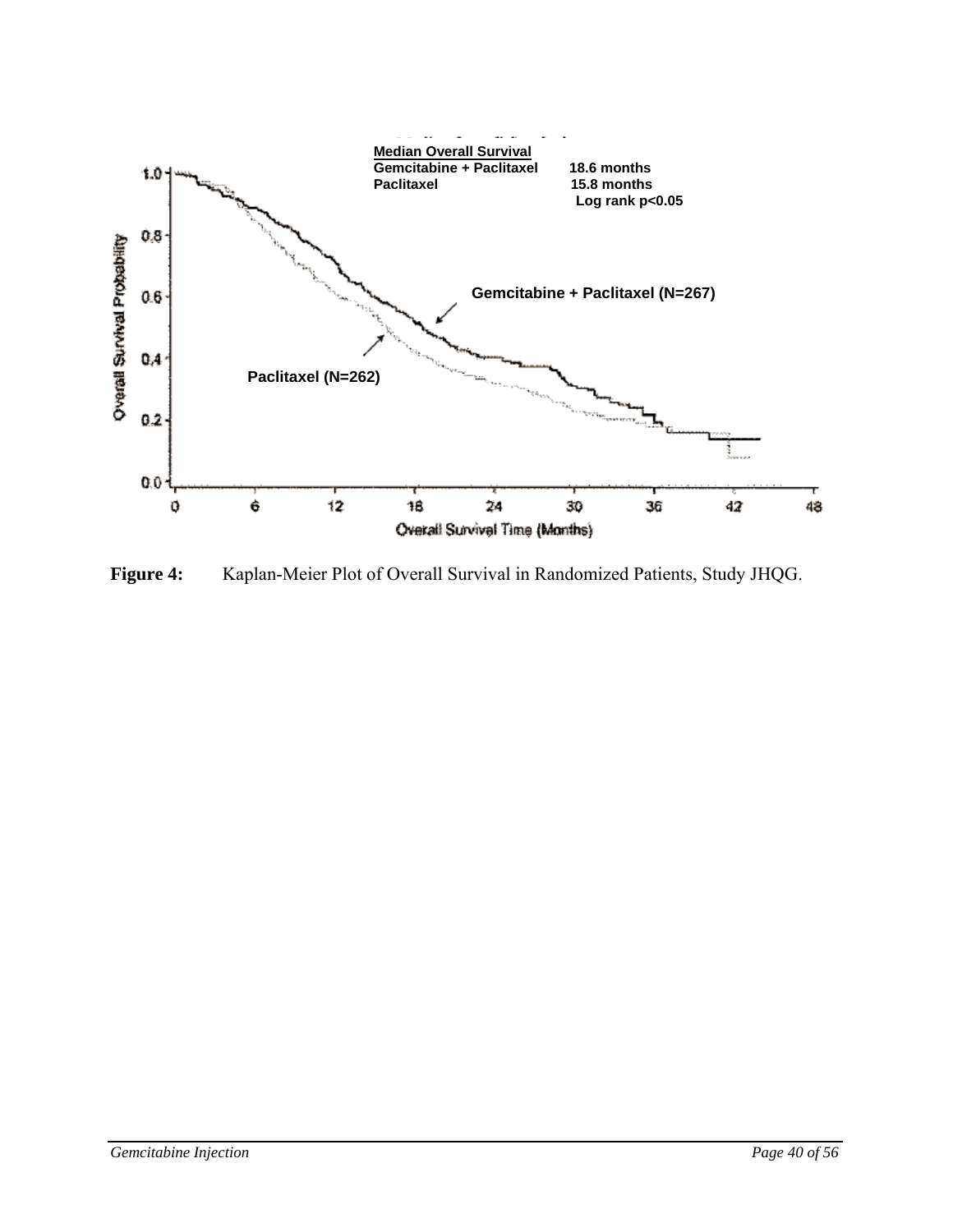**Table 13:** Efficacy Results of Pivotal Trial Study JHQG Supporting Combination Therapy of Gemcitabine Hydrochloride plus Paclitaxel in Patients with Metastatic Breast Cancer.

|                                        | <b>Study JHQG</b>                    |                                      |  |  |  |
|----------------------------------------|--------------------------------------|--------------------------------------|--|--|--|
| <b>Efficacy Endpoint</b>               | Gemcitabine                          | <b>Paclitaxel Alone</b>              |  |  |  |
|                                        | Hydrochloride plus                   | $(N=262)$                            |  |  |  |
|                                        | Paclitaxel (N=267)                   |                                      |  |  |  |
| Median Overall Survival <sup>a</sup>   | 18.6 months                          | 15.8 months                          |  |  |  |
| 95% CI                                 | 16.6 to 20.7 months                  | 14.4 to 17.4 months                  |  |  |  |
| log-rank test                          |                                      | $p=0.0489$                           |  |  |  |
| HR $(95\% \text{ CI})$ ; Wald test     |                                      | HR: 0.817 (0.667 to 1.000); P=0.495  |  |  |  |
| Median TtDPD <sup>b</sup>              | 5.4 months                           | 3.5 months                           |  |  |  |
| 95% CI                                 | 4.6 to 6.1 months                    | 2.9 to 4.0 months                    |  |  |  |
| log-rank test                          | $p=0.0013$                           |                                      |  |  |  |
| HR $(95\% \text{ CI})$ ; Wald test     |                                      | HR: 0.734 (0.607 to 0.889); p=0.0015 |  |  |  |
| Median TtDPD/PFS <sup>c</sup>          | 5.3 months PFS                       | 3.5 months PFS                       |  |  |  |
| 95% CI                                 | 4.4 to 5.9 months                    | 2.8 to 4.0 months                    |  |  |  |
| log-rank test                          |                                      | $p=0.0021$                           |  |  |  |
| HR $(95\% \text{ CI})$ ; Wald test     | HR: 0.749 (0.621 to 0.903); p=0.0024 |                                      |  |  |  |
| Response rate-investigator-assessed    | 39% (105/267)                        | 26% (67/262)                         |  |  |  |
| 95% CI                                 | $34\%$ to $45\%$                     | 20% to 31%                           |  |  |  |
| number of patients with CR/PR/SD       | 18 CR/87 PR/90 SD                    | 11 CR/56 PR/94 SD                    |  |  |  |
| z-test for normal approximation        | $p=0.0007$                           |                                      |  |  |  |
| Response rate-independently reviewed d | 46% (90/198)                         | 26% (47/184)                         |  |  |  |
| 95% CI                                 | 39% to 52 %                          | 19% to 32%                           |  |  |  |
| number of patients with CR/PR/SD       | 9 CR/81 PR/71 SD                     | 2 CR/45 PR/78 SD                     |  |  |  |
| z-test for normal approximation        | $p=0.00005$                          |                                      |  |  |  |

<sup>a</sup> The censoring rate for median overall survival was 31.6% for the gemcitabine hydrochloride plus paclitaxel arm and 25.9% for the paclitaxel alone arm.

 $<sup>6</sup>$  The censoring rate for TtDPD was 23% for gemcitabine hydrochloride plus paclitaxel arm and 17% for the</sup>

paclitaxel alone arm.<br>
<sup>c</sup> The censoring rate for PFS was 18% for gemcitabine hydrochloride plus paclitaxel arm and 14% for the paclitaxel alone arm.

<sup>d</sup> Overall best study response was determined by independent review for 382 patients (198 gemcitabine hydrochloride plus paclitaxel arm, 184 paclitaxel alone arm).

Abbreviations: N= number of patients; TtDPD = time to documented progression of disease; CI =confidence interval; HR = hazard ratio; PFS =progression-free survival; CR= complete response; PR = partial response;  $SD = stable$  disease.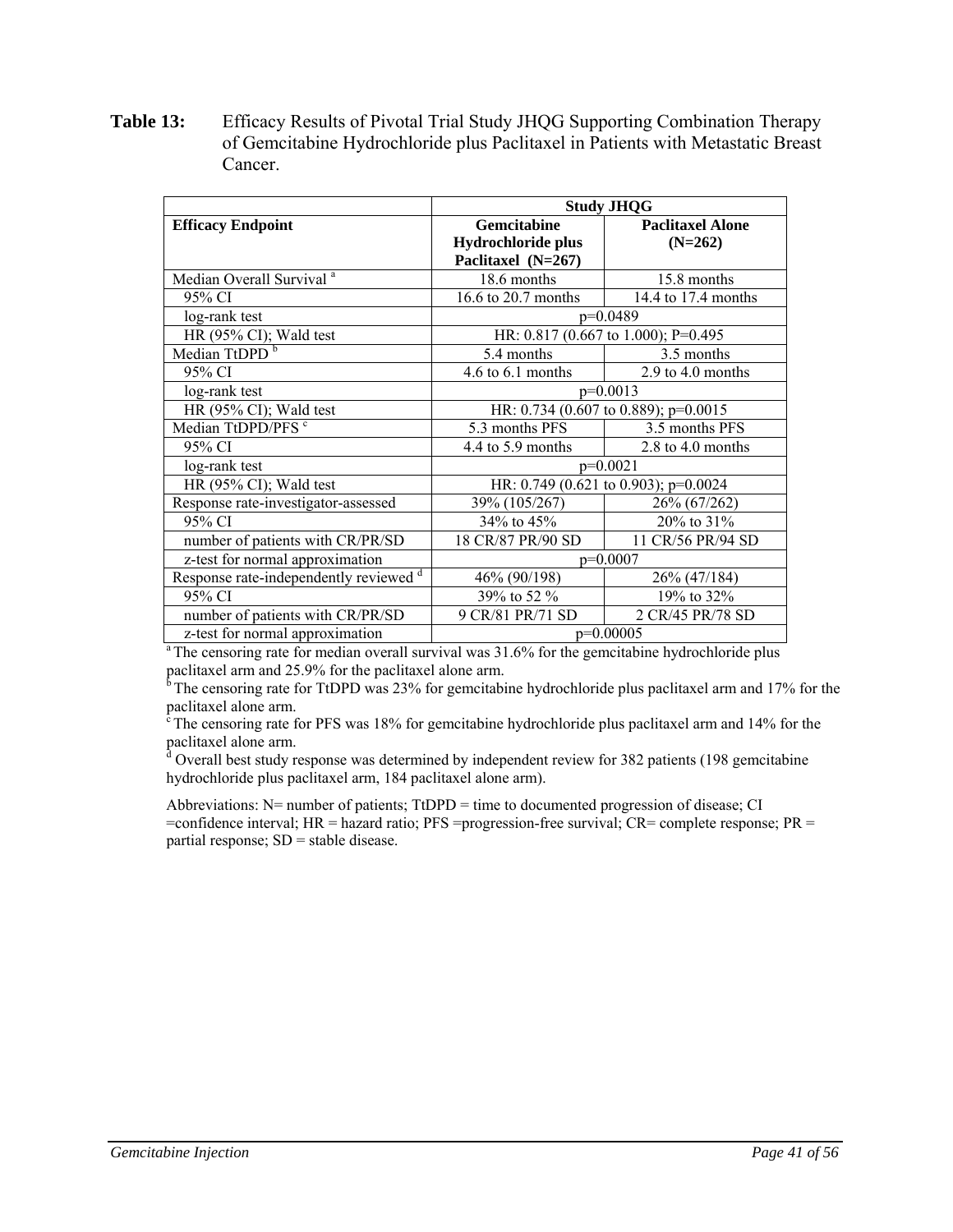# **Other Clinical Studies**

Dose-Range Studies: When gemcitabine hydrochloride was administered more frequently than once weekly or with infusions longer than 60 minutes, increased toxicity was observed. Results of a Phase 1 study of gemcitabine hydrochloride to assess the maximum tolerated dose (MTD) on a daily x 5 schedule showed that patients developed significant hypotension and severe flu-like symptoms that were intolerable at doses above  $10 \text{ mg/m}^2$ . The incidence and severity of these events were dose-related. Other Phase 1 studies using a twice-weekly schedule reached MTDs of only 65 mg/m<sup>2</sup> (30-minute infusion) and 150 mg/m<sup>2</sup> (5-minute bolus). The dose-limiting toxicities were thrombocytopenia and flu-like symptoms, particularly asthenia. In a Phase 1 study to assess the maximum tolerated infusion time, clinically significant toxicity, defined as myelosuppression, was seen with weekly doses of 300 mg/m<sup>2</sup> at or above a 270-minute infusion time. The half-life of gemcitabine is influenced by the length of the infusion (see ACTION AND CLINICAL PHARMACOLOGY) and the toxicity appears to be increased if gemcitabine hydrochloride is administered more frequently than once weekly or with infusions longer than 60 minutes (see WARNINGS AND PRECAUTIONS).

# **DETAILED PHARMACOLOGY**

# **Cellular Metabolism and Mechanisms of Action**

Gemcitabine exhibits cell phase specificity, primarily killing cells undergoing DNA synthesis (Sphase) and, under certain conditions, blocking the progression of cells through the G1/S-phase boundary. *In vitro* the cytotoxic action of gemcitabine is both concentration-dependent and timedependent.

Gemcitabine (difluoro-deoxy-cytidine; dFdC) is metabolized intracellularly by nucleotide kinases to the active diphosphate (dFdCDP) and triphosphate (dFdCTP) nucleotides. The cytotoxic action of gemcitabine appears to be due to inhibition of DNA synthesis by two actions of dFdCDP and dFdCTP. First, dFdCDP inhibits ribonucleotide reductase which is uniquely responsible for catalyzing the reactions that generate the deoxynucleotide triphosphates for DNA synthesis. Inhibition of this enzyme by dFdCDP causes a reduction in the concentrations of deoxynucleotides in general, and especially in that of dCTP. Second, dFdCTP competes with dCTP for incorporation into DNA. Likewise, a small amount of gemcitabine may also be incorporated into RNA. Thus, the reduction in the intracellular concentration of dCTP potentiates the incorporation of dFdCTP into DNA. DNA polymerase epsilon is essentially unable to remove gemcitabine and repair the growing DNA strands. After gemcitabine is incorporated into DNA, one additional nucleotide is added to the growing DNA strands. After this addition there is essentially a complete inhibition in further DNA synthesis (masked chain termination). After incorporation into DNA, gemcitabine appears to induce the programmed cellular death process known as apoptosis.

# **Anti-tumour Activity**

*In vivo:* In animal tumour models, the anti-tumour activity of gemcitabine is schedule-dependent. When administered daily gemcitabine causes significant animal lethality with very little antitumour activity. However, when an every third or fourth day dosing schedule is used gemcitabine can be given at nonlethal doses that have an excellent anti-tumour activity against a broad range of murine tumours. For example, at nontoxic doses gemcitabine inhibits by 95-100% the growth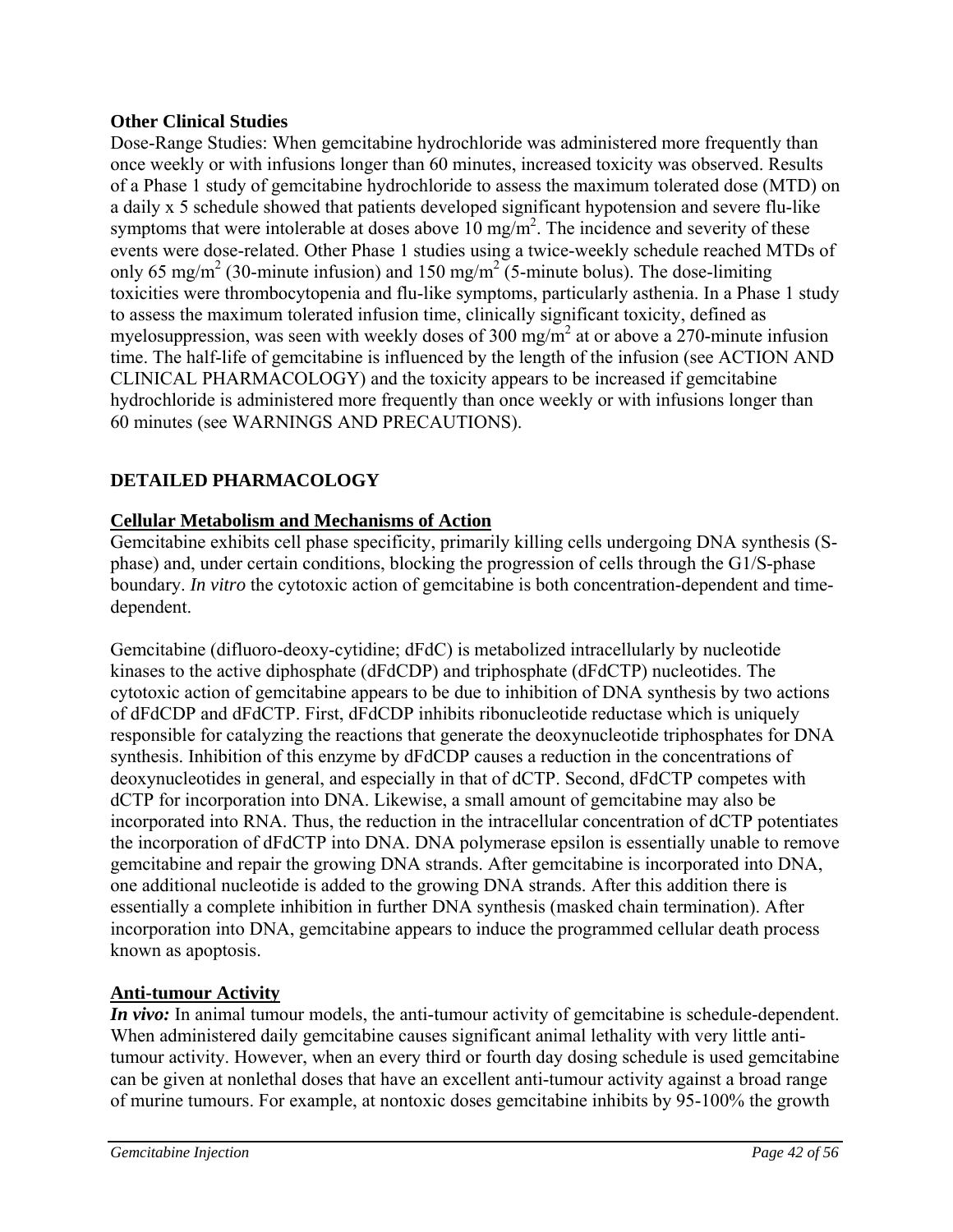of the following subcutaneously growing murine tumours: X5563 plasma cell myeloma, 6C3HED lymphosarcoma, CA-755 mammary adenocarcinoma and M5 ovarian carcinoma. Gemcitabine inhibits the growth of subcutaneously growing B16 melanoma in the range of 60- 80%. Gemcitabine produces significant increases in the lifespan of mice bearing the leukemia models P388 and L1210 in the range of 50-200%. Gemcitabine also inhibits the growth of P 1534J and Friend Leukæmia in the order of 90%.

Gemcitabine has anti-tumour activity against a broad spectrum of human tumours grown as xenografts in immunologically deficient mice. As with murine tumours, optimum anti-tumour activity is seen when gemcitabine is given on a staggered dosing schedule. Several studies have shown that gemcitabine, at nontoxic doses, inhibits by 90-100% the growth of the following human carcinoma xenografts: non-small cell lung, mammary, colon, gastric, pancreatic, ovarian and head and neck.

Gemcitabine demonstrated dose-dependent synergistic activity with cisplatin *in vitro*, and no effect of cisplatin on gemcitabine triphosphate accumulation or DNA double-strand breaks was observed. *In vivo*, gemcitabine showed activity in combination with cisplatin against the LX-1 and CALU-6 human lung xenografts, but minimal activity was seen with the NCI-H460 or NCI-H520 xenografts. When tested against the CALU-6 human lung adenocarcinoma xenograft, gemcitabine plus cisplatin produced 80% tumour regression and 98% tumour growth inhibition, without toxicity, and was more effective than gemcitabine alone at preventing regrowth of this tumour. Gemcitabine was synergistic with cisplatin in the Lewis lung murine xenograft. Sequential exposure to gemcitabine 4 hours before cisplatin produced the greatest interaction.

# **TOXICOLOGY**

# **Repeat Dose Toxicity Studies**

In repeat dose studies of up to 6 months in duration in mice and dogs, the principal finding was hematopoietic suppression. These effects were related to the cytotoxic properties of the drug and were reversible when treatment was withdrawn. The degree of the effect was schedule and dosedependent.

# **Carcinogenicity, Mutagenicity, and Fertility Studies**

Chromosomal damage, including chromatid breaks, has been produced by gemcitabine in *in vitro* studies. Gemcitabine caused a reversible, dose and schedule dependent hypospermatogenesis in male mice. Although animal studies have shown an effect of gemcitabine on male fertility, no effect has been seen on female fertility. Long-term animal studies have not been conducted to evaluate the carcinogenic potential of gemcitabine. Gemcitabine induced forward mutations *in vitro* in a mouse lymphoma (L5178Y) assay and was clastogenic in an *in vivo* mouse micronucleus assay. Gemcitabine was negative when tested using the Ames, *in vivo* sister chromatid exchange, and *in vitro* chromosomal aberration assays, and did not cause unscheduled DNA synthesis *in vitro*. Gemcitabine IP doses of 0.5 mg/kg/day (about 1/700 the human dose on a mg/m<sup>2</sup> basis) in male mice had an effect on fertility with moderate to severe hypospermatogenesis, decreased fertility, and decreased implantations. In female mice fertility was not affected but, maternal toxicities were observed at 1.5 mg/kg/day IV (about 1/200 the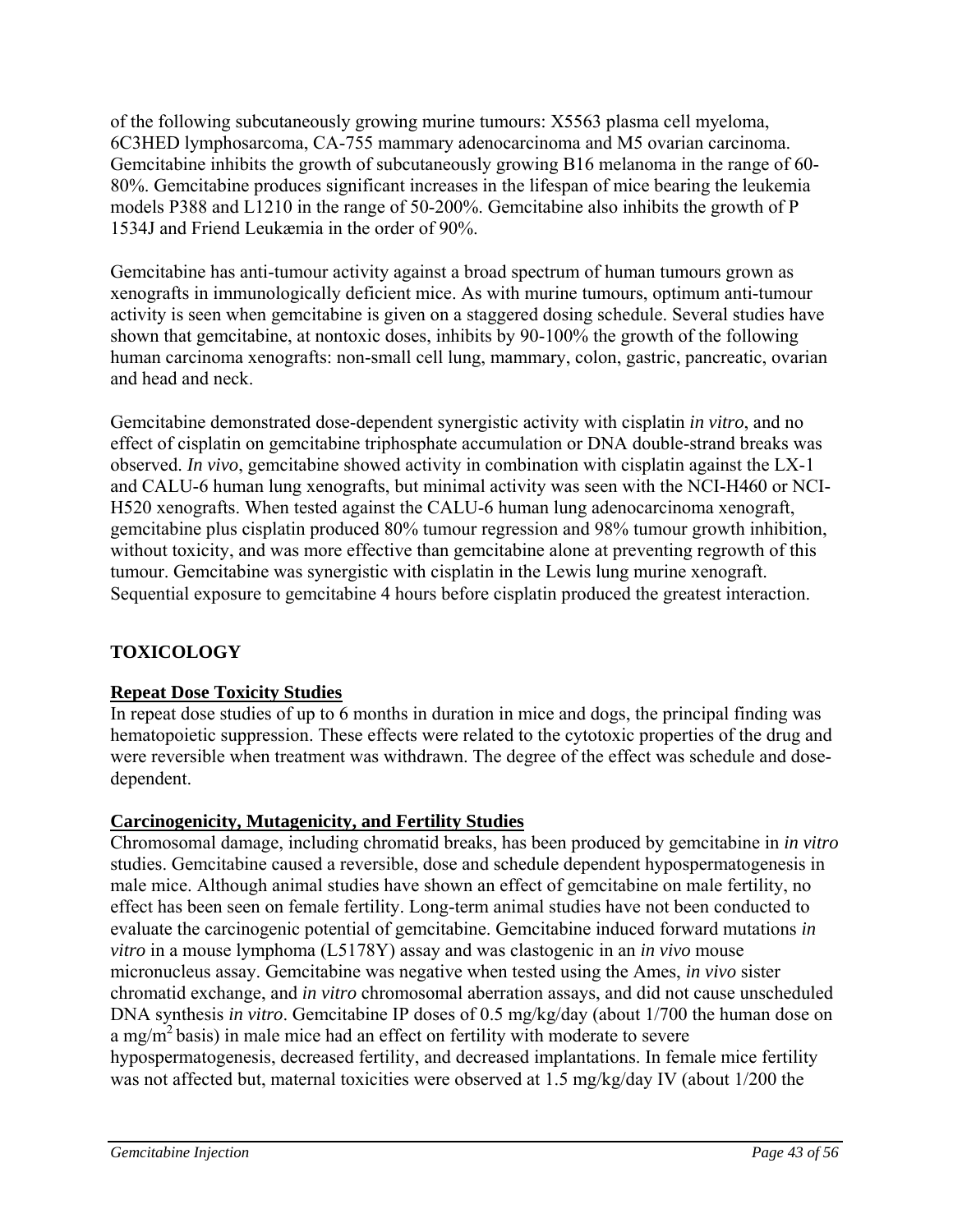human dose on a mg/m<sup>2</sup> basis) and fetotoxicity or embryolethality was observed at 0.25 mg/kg/day IV (about  $1/1$  300 the human dose on a mg/m<sup>2</sup> basis).

The results of the toxicology studies involving gemcitabine are presented in **Tables 14** to **17**.

| Species,               | No/Sex                      | <b>Doses</b>                     | Route of          | <b>Duration</b>                 | <b>Parameters</b>                                                                        | <b>Observations</b>                                                                                                                                                                                                        |
|------------------------|-----------------------------|----------------------------------|-------------------|---------------------------------|------------------------------------------------------------------------------------------|----------------------------------------------------------------------------------------------------------------------------------------------------------------------------------------------------------------------------|
| <b>Strain</b>          | /Group;<br>Age              | (mg/kg/day)                      | Administration    | <b>of</b><br><b>Observation</b> | <b>Evaluated</b>                                                                         |                                                                                                                                                                                                                            |
| Mouse,<br><b>ICR</b>   | $5/\text{sex};$<br>$4-5$ wk | 0, 500                           | IV <sup>a</sup>   | 2 wk                            | Mortality, clin.obs.,<br>body wt., gross<br>pathology                                    | Poor grooming;<br>Jbody wt. gain; leg<br>weakness & clonic<br>convulsion in control<br>& treated mice;<br>$MLD$ > 500 mg/kg                                                                                                |
| Rat,<br>Fischer<br>344 | $5F$ ;<br>8-9 wk            | 0, 16, 33,<br>70, 160            | $\overline{IV}^a$ | $2$ wk                          | Mortality, clin.obs.,<br>body wt., gross<br>pathology                                    | Poor grooming, leg<br>weakness;<br>hypoactivity,<br>diarrhea, ataxia,<br>chromorhinorrhea,<br>swollen face,<br>chromodacryorrhea,<br>emaciation, tremors,<br>clonic convulsions,<br>dark urine, pale eyes;<br>MLD=64 mg/kg |
| Mouse,<br><b>ICR</b>   | $5/sec$ ;<br>$4-5$ wk       | 0, 500                           | IV <sup>c</sup>   | $\overline{2}$ wk               | Mortality, clin.obs.,<br>body wt., gross<br>pathology                                    | Leg weakness, hair<br>loss;<br>$MLD$ > 500 mg/kg.                                                                                                                                                                          |
| Rat,<br>Fischer        | $5F$ ;<br>8-9 wk            | 0, 16, 33,<br>45, 70, 90,<br>160 | IV <sup>c</sup>   | $2$ wk                          | Mortality, clin.obs.,<br>body wt., gross<br>pathology                                    | Poor grooming, leg<br>weakness;<br>hypoactivity, soft<br>stool, diarrhea,<br>excessive hair loss,<br>emaciation,<br>chromodacryorrhea,<br>ptosis, pale eyes;<br>MLD=236 mg/kg.                                             |
| Dog,<br>Beagle         | $1/sec$ ;<br>8-10 mo        | 3, 12, 18, 24                    | IV <sup>c</sup>   | $2\ \mathrm{wk}$                | Mortality, clin.obs.,<br>body wt., food<br>consumption,<br>hematology,<br>clinical chem. | soft or mucoid stool,<br>reversible<br>neutropenia;<br>MLD>24 mg/kg.                                                                                                                                                       |

Table 14: Results Of Acute Toxicity Studies With Gemcitabine Hydrochloride.

<sup>a</sup> m-cresol/phenol diluent

 $b$  MLD = Median Lethal Dose

c Saline Diluent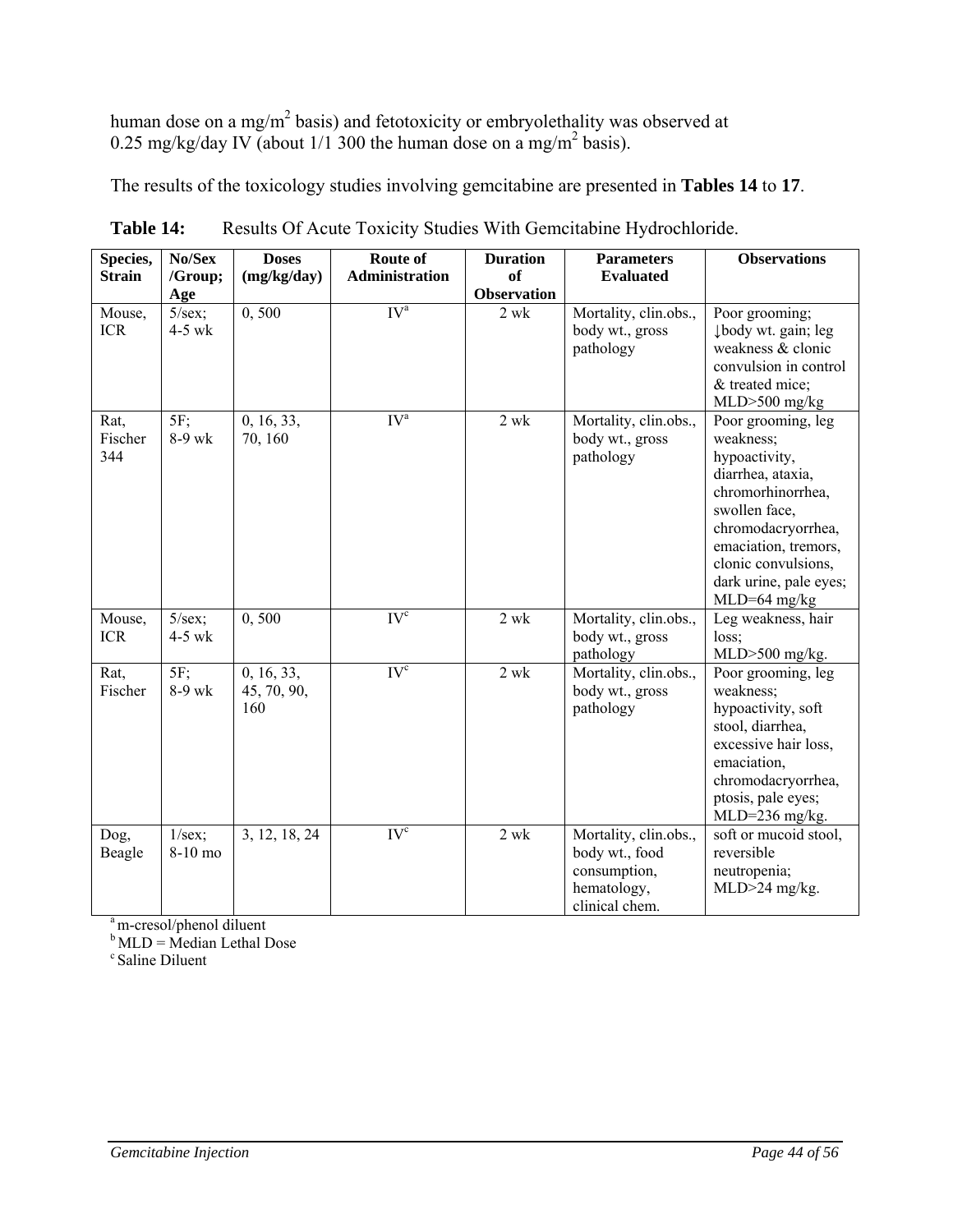| Species,                     | No/Sex/                   | <b>Doses</b>                                                    | Route of       | <b>Duration</b>                  | <b>Parameters</b>                                                                                                                                                         | <b>Observations</b>                                                                                                                                                                                                                                                                                                                     |
|------------------------------|---------------------------|-----------------------------------------------------------------|----------------|----------------------------------|---------------------------------------------------------------------------------------------------------------------------------------------------------------------------|-----------------------------------------------------------------------------------------------------------------------------------------------------------------------------------------------------------------------------------------------------------------------------------------------------------------------------------------|
| <b>Strain</b>                | Group;<br>Age             | (mg/kg)                                                         | Administration | of Treat-<br>ment                | <b>Evaluated</b>                                                                                                                                                          |                                                                                                                                                                                                                                                                                                                                         |
|                              | <b>Subchronic Studies</b> |                                                                 |                |                                  |                                                                                                                                                                           |                                                                                                                                                                                                                                                                                                                                         |
| Dog,<br>Beagle               | $4/sec$ ; 7-9<br>mo.      | 0, 0.1<br>(daily)<br>1.5(2x)<br>wkly)                           | IV             | 3 months                         | Survival; clin.obs.;<br>physical &<br>ophthalmic exams;<br>body wt.; food<br>consumption;<br>hematol.; clinical<br>chem.; urinalysis;<br>organ wt.; pathology.            | Abnormal stools;<br>reversible mild to moderate<br>$\downarrow$ leucocytes & platelets in<br>1.5 mg/kg reversible<br>minimal<br>lerythrocyte count in<br>$0.1$ mg/kg group;<br>hypoplasia of thymus $\&$<br>testes & 1postmitomyeloid<br>pool in bone marrow in 1.5<br>mg/kg group.                                                     |
| Mouse,<br>B6C3F <sub>1</sub> | $15/sec$ ; 5-6<br>wk      | 0, 1<br>(daily)<br>5, 20 (2X)<br>weekly)<br>40 (once<br>weekly) | IP             | 3 months                         | Survival; clin.obs.;<br>body wt.;<br>hematology; clinical<br>chem.; organ wt.;<br>pathology.                                                                              | µhemoglobin, PVC,<br>erythrocyte & leukocyte<br>counts in 1 mg/kg group;<br>↑ spleen & $\downarrow$ testes wt.;<br>splenic erythropoiesis $\&$<br>spermatogenesis.                                                                                                                                                                      |
| <b>Chronic Studies</b>       |                           |                                                                 |                |                                  |                                                                                                                                                                           |                                                                                                                                                                                                                                                                                                                                         |
| Mouse,<br>$CD-1$             | $30/sec$ ; 5-6<br>wk      |                                                                 | $\rm IP$       | 6 months;<br>2 month<br>recovery | Survival; clin.obs.;<br>body wt.;<br>hematology; clinical<br>chem.; organ wt.;<br>pathology.                                                                              | Mortality $(3)$ , $\downarrow$ body<br>wt.&wt. gain; reversible ↓<br>erythrocyte & lymphocyte<br>counts, reversible $\uparrow$ BUN &<br>↓ total protein, ↓ testes wt.<br>↑ spleen wt., splenic<br>erythropoiesis, lymphoid<br>hypoplasia in 0.5 mg/kg<br>group;<br>hypospermatogenesis in all<br>treated males partially<br>reversible. |
| Mouse,<br>$CD-1$             | $15/sec$ ; 5-6<br>wk      |                                                                 | IV             | 6 months;<br>6 weeks<br>recovery | Survival; clin.obs.;<br>body wt.; food<br>consumption;<br>hematology; clinical<br>chem.; organ wt.;<br>pathology.                                                         | Slight $\downarrow$ body wt.;<br>reversible ↓ erythrocyte<br>count, ↓ testes wt.; ↑ spleen<br>wt.; hypospermatogenesis<br>in 0.3 mg/kg group; spleen<br>& testes changes partially<br>reversible.                                                                                                                                       |
| Dog,<br>Beagle               | $3-4/sec$ ; 7-9<br>months |                                                                 | IV             | 6 months;<br>6 weeks<br>recovery | Survival; clin.obs.;<br>body wt.; food<br>consumption;<br>physical &<br>ophthalmic exams;<br>ECG; hematology.;<br>clinical chem.;<br>urinalysis; organ wt.;<br>pathology. | Reversible slight $\downarrow$<br>erythrocyte count in<br>0.2 mg/kg group; slight $\downarrow$<br>lymphocyte & neutrophil<br>counts in $0.2 \& 0.3$ mg/kg<br>groups.                                                                                                                                                                    |

**Table 15:** Results of Subchronic and Chronic Toxicity Studies With Gemcitabine Hydrochloride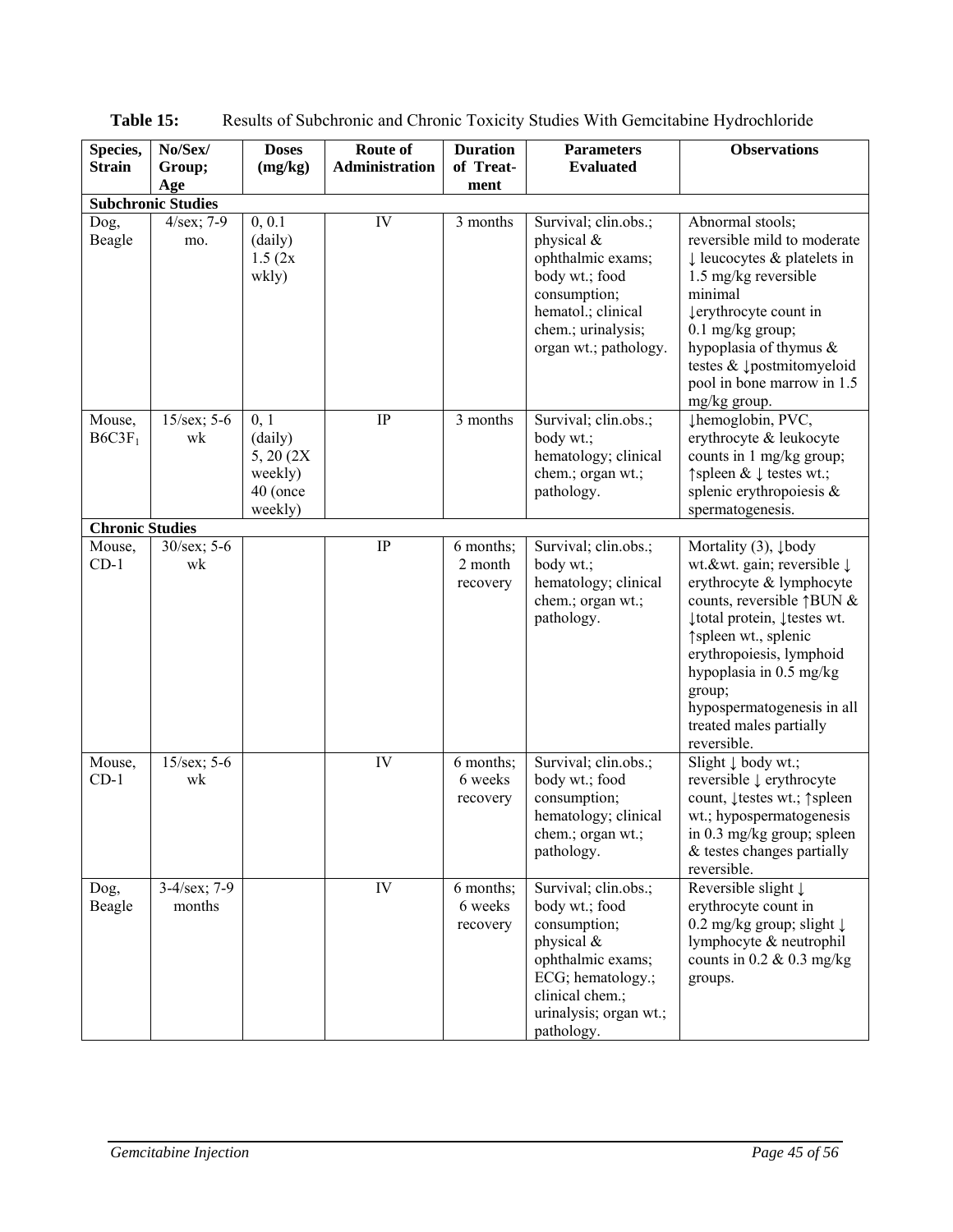|                                    | Table 16:                                                     | Results of Reproduction Studies With Gemeitabine Hydrochloride. |                |                                                         |                                                                                                                                                                                                                                                                                |                                                                                                                                                                                                                                                                                                                                                                                                                                                                                                                                                                   |
|------------------------------------|---------------------------------------------------------------|-----------------------------------------------------------------|----------------|---------------------------------------------------------|--------------------------------------------------------------------------------------------------------------------------------------------------------------------------------------------------------------------------------------------------------------------------------|-------------------------------------------------------------------------------------------------------------------------------------------------------------------------------------------------------------------------------------------------------------------------------------------------------------------------------------------------------------------------------------------------------------------------------------------------------------------------------------------------------------------------------------------------------------------|
| Species,                           | No./Sex/                                                      | <b>Doses</b>                                                    | Route of       | <b>Duration of</b>                                      | <b>Parameters Evaluated</b>                                                                                                                                                                                                                                                    | <b>Observations</b>                                                                                                                                                                                                                                                                                                                                                                                                                                                                                                                                               |
| <b>Strain</b>                      | Group; Age                                                    | (mg/kg)                                                         | Administration | <b>Treatment</b>                                        |                                                                                                                                                                                                                                                                                |                                                                                                                                                                                                                                                                                                                                                                                                                                                                                                                                                                   |
| Mouse,<br>B6C3F <sub>1</sub>       | 20 M; 5 wk                                                    | $\mathbf{0},$<br>0.05, 0.5<br>(daily)<br>3.5, 10<br>(weekly)    | $\rm IP$       | 10 wk prior<br>to mating,<br>throughout<br>mating       | Survival; clin.obs.;<br>body wt.; food cons.<br>; mating performance;<br>fertility; resorptions;<br>fetal parameters; testes<br>wt. & histopath.                                                                                                                               | ↓ fertility, implantation<br>$(0.5 \text{ mg/kg daily})$<br>testicular wt.;<br>Hypospermatogenesis<br>$(0.5 \text{ mg/kg/day} \& 3.5 \& )$<br>$10$ mg/kg/day)                                                                                                                                                                                                                                                                                                                                                                                                     |
| Mouse,<br>$CD-1$                   | 25 F; 9 wk                                                    | 0, 0.05,<br>0.25, 1.5<br>(daily)                                | IV             | 2 wk prior<br>to mating;<br>through<br>Gestion Day<br>6 | Survival; clin.obs.;<br>body wt.; food cons.;<br>mating performance;<br>fertility; resorptions;<br>fetal<br>parameters; hematology;<br>organ wt.                                                                                                                               | ↓ fetal viability; ↓ fetal wt.;<br>↑%fetal runts; slight ↑<br>PCV;<br>hemoglobin, MCV, MCH;<br>$\uparrow$ spleen wt. (1.5<br>mg/kg/day).                                                                                                                                                                                                                                                                                                                                                                                                                          |
| Mouse,<br>$CD-1$                   | 25 F<br>(teratology)<br>20 F<br>(Postnatal); adult,<br>virgin | 0, 0.05,<br>0.1,<br>0.25, 1.5<br>(daily)                        | IV             | Gestion<br>Days 6-15                                    | Survival; clin.obs.;<br>body wt.; food<br>consumption;<br>reproduction ( $F_0$ & $F_1$ );<br>fetal parameters;<br>progeny measurements<br>$(F_0 & F_1); F_0$<br>preweaning $& F_1$<br>postweaning behaviour;<br>hematology $F_0$<br>pathology ( $F_0$ & $F_1$<br>generations). | $\uparrow$ vaginal discharge &<br>abortions; <i>Įbody wt.,food</i><br>cons.; $(1.5 \text{ mg/kg/day})$ .<br>↑spleen wt. $(0.05, 0.25 \&$<br>1.5 mg/kg/day). $\downarrow$ liver wt.;<br>↑thymus wt.; ↓fetal wt.;<br>↓ fetal malformations<br>$(1.5 \text{ mg/kg/day})$<br>$\downarrow$ liveborn progeny,<br>$\downarrow$ progeny survival;<br>$\downarrow$ progeny wt. (1.5)<br>mg/kg/day).<br>↓relative ovary wt. in all<br>F1groups. ↓startle<br>reactivity in F1 males<br>$(0.05 \& 1.5 \text{ mg/kg/day})$<br>groups).<br>↑MCV, MCH (0.25 & 1.5<br>mg/kg/day). |
| Mouse,<br>$CD-1$                   | 25 F; adult,<br>virgin                                        | 0, 0.05,<br>0.1, 0.25,<br>1.5<br>(daily)                        | IV             | <b>Gestion Day</b><br>$15-$<br>Postpartum<br>Day 20     | Survival; clin.obs.;<br>body wt.; food<br>consumption; organ<br>wts. $(F_0 & F_1)$ ;<br>reproduction &<br>progeny measurements<br>$(F_0 \& F_1)$ ; preweaning<br>$&$ postweaning<br>behaviour; hematology<br>$(F_0)$ ; pathology $(F_0 \&$<br>$F_1$ ).                         | ↓ fetal viability, ↓ fetal wt.;<br>$\uparrow$ malformations &<br>deviations $(0.1 \text{mg/kg/day})$ ,<br>lerythrocytes,<br>hemoglobin, PCV (0.1<br>mg/kg/day).                                                                                                                                                                                                                                                                                                                                                                                                   |
| Rabbit,<br>New<br>Zealand<br>White | 20 F; mated<br>adult                                          | 0, 0.0015,<br>0.005, 0.1<br>(daily)                             | IV             | Gestion<br>Days 6-18                                    | Survival; clin.obs.;<br>body wt.; food<br>consumption;<br>hematology; fetal<br>viability, fetal wt.,<br>morphology.                                                                                                                                                            | ↓ fetal viability, Jfetal wt.;<br>$\uparrow$ malformations &<br>deviations $(0.1 \text{ mg/kg/day})$<br>; $\downarrow$ erythrocytes,<br>hemoglobin, PCV (0.1)<br>mg/kg/day).                                                                                                                                                                                                                                                                                                                                                                                      |

| Table 16: | Results of Reproduction Studies With Gemcitabine Hydrochloride. |
|-----------|-----------------------------------------------------------------|
|-----------|-----------------------------------------------------------------|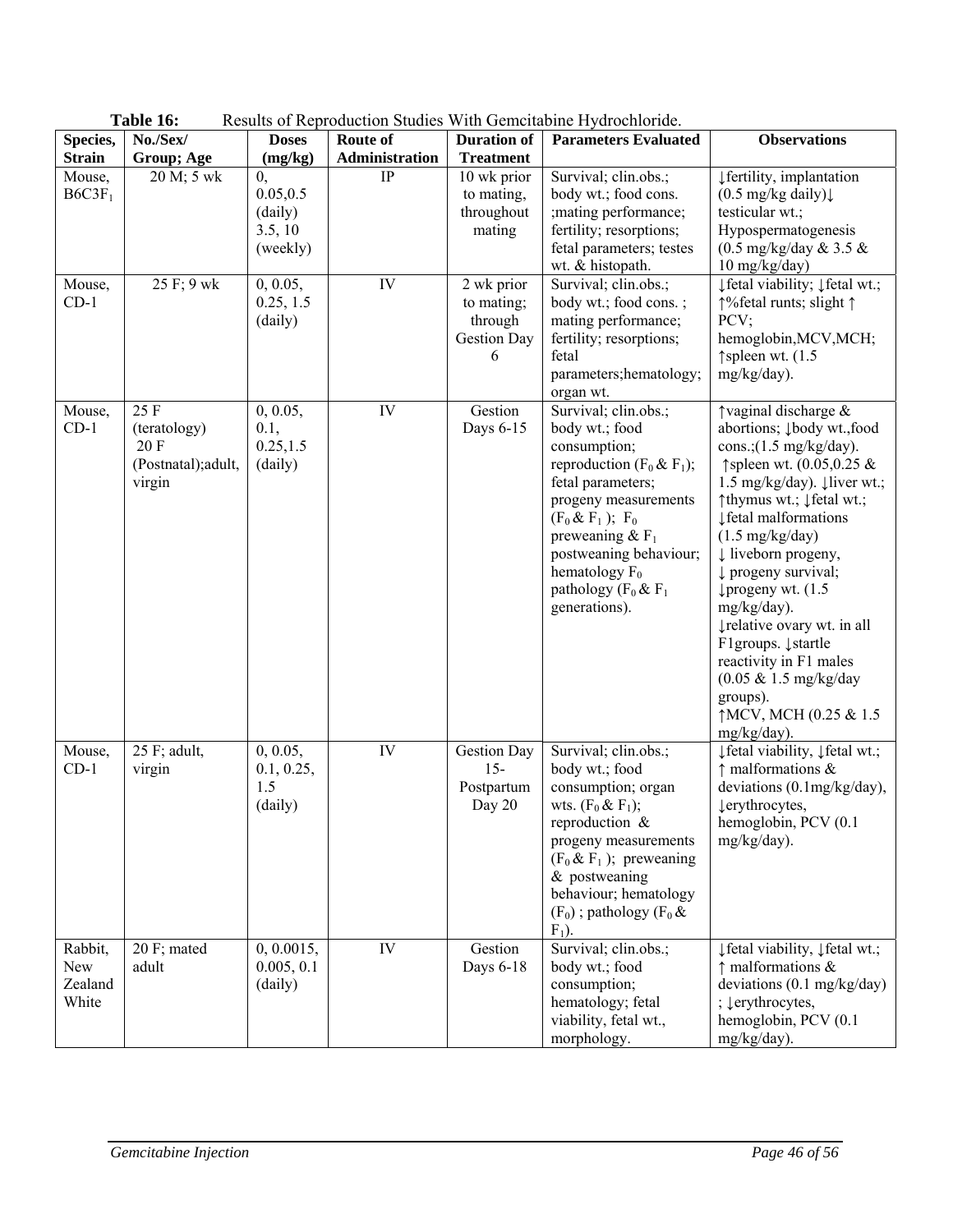| <b>Type of Study</b>                           | <b>Species, Cells</b>                          | Route of              | <b>Doses/Concentrations</b>                     | <b>Results</b>                                           |
|------------------------------------------------|------------------------------------------------|-----------------------|-------------------------------------------------|----------------------------------------------------------|
|                                                |                                                | <b>Administration</b> |                                                 |                                                          |
| Ames                                           | Salmonella<br>typhimurium,<br>Escherichia coli | Not Applicable        | 125 to 5000 mcg/plate                           | Negative nonactivated<br>& activated                     |
| Unscheduled DNA                                | Adult rat<br>hepatocites                       | Not Applicable        | $0.5$ to $1000$ mcg/mL                          | Negative                                                 |
| Forward mutation at<br>thymidine kinase locus  | L5178Y TK+/-<br>mouse lymphoma                 | Not Applicable        | $0.001$ to $0.06$ mcg/mL                        | Positive non-activated<br>& with metabolic<br>activation |
| Sister chromatid<br>exchange in bone<br>marrow | Chinese hamster                                | Intraperitoneal       | 3.125 to 50 mg/kg                               | Negative                                                 |
| Chromosome<br>aberration                       | Chinese hamster<br>ovary                       | Not Applicable        | $0.005$ to 0.03 mcg/mL, 0.04<br>to $0.1$ mcg/mL | Negative nonactivated;<br>with metabolic<br>activation   |
| Micronucleus                                   | Mouse, bone<br>marrow                          | Intravenous           | 0, 0.1875, 0.375, 0.75 mg/kg                    | Positive                                                 |

Table 17: Results of Mutagenecity Studies With Gemcitabine Hydrochloride.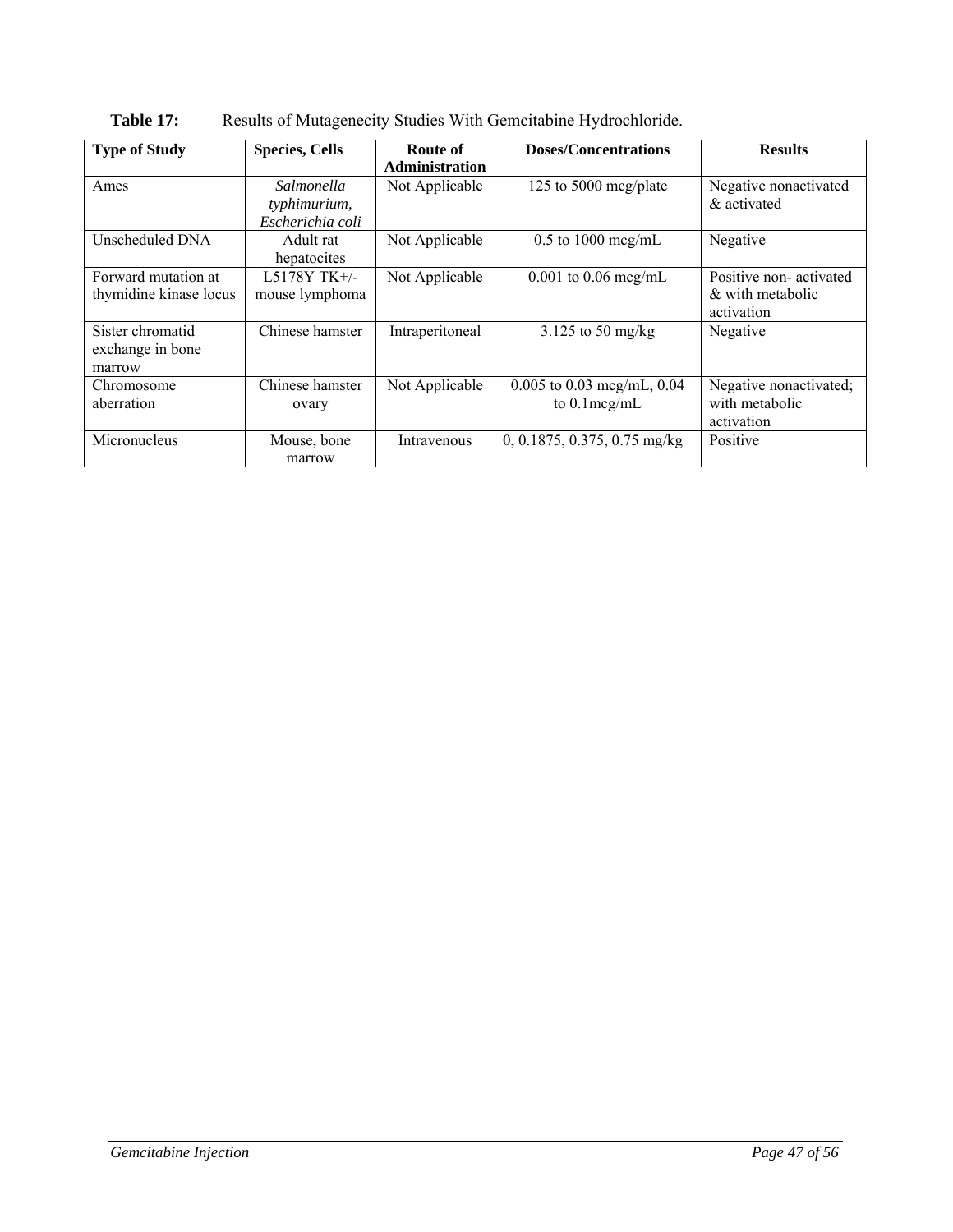## **REFERENCES**

- 1. Abbruzzese JL. Grunewald R, Weeks EA, Gravel D, Adams T, Nowak B, Mineishi S, Tarassoff P, Satterlee W, Raber MN, Plunkett W. A phase I clinical, plasma, and cellular pharmacology study of gemcitabine. J Clin Oncol. 1991;9:491-498.
- 2. Advanced Ovarian Cancer Trialists Group. Chemotherapy in ovarian cancer: an overview of randomised clinical trials. Br Med J 1991; 303: 884- 893.
- 3. Aisner J, Weinberg V, Perloff M et al. Chemotherapy *versus* chemo-immunotherapy (CAF  $\nu$  CAFVP  $\nu$  CMF each  $\pm$  MER) for metastatic carcinoma of the breast: a CALBG study. J Clin Oncol 1987; 5: 1523 -1533.
- 4. Andersen JS. Burris HA, Casper E, Clayman M, Green M, Nelson RL, Portenoy R, Rothenberg M, Tarassoff PG, Von Hoff DD. Development of a new system for assessing clinical benefits for patients with advanced pancreatic cancer (meeting abstract). Proc Annu Meet Am Soc Clin Oncol 1994; 13: A1600.
- 5. Bajorin DF, Dodd PM, Mazumdar M, Fazzari M, McCaffrey JA, Scher HI et al. Long-Term Survival in Metastatic Transitional-Cell Carcinoma and Prognostic Factors Predicting Outcome of Therapy. J Clin Oncol 1999;17(10):3173-3181.
- 6. Bishop JF, Dewar J, Toner C, et al. Initial paclitaxel improves outcome compared with CMFP combination chemotherapy as front-line therapy in untreated metastatic breast cancer. J Clin Oncol 1999; 17(8):2355-2364.
- 7. Carmichael J, Fink U, Russell RCG, Spittle MF, Harris AL, Spiessi G, Blatter J. Phase II study of gemcitabine in patients with advanced pancreatic cancer. British Journal of Cancer 1996; 73: 101-105.
- 8. Cartei G, Cartei F, Cantone A, Causarano D, Genco G, Tobaldin A, et al. Cisplatincyclophosphamide-mitomycin combination chemotherapy with supportive care *versus*  supportive care alone for the treatment of metastatic non-small cell lung cancer. J Natl Cancer Inst 1993; 85: 794-800.
- 9. Casper ES, Green MR, Kelsen DP, Hellan RT, Brown TD, Flombaum CD, Trochanowski B, Tarassoff PG. Phase II trial of gemcitabine (2,2'-difluorodeoxycytidine) in patients with adenocarcinoma of the pancreas*.* Invest New Drugs 1994; 12: 29-34.
- 10. Coates A, Gebski V, Bishop JF, et al. Improving the quality of life during chemotherapy for advanced breast cancer. A comparison of intermittent and continuous treatment strategies. N Engl J Med 1987; 317: 1490 -1495.
- 11. Cormier Y, Bergeron D, Laforge J, et al. Benefit of polychemotherapy in advanced nonsmall cell lung bronchogenic carcinoma. Cancer 1982; 50: 845 - 849.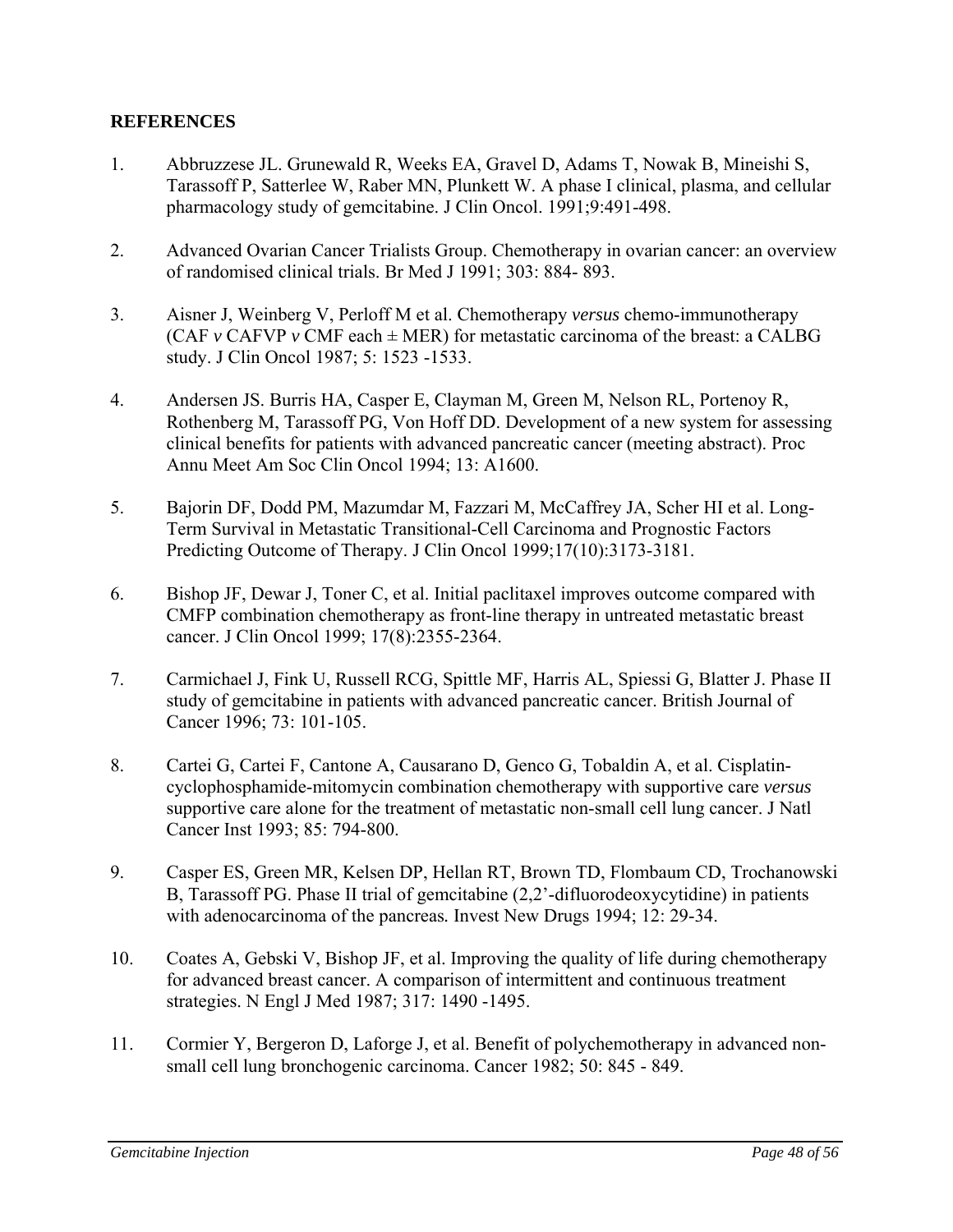- 12. Cullen MH, Joshi R, Chetiyawardana AD, Woodroffe CM. Mitomycin, ifosfamide and cisplatin in non-small cell lung cancer: treatment good enough to compare. Br J Cancer 1988; 58: 359 - 361.
- 13. Cullen MH. The MIC regimen in non-small cell lung cancer. Lung Cancer 1993; 9 (suppl 2): 81- 89.
- 14. Cummings FJ, Gelman R, Horton J. Comparison of CAF *versus* CMFP in metastatic breast cancer analysis of prognostic factors. J Clin Oncol 1985; 3: 932-940.
- 15. DeVita VT Jr, Hellman S, Rosenberg SA, eds. Cancer: Principles and Practice of Oncology. Philadelphia, Pa: JB Lippincott Co; 1993;1:673.
- 16. Donnadieu N, Paesmans M, Sculier J-P. Chemotherapy of non-small cell lung cancer according to disease extent: a meta-analysis of the literature. Lung Cancer. 1991;7:243- 252.
- 17. Evans WK. Management of metastatic non-small cell lung cancer and a consideration of cost. Chest. 1993;103(1):68S-71S.
- 18. Evans WK. Rationale for the treatment of non-small cell lung cancer. Lung Cancer. 1993;9(suppl. 2):S5-S14.
- 19. Genot JY, Tubiana-Hulin M, Tubiana-Mathieu N, Piperno-Neumann S. Gemcitabine and Paclitaxel in Metastatic Breast Cancer: a Phase 2 Study in the First Line Setting. Proc ASCO 2002. 21(Part 2):44b.
- 20. Ginsberg RJ, Gris MG & Armstrong JG. in: Cancer: Principles and Practice of Oncology, Fourth Edition. Ed: Vincent De Vita Jr, Samuel Hellmann, Steven A Rosenberg. Philadelphia, JB Lippincott Co 1993; 673 -723.
- 21. Green MR. Gemcitabine: We've reached the end of the beginning. Semin Oncol 1996; 23(5 SUPPL. 10): 99-100.
- 22. Grindey G, et al. Cytotoxicity and antitumour activity of 2',2' difluorodeoxycytidine (gemcitabine). Cancer lnvest. 1990;8:313.
- 23. Grunewald R, Abbruzzese JL, Tarassof P, Plunkett W. Saturation of 2',2' difluorodeoxycytidine 5'-triphosphate accumulation by mononuclear cells during a phase I trial of gemcitabine. Cancer Chemother Pharmacol. 1991 ,27:258-262.
- 24. Hanks GE, Myers CE, Scardino PT. Cancer of the Prostate, in: Cancer: Principles and Practice of Oncology, Fourth Edition. Ed: Vincent De Vita Jr, Samuel Hellmann, Steven A Rosenberg. Philadelphia, JB Lippincott Co 1993; 1073 -1113.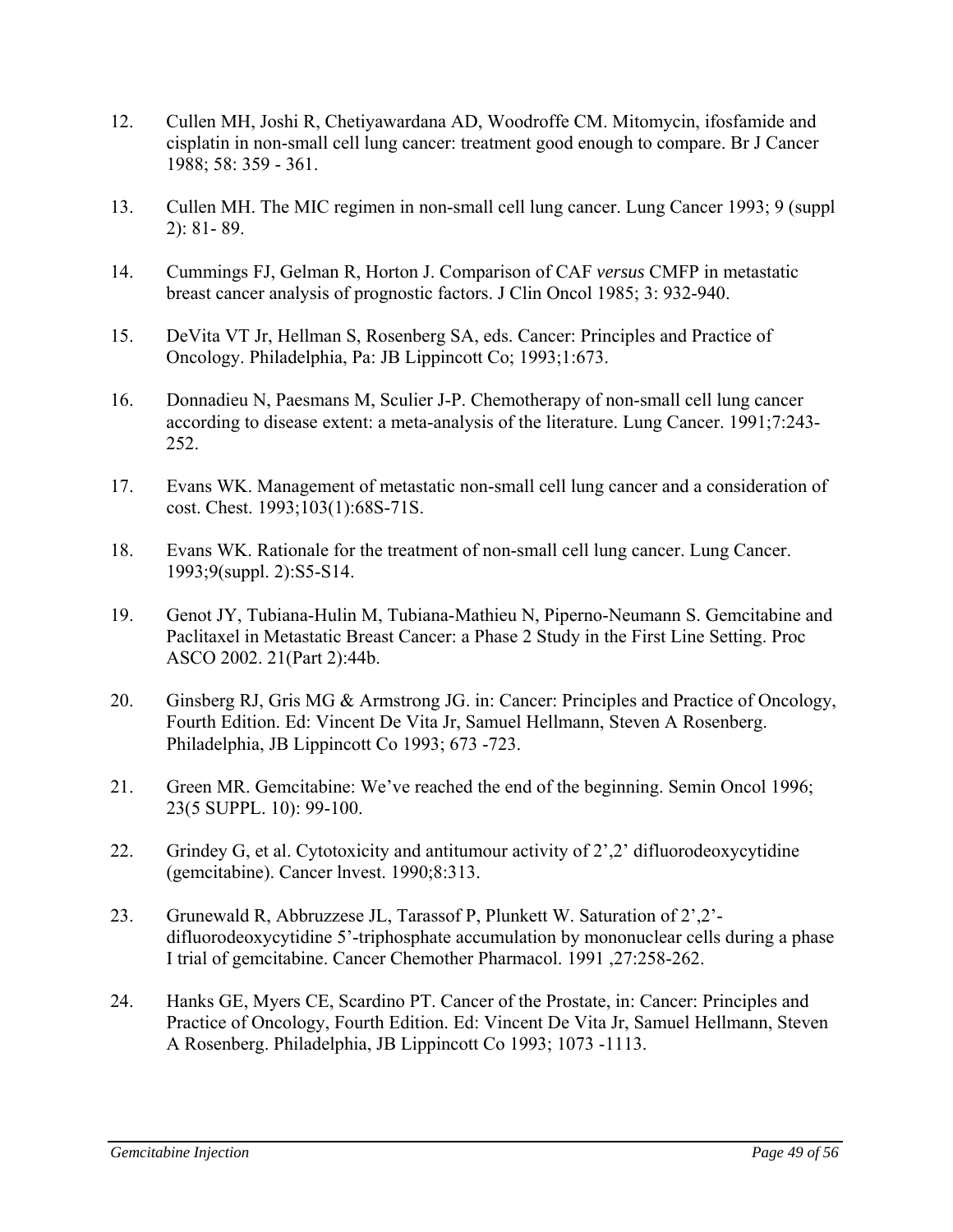- 25. Hardy JR, Noble T, Smith IE. Symptom relief with moderate dose chemotherapy (mitomycin-C, vinblastine and cisplatin) in advanced non-small cell lung cancer. Br J Cancer 1989; 60: 764-766.
- 26. Heinemann V, Hertel LW, Grindey GB, et al. Comparison of the cellular pharmacokinetics and toxicity of 2',2'-difluorodeoxycytidine and l-~-D-Arabinofuranosylcytosine. Cancer Res. 1988;48:4024-4031.
- 27. Heinemann V, Wilke H, Possinger K, Mergenthaler K, Clemens M, Konig HJ, Illiger HJ, Blatter J, Schallhorn A, Fink U. Gemcitabine and cisplatin: combination treatment for advanced and metastatic pancreatic carcinoma (Meeting abstract). Proc Annu Meet Am Soc Clin Oncol 1996; 15: A623.
- 28. Ihde DC, Minna JD. Non-small cell lung cancer. Part II. Treatment. In: Haskell CM, ed. Current Problems in Cancer. St. Louis, MO: Mosby-Year Book Inc; 1991;109-153.
- 29. Ihde DC. Chemotherapy of lung cancer. N Engl J Med 1992; 327: 1434 -1441.
- 30. Ihde DC, Pass Hl, and Glatstein EJ. Small Cell Lung Cancer. in: Cancer Principles and Practice of Oncology, Fourth Edition. Ed: Vincent De Vita Jr, Samuel Hellmann, Steven A Rosenberg. Philadelphia, JB Lippincott Co 1993; 732 - 736.
- 31. Jaakkimainen L, Goodwin PJ, Pater J, Warde P, Murray N, Rapp E. Counting the costs of chemotherapy in a National Cancer Institute of Canada randomized trial in non-small cell lung cancer. J Clin Oncol. 1990;8:1301-1309.
- 32. Jensen OM, Esteve J, Moller H, Renard H. Cancer in the European community and its member states. Eur J Cancer. 1990;26: 1167-1256.
- 33. Lawrence TS, Chang EY, Hahn TM, Jertel LW, Shewach DS. Radiosensitization of pancreatic cancer cells by 2',2'-difluoro-2'-deoxycytidine. Int J Radiat Oncol Biol Phys 1996;34(4):867-872.
- 34. Le Chevalier T, Scagliotti G, Natale R, et al. 2005. Efficacy of gemcitabine plus platinum chemotherapy compared with other platinum containing regimens in advanced non-small cell lung cancer: a meta-analysis of survival outcomes. Lung Cancer 47:69-80.
- 35. Lenzi R, Fossella FV, Lee JS. Systemic treatment of non-small cell lung cancer. Comp. Ther. 1992;18:27-30.
- 36. Loehrer PJ Sr, Einhorn LH, Elson PJ, et al. 1992. A randomized comparison of cisplatin alone or in combination with methotrexate, vinblastine and doxorubicin in patients with metastatic urothelial carcinoma: a cooperative study. J Clin Oncol 10(7): 1066-1073.
- 37. Moore M. Activity of gemcitabine in patients with advanced pancreatic carcinoma: a review. Cancer 1996; 78(3 SUPPL):633-638.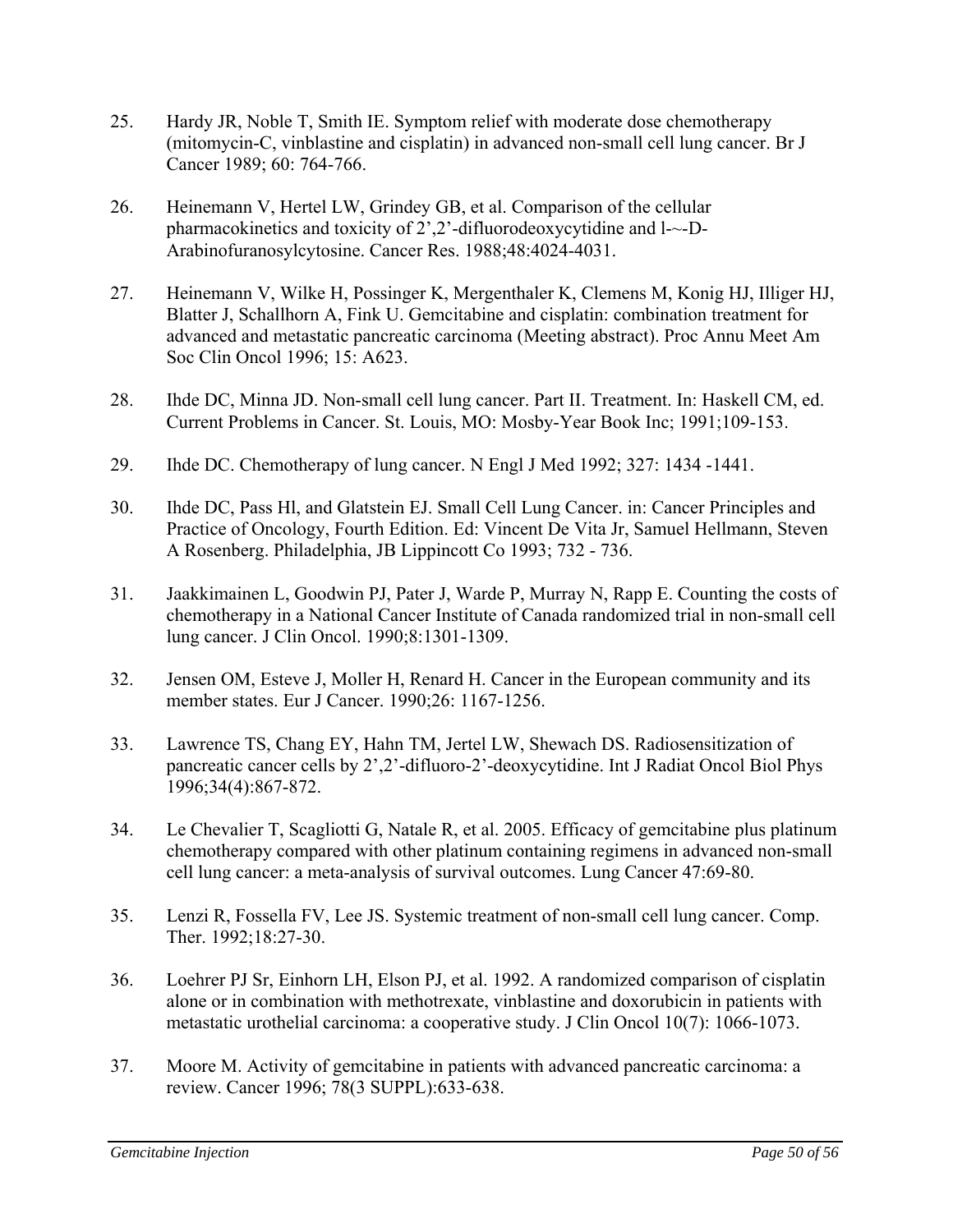- 38. Moore M, Andersen J, Burris H, Tarasoff P, Green M, Casper E, Portenoy R, Modiano M, Cripps C, Nelson R. A randomized trial of gemcitabine (gem) *versus* 5FU as first-line therapy in advanced pancreatic cancer (meeting abstract). Proc Annu Meet Am Soc Clin Oncol 1995; 14:A473.
- 39. Nabholtz JM, Gelmon K, Bontenbal M, et al. Multicenter, randomized comparative study of two doses of paclitaxel in patients with metastatic breast cancer. J Clin Oncol 1996; 14(6):1858- 1867.
- 40. Niyikiza C, Anderson JS, Tarassoff PG, Rothenberg ML, Seitz DE, Nelson RL. Prognostic factors in a randomized trial of gemcitabine (GEM) *versus* 5-FU as first-line therapy in advanced pancreatic cancer and in pancreatic cancer patients failing 5-FU who receive gemcitabine (GEM) as a palliative therapy. Proc Am Soc Clin Oncol 1996; 15(32): A506.
- 41. Osoba D, Rusthoven JJ, Turnbull KA, Evans WK, Shepherd FA. Combination chemotherapy with bleomycin, etoposide, and cisplatin in metastatic non-small cell lung cancer. J Clin Oncol. 1985;11: 1478-1485.
- 42. Paridaens R, Biganzoli L, Bruning P, et al. Paclitaxel *versus* doxorubicin as first-line single-agent chemotherapy for metastatic breast cancer: a European Organization for Research and Treatment of Cancer randomized study with crossover. J Clin Oncol 2000;18(4):724-733.
- 43. Parkin DM, Pisani P, Ferlay J. 1999. Global cancer statistics. CA Cancer J Clin 49(1):33- 64.
- 44. Peters GJ, Bergman AM, Ruiz van Haperen VW, Veerman G, Kuiper CM, Braakhuis BJ. 1995. Interaction between cisplatin and gemcitabine *in vitro* and *in vivo*. Semin Oncol 22 (4 Supp 11):72-79.
- 45. Plunkett, et al. Increased cytotoxicity and therapeutic activity of 2',2' difluorodeoxycytidine (dFdC) over cytosine arabinoside (araC) in L 1210 leukemia. Proc Am Assoc Cancer Res*.* 1988;29:352.
- 46. Poplin E, Thompson B, Whitacre M, Alsner J. Small cell carcinoma of the lung: influence of age on treatment outcome. Cancer Treat Reports. 1987;71 :291-296.
- 47. Rapp E, Pater J, Willan A et al. Chemotherapy can prolong survival in patients with advanced non-small cell lung cancer: report of a Canadian multicenter randomized trial. J Clin Oncol 1988; 6: 633 -641.
- 48. Rothenberg ML. New developments in chemotherapy for patients with advanced pancreatic cancer. Oncology 1996; 10(9 SUPPL.): 18-22.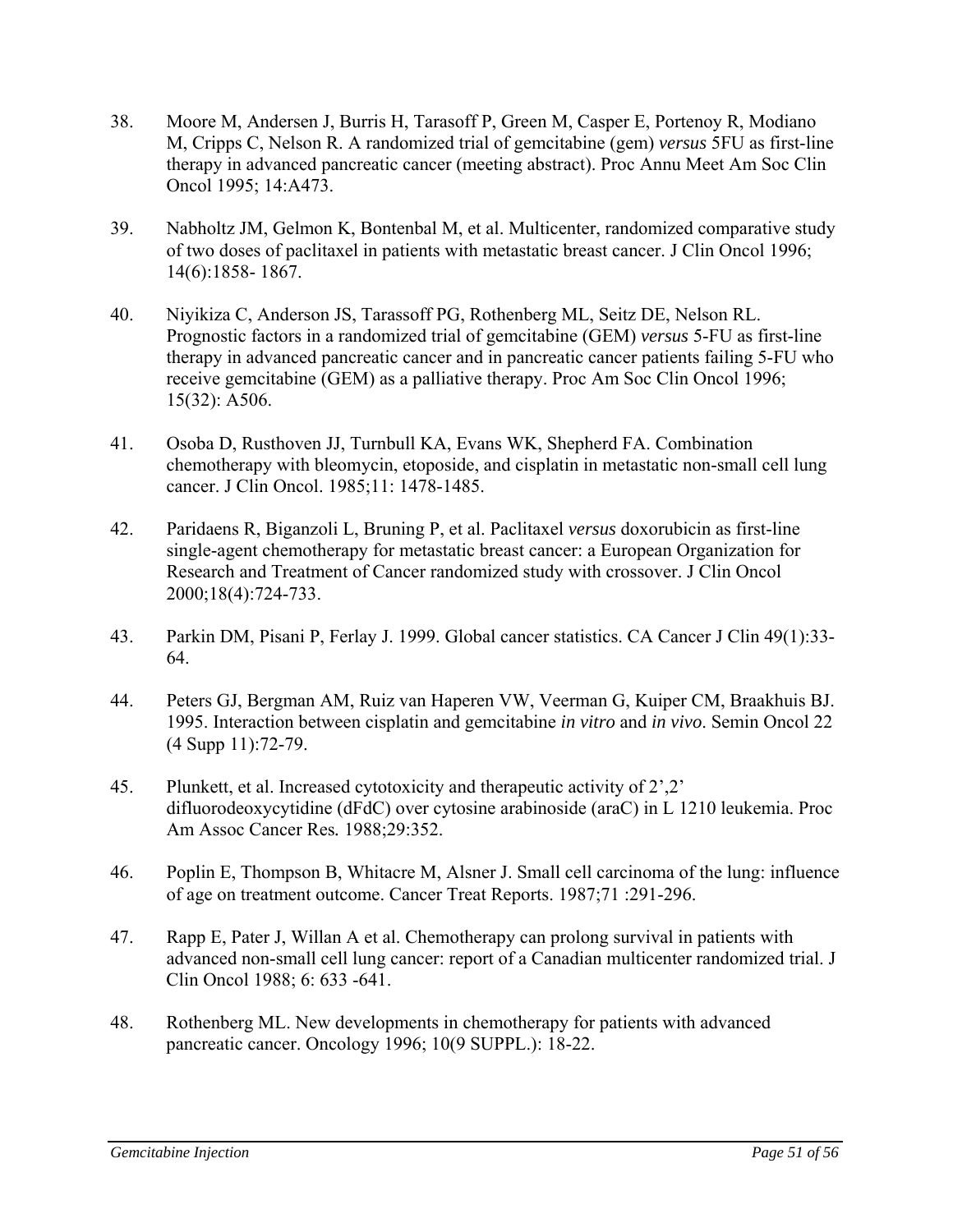- 49. Rothenberg ML, Abbruzzese JL, Moore M, Portenoy RK, Robertson JM, Wanebo HJ. A rationale for expanding the endpoints for clinical trials in advanced pancreatic carcinoma Cancer 1996; 78 (3SUPPL.) 627-632.
- 50. Rothenberg ML, Moore MJ, Cripps MC, Anderseen JS, Portenoy RK, Burris HA, 3rd, Green MR. Tarassoff PG, Brown TD, Casper ES, Storniolo A-M., Von Hoff DD. A phase II trial of gemcitabine in patients with 5-fu-refractory pancreas cancer. Ann Oncol 1996; 7(4): 347-353.
- 51. Ruckdeschel JC, Finkelstein DM, Ettinger DS et al. A randomised trial of the four most active regimens for metastatic non-small cell lung cancer. J Clin Oncol 1986; 4: 14- 22.
- 52. Sandler AB, Buzaid AC. Lung cancer: a review of current therapeutic modalities. Lung 1992; 170:249-265.
- 53. Samet J, Hunt WC, Key C, Humble CG, Goodwin JS. Choice of cancer therapy varies with age of patient. JAAC. 1986; 255: 3385-3390.
- 54. Scagliotti GV, De Marinis F, Rinaldi M, et al. 2002. Phase III randomized trial comparing three platinum-based doublets in advanced non-small cell lung cancer. J Clin Oncol. 20: 4285-4291.
- 55. Scher HI, Bahnson R, Cohen S, et al. 1998. NCCN urothelial cancer practice guidelines. National Comprehensive Cancer Network. Oncology 12(7A):225-271.
- 56. Schnall SF, Macdonald JS. Chemotherapy of adenocarcinoma of the pancreas. Semin Oncol. 1996; 23(2): 220-228.
- 57. Shewach DS, Lawrence TS. Radiosensitization of human solid tumour cell lines with gemcitabine*.* Semin Oncol 1996; 23 (5 SUPPL 10): 65-71.
- 58. Skarin A. Diagnosis in Oncology. Journal of Clinical Oncology 2000; 18(3):693-698.
- 59. Smith RE, Brown AM, Mamounas EP, et al. Randomized trial of 3-hour *versus* 24-hour infusion of high-dose paclitaxel in patients with metastatic or locally advanced breast cancer: National Surgical Adjuvant Breast and Bowel Project Protocol B-26. J Clin Oncol 1999;l7(11):3403- 3411.
- 60. Sorensen JB. Prognosis and Prognostic Factors in Adenocarcinoma of the Lung. Kobenhavn: Laegeforeningens Forlag; 1992.
- 61. Souhami RL and Law K. Longevity in small cell lung cancer. A report to the Lung Cancer Subcommittee of the United Kingdom Coordinating Committee for Cancer Research. Br J Cancer 1990; 61:584-589.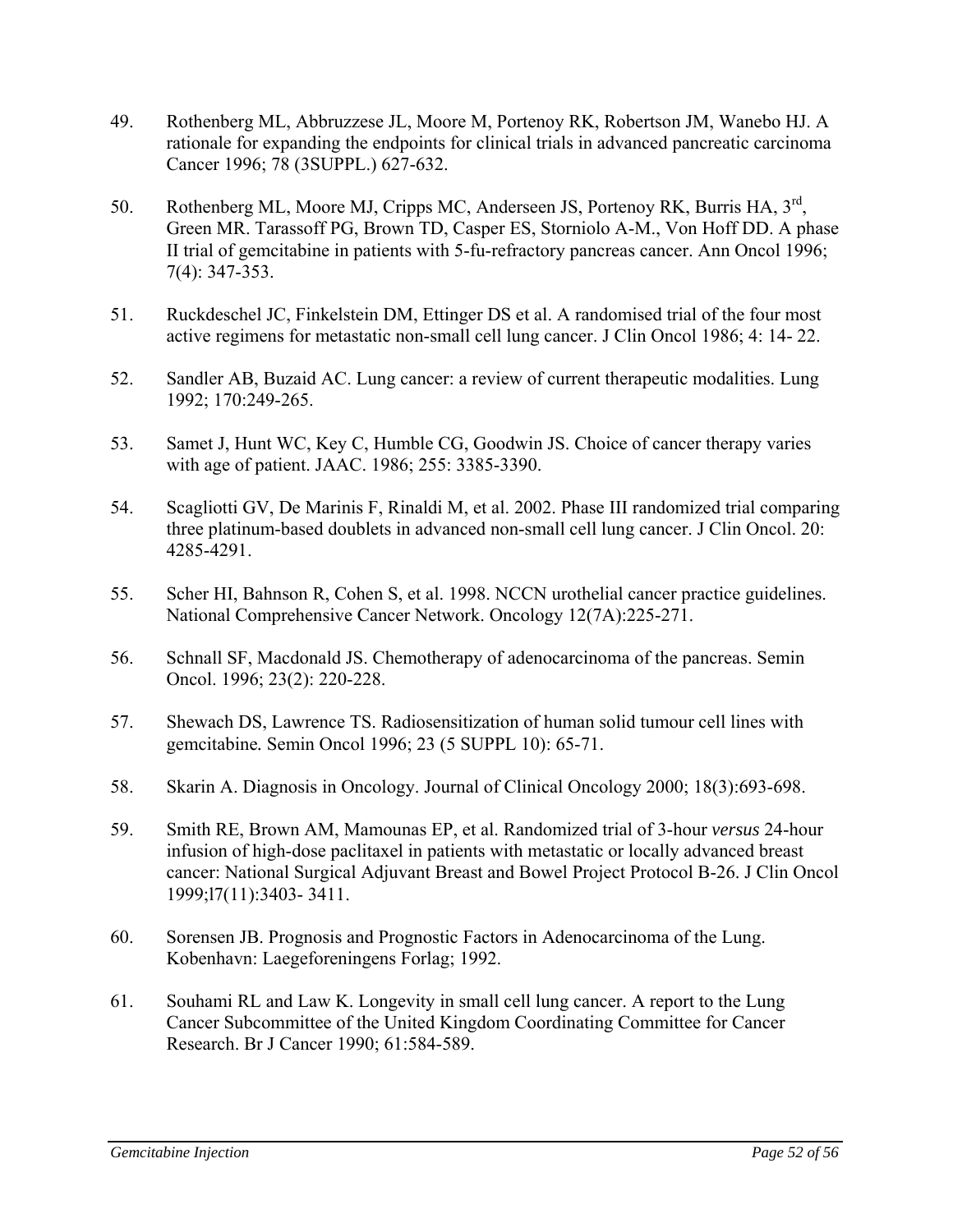- 62. Souquet PJ, Chauvin F, Boissel JP, Cellerino R, Cormier Y, Ganz PA, Kaasa S, Pater JL, Quoix E, Rapp E, Tumarello D, Williams J, Woods BL, Bemard JP. Polychemotherapy in advanced non-small cell lung cancer: a meta-analysis. Lancet. 1993; 342: 19-21.
- 63. Splinter TAW. Chemotherapy in advanced non-small cell lung cancer. Eur J Cancer 1990; 26: 1093 -1099.
- 64. Sternberg CN, Yagoda A, Scher HI, et al. 1989. Methotrexate, vinblastine, doxorubicin, and cisplatin for advanced transitional cell carcinoma of the urothelial: efficacy and patterns of response and relapse. Cancer 64 (12):2448-2458.
- 65. Tempero M, Capadano M, Tarassoff P. Dose escalation of gemcitabine in previously untreated patients with pancreatic adenocarcinoma (meeting abstract). Proc Annu Meet Am Soc Clin Oncol 1994; 13: A660.
- 66. Truong, QV, Abraham, J, Nagaiah, G, Newton, M, Veltri, L. Gemcitabine Associated With Posterior Reversible Encephalopathy Syndrome (PRES): A Case Report and Review of the Literature. Clin. Adv.Hem.Onc. 2012; 10(9):611-613.
- 67. Von Hoff DD. Gemcitabine: a case study for clinical benefit. Semin Oncol 1996; 23(5 SUPPL. 10): 1-2.
- 68. Winer EP, Morrow M, Osborne CK, et al. Malignant tumours of the breast. In: DeVita VT Jr, Hellman S, Rosenberg SA, editors. Cancer, Principles & Practice of Oncology. 6th ed. Philadelphia (PA): Lippincott Williams & Wilkins. 2001; P1651-1717.
- 69. World Health Organization. Handbook for reporting results of cancer treatment. WHO offset publications no.48, Geneva 1979.
- 70. Product Monograph for PRGemzar® (Gemcitabine Hydrochloride for Injection), 200 mg or 1 g gemcitabine per vial, Eli Lilly Canada Inc., Toronto, Ontario, Control No. 171741, Date of Revision: April 28, 2014.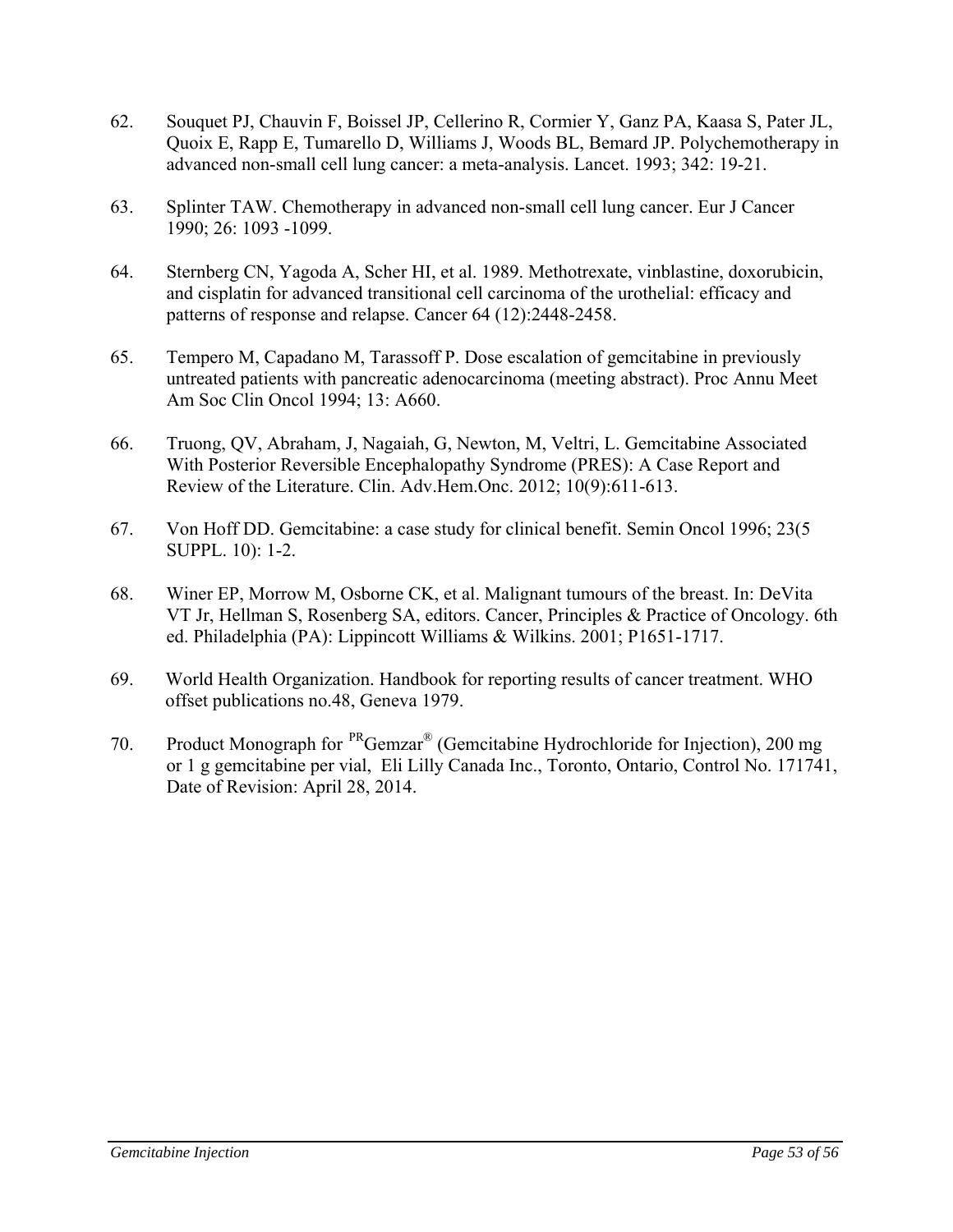#### **PART III: CONSUMER INFORMATION**

**Pr Gemcitabine Injection**  Concentrate Sterile Solution for Injection Gemcitabine (as Gemcitabine Hydrochloride) Solution: 40 mg of gemcitabine per mL

**This leaflet is part III of a three-part "Product Monograph" published when Gemcitabine Injection was approved for sale in Canada and is designed specifically for consumers. This leaflet is a summary and will not tell you everything about Gemcitabine Injection. Contact your doctor or pharmacist if you have any questions about the drug.** 

#### **ABOUT THIS MEDICATION**

#### **What the medication is used for**:

Gemcitabine Injection is an approved chemotherapy for treatment of:

- Non-small cell lung cancer (NSCLC), alone or in combination with another medication
- Pancreatic cancer
- Bladder cancer, in combination with another medication
- Breast cancer, in combination with another medication

#### **What it does:**

Gemcitabine Injection is a chemotherapy that works through disrupting the cells ability to divide or grow. Chemotherapies are active in both healthy and cancer cells. However, cancer cells are known to divide or grow at a faster rate than most healthy cells making chemotherapies such as Gemcitabine Injection effective in the treatment of various cancers. While the time it takes to see if Gemcitabine Injection shrinks your cancer varies from person to person, your doctor will ask you if you are feeling better and will perform regularly scheduled examinations and x-rays to determine if Gemcitabine Injection has been effective.

#### **When it should not be used:**

Do not take Gemcitabine Injection if you have had an allergic or sensitivity reaction to this drug or any of its ingredients (see **What the important nonmedicinal ingredients are** section of this leaflet).

#### **What the medicinal ingredient is:**

Gemcitabine hydrochloride

#### **What the important nonmedicinal ingredients are:**

Water for injection and hydrochloric acid may have been added for pH adjustment.

#### **What dosage forms it comes in:**

Gemcitabine Injection (40 mg/mL) concentrate sterile solution is available in the following formats: 200 mg/5 mL (5 mL vial), 1 g/25 mL (50 mL vial) and 2 g/50 mL (50 mL vial).

#### **WARNINGS AND PRECAUTIONS**

#### **Serious Warnings and Precautions**

- **Gemcitabine Injection should only be prescribed by physicians experienced with delivery of chemotherapy.**
- **Gemcitabine Injection is intended for intravenous use only.**
- **Gemcitabine Injection infusion times longer than 60 minutes and given more often than once per week are known to increase negative side effects.**
- **As with other chemotherapies, there is a risk of side effects, sometimes severe, with Gemcitabine Injection therapy.**
- **Gemcitabine Injection routinely leads to a fall in blood counts which, if severe can lead to an increased risk of infection and bleeding.**
- **Gemcitabine Hydrochloride has been associated with a type of pneumonia that can be quite severe in less than 1 in 1 000 patients and less severe in less than 1 in 100 patients.**

#### **BEFORE you receive Gemcitabine Injection talk to your doctor if:**

- You have had an allergic reaction to any chemotherapy or have been treated with any chemotherapy in the past.
- You are pregnant, plan on becoming pregnant, or are currently breast feeding.
- You have liver or kidney problems, or a bone marrow disorder.

### **INTERACTIONS WITH THIS MEDICATION**

Gemcitabine Injection is known to increase your body's sensitivity to radiation therapy.

It is very important to tell your doctor about any medications you may be taking, including over the counter drugs, such as Aspirin® (acetylsalicylic acid), vitamins, and other pain relievers. Be sure to check with your doctor before taking any medications on your own.

#### **PROPER USE OF THIS MEDICATION**

#### **Usual Dose:**

Your doctor will develop a Gemcitabine Injection treatment plan based on your needs. You are encouraged to discuss your treatment plan with your doctor. There are many points your doctor will consider when selecting the appropriate treatment plan for you. Your doctor may recommend skipping a dose based upon your response to Gemcitabine Hydrochloride for Injection.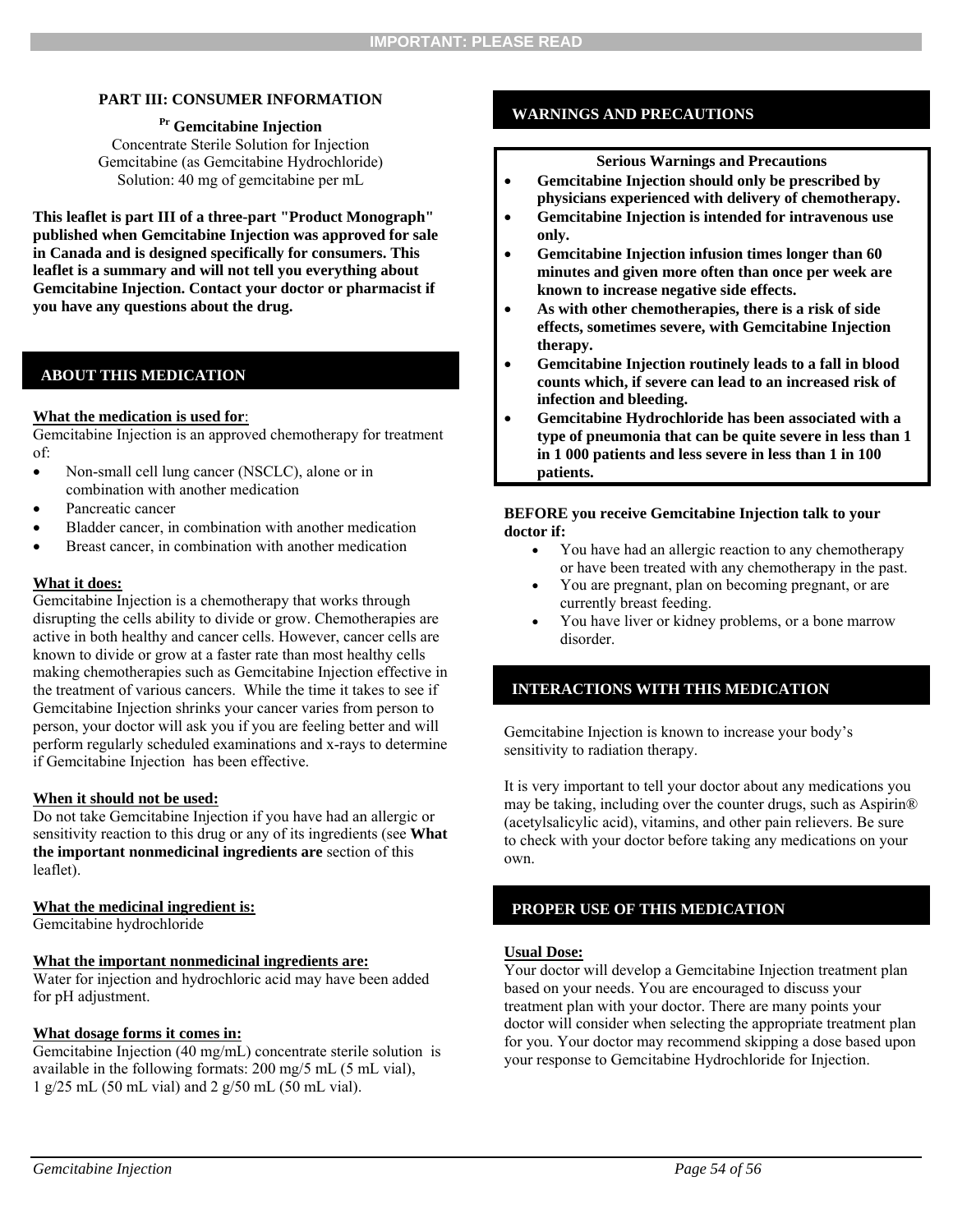#### **Overdose:**

Gemcitabine Injection will be given under the supervision of a qualified physician. Any overdose should be managed by a qualified physician experienced in the use of anticancer agents.

In case of drug overdose, contact a health care practitioner, hospital emergency or regional Poison Control Centre immediately, even if there are no symptoms.

# **Missed Dose:**

Contact your healthcare professional immediately for further instructions.

# **SIDE EFFECTS AND WHAT TO DO ABOUT THEM**

In clinical studies of gemcitabine hydrochloride, side effects were generally manageable. Side effects significant enough to cause your treatment to be stopped occurred in about 10% of all patients. Less than 1% of patients stopped therapy due to any one side effect. Most side effects were reversible and can be managed by either a delay in your treatment, a reduction of the dose of chemotherapy or both. Therefore, it is important for you to know about common side effects and for you to communicate any suspected side effects to your doctor.

You should discuss possible side effects with your doctor before beginning Gemcitabine Injection therapy and at any time you think you may be experiencing a side effect. For a list of possible side effects see the **Call Your Doctor or Nurse If You Experience** section and **Serious Side Effects** table below.

In clinical studies of gemcitabine hydrochloride, the most common reason for dosage adjustments was low blood counts. About two thirds of patients had low blood counts. In about one fourth of patients, decreases in blood counts were severe. For more information speak with your doctor and see section below on **Low Blood Counts**.

Shortness of breath may develop or worsen during treatment due to disease progression or in rare cases, due to a direct effect of the drug. If this occurs, patients should inform their treating doctor immediately of the developing or worsening of shortness of breath.

Nausea and vomiting were the most common side effects in clinical studies of gemcitabine hydrochloride. About two thirds of patients experienced nausea and vomiting, which were usually mild to moderate. Other common side effects included fever, swelling, rash, and flu-like symptoms.

In rare cases, gemcitabine hydrochloride may affect your liver, especially if you have liver metastases (spreading of cancer) or medical history of hepatitis (inflammation of the liver), alcoholism or liver cirrhosis (liver disease). Follow your doctor's instructions on having periodic blood work to check your liver.

In rare cases, gemcitabine hydrochloride may affect your kidney, especially if your kidney function is not normal. Follow your

doctor's instructions on having periodic blood work to check your kidneys.

### **Low Blood Counts:**

Chemotherapy drugs often affect the blood cells, which means that temporary changes in their counts may occur. These effects may be more common in patients older than 65 and in women. Blood tests will be done before each dose of Gemcitabine Hydrochloride for Injection to monitor your blood counts.

If your doctor notices changes in your blood counts, follow their advice, which may include:

# **White Blood Count:**

- if your white blood count becomes low, you may have trouble fighting infections.
- stay out of crowds and away from people with colds or other illnesses.
- call your doctor if you develop a temperature over 38°C.
- ensure regular mouth care to reduce chance of infection.

# **Red Blood Count:**

- if your red blood count becomes low, you may feel tired or weak. If it becomes too low, your doctor may recommend a red blood cell transfusion.
- rest as much as you need to.
- try to eat a well-balanced diet.

#### **Platelet Count:**

- if your platelet count becomes low, your blood may not clot as fast as usual, and bleeding or bruising may occur. Sometimes a blood transfusion is given if platelet counts drop very low.
- try to avoid getting cuts, bumps, or bruises (for example avoid contact sport and using a razor).
- since acetylsalicylic acid can affect your platelets, you should avoid taking acetylsalicylic acid while you are receiving chemotherapy, unless your doctor advises otherwise.

### **Call Your Doctor or Nurse If You Experience:**

- any unusual bruising or bleeding.
- any pain around an infusion site.
- a sore mouth or throat.
- prolonged or uncomfortable swelling.
- severe diarrhea, meaning three or more watery bowel movements per day, lasting more than 24 hours.
- severe constipation for three days that has not been relieved by laxatives.
- numbness or tingling in your hands or feet.
- vomiting for more than 24 hours after your treatment.
- any changes in your skin, especially rash or potential allergic skin reactions.
- headache with confusion, and/or seizures (fits), and/or changes in vision.
- see also **Serious Side Effects** table below.